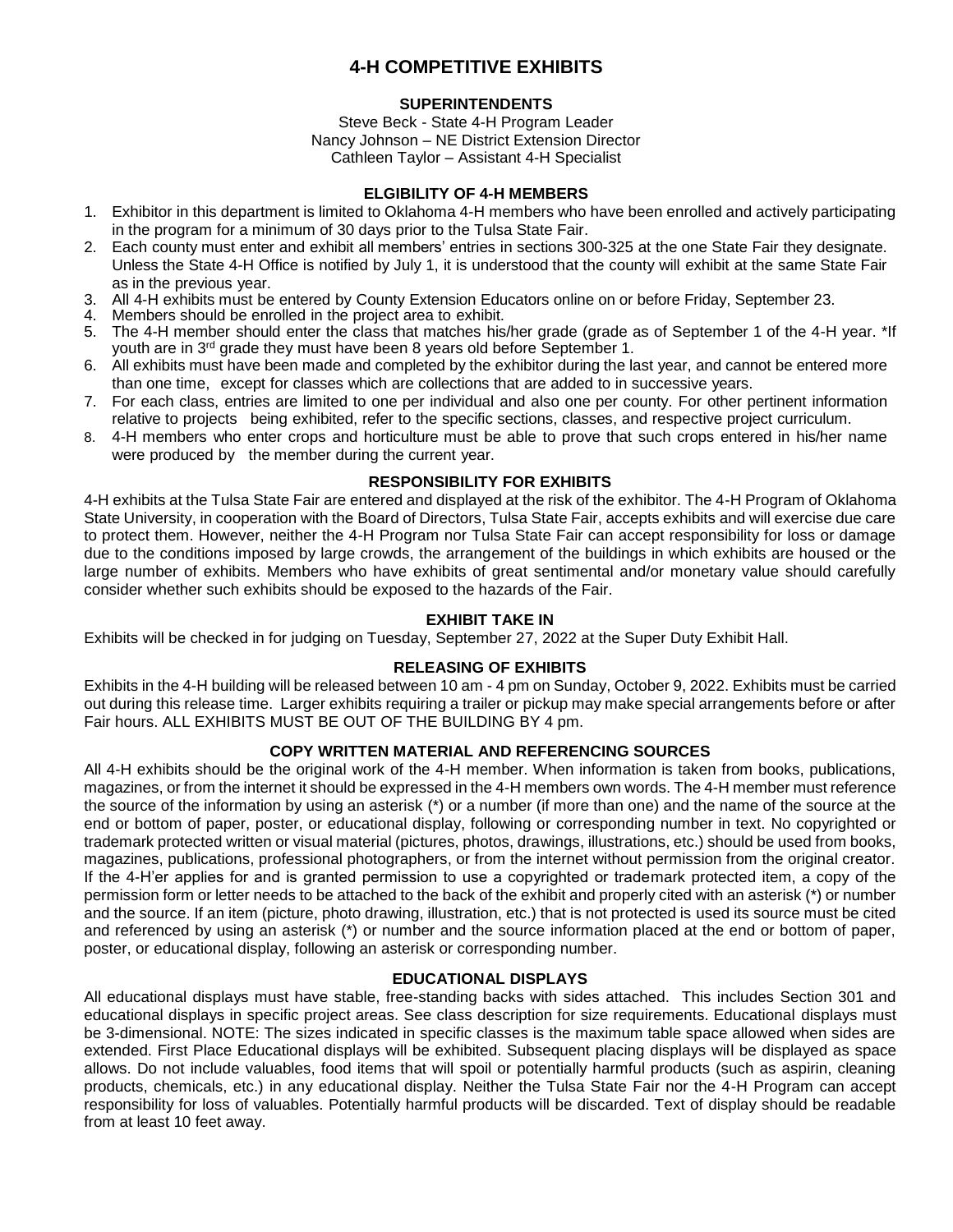#### **POSTERS**

For display purposes, exhibitors are encouraged to laminate all posters or cover them with clear plastic film. Posters must be signed and dated on the back with a permanent marker before laminating. If not marked, the judging committee may mark or punch. All posters must be flat (no 3-dimensional posters). Text on posters should be readable from at least 10 ft. away. **NOTE: Posters in section 300 MUST include the 4-H Clover or mention 4-H. Posters in other sections/classes are encouraged to but are NOT required to include the 4-H Clover or mention 4-H unless requested in section/class description.**

#### **SIGNING AND DATING EXHIBITS**

Exhibits should be permanently signed and dated, in an inconspicuous location, if material permits. Some exhibits that should be signed and dated are posters, most expressive arts including fine art, ceramics, woodworking and woodcrafts, herbarium cards, seed boards, forestry exhibits and model rocketry. Judge or judging committee may permanently mark exhibit with fair and year (for example: TSF 2022), if not signed and dated. Effort will be made to mark in an inconspicuous place.

#### **REQUIRED TRADEMARK DESIGNATION FOR USE OF 4-H CLOVER**

When using the official clover with H's, the tail should curve to the right and the words 18 U.S.C. 707 must appear under the lower right leaflet, unless poster and clover are hand drawn. For more information on proper use of the 4-H clover please refer to [https://4h.okstate.edu/educators/clover-and-emblem/index.html.](https://4h.okstate.edu/educators/clover-and-emblem/index.html)

#### **DISPLAY OF EXHIBITS**

Only 1st through 5th place exhibits will be exhibited or as space allows with the exception of educational display. Educational displays will be displayed at the discretion of the Fair committee.

#### **SCHEDULE OF 4-H ACTIVITIES**

#### **Tuesday, September 27**

7:30 am - 10 am: 4-H Exhibits Accepted 10:30 am: All Exhibits Must Be In Place 10:30 am: Chairmen Orientation 11 am: Judging **Sunday, October 9**

4-H Exhibits will be released between 10 am - 4 pm. All exhibits must be out of the building by 4 pm.

# **300 – 4-H POSTER ART EXHIBIT**

Posters must be constructed on poster board, 14" x 22" (1/2 of a poster board). They may be horizontal or vertical. Posters may be produced by any medium — watercolor, ink, crayon, acrylic, charcoal, collage, computer, etc. Posters must be flat. Do not use 3- dimensional pieces on posters. Posters will be judged on (1) educational idea portrayed, (2) public appeal, and (3) creative and original ability presented. Copyrighted or trademarked cartoon characters or other designs must not be used due to copyright restrictions. *For display purposes, exhibitors are encouraged to laminate all posters or cover all posters with clear plastic film. Posters must be signed and dated on the back in permanent marker before laminating. If not marked, the judging committee may mark or punch. The text should be readable from at least 10 ft. away.* Each county is limited to one poster per class. Individual 4-H member is restricted to those exhibits designed for his or her grade group. The 4-H member's name, grade and county should be on the back of the poster in the upper left hand corner.

**NOTE: POSTERS IN THIS SECTION MUST INCLUDE 4-H CLOVER OR MENTION 4-H.** When using the official clover with H's, the tail should curve to the right and the words 18 U.S.C. 707 must appear under the lower right leaflet, unless poster and clover are hand drawn. For more information on proper use of the 4-H clover please refer to http://4h.okstate.edu/educators/4-h-name-and-emblem. Ribbons will be placed on top ten in each class.

#### **BEGINNER DIVISION (Grades 3-5)**

- 1. **Recruit-Beginner**: 4-H promotional poster designed to recruit 4-H members, volunteers or promote any 4-H event or designed to promote any 4-H project.
- 2. **Theme-Beginner**: Poster designed to promote 4-H using the national campaign "4-H Grows Here".
- 3. **Collage-Beginner**: Poster recognizing or documenting one of the following: Oklahoma 4-H history during one decade or the evolution of a particular 4-H project area over the decades.

#### I**NTERMEDIATE DIVISION (Grades 6-8)**

- 4. **Recruit-Intermediate**: 4-H promotional poster designed to recruit 4-H members, volunteers or promote any 4- H event or designed to promote any 4-H project.
- 5. **Theme-Intermediate**: Poster designed to promote 4-H using the national campaign "4-H Grows Here".
- 6. **Collage-Intermediate**: Poster recognizing or documenting one of the following: Oklahoma 4-H history during one decade or the evolution of a particular 4-H project area over the decades.

#### **ADVANCED DIVISION (Grades 9-12)**

7. **Recruit-Advanced**: 4-H promotional poster designed to recruit 4-H members, volunteers or promote any 4-H event or promote any 4-H project.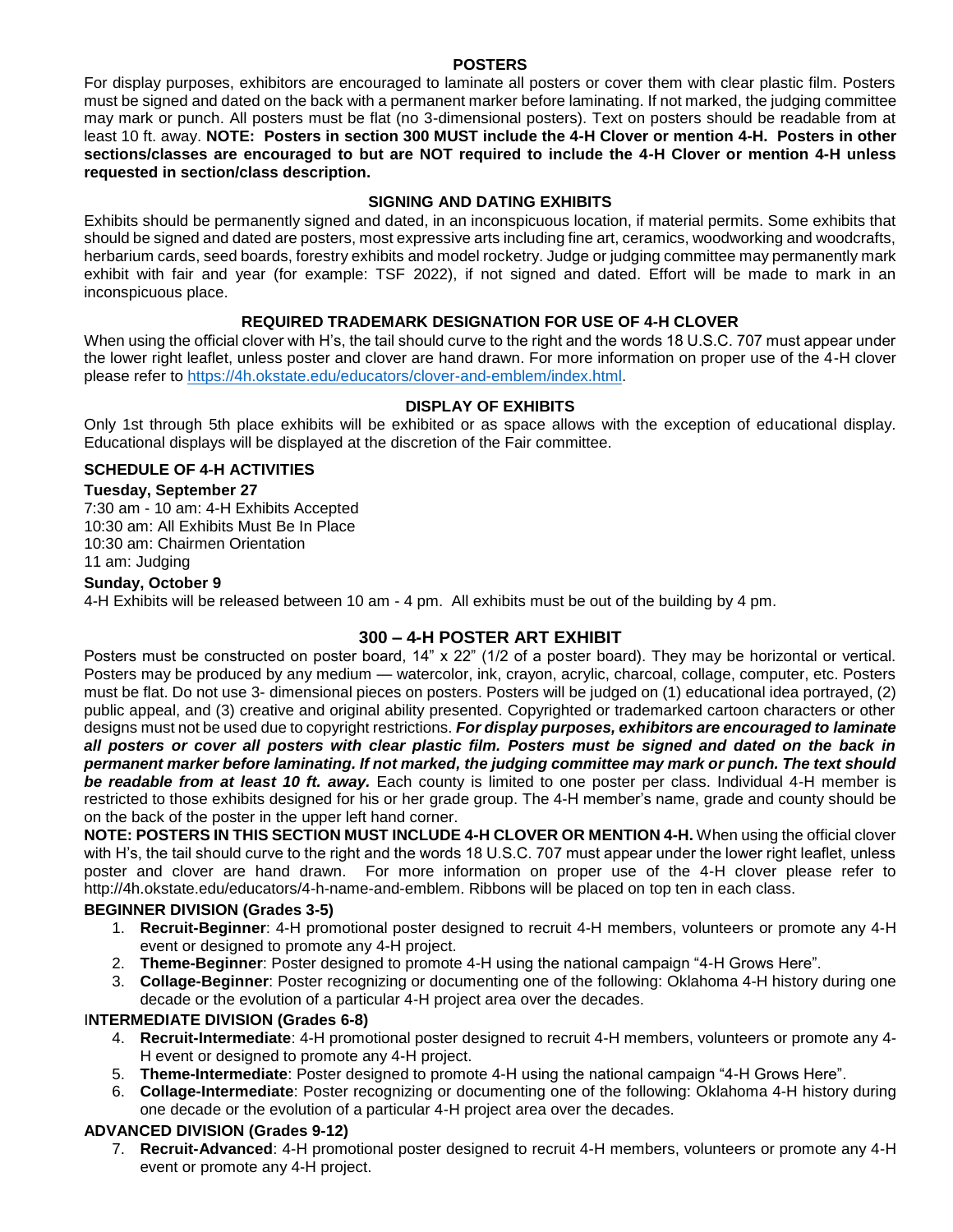- 8. **Theme-Advanced**: Poster designed to promote 4-H using the theme national campaign "4-H Grows Here".
- 9. **Collage-Advanced**: Poster recognizing or documenting one of the following: Oklahoma 4-H history during one decade or the evolution of a particular 4-H project area over the decades.

# **301 - 4-H EDUCATIONAL BOOTH DISPLAY**

Each county is eligible to enter one educational booth per class. This must be an in-depth look at a 4-H project or projects. Space for the booth is 3 feet deep and 4 feet wide (with sides extended for display.) Back can be 4 feet high. There will be no solid dividers between booths. Use lightweight materials for ease in transporting. Display must be free-standing. Models, photographs, posters or other means of display may be used. Display may be prepared by an individual or group from a county. Criteria for judging will be (1) effectiveness of the message, (2) appropriateness to the theme, (3) interest and attractiveness to the public.

Display must focus on **ONE** of the following and be suitable for display at a local business during National 4-H week or at another time:

• Promotion of a specific 4-H project, member recruitment, current youth issue, event, etc.

- Community Service
- The national campaign "4-H Grows Here".

**EXHIBITS IN THIS SECTION MUST PROMINENTLY DISPLAY A 4-H CLOVER OR MENTION 4-H.** When using the official clover with the H's, the tail should curve to the right and the words 18 U.S.C. 707 must appear in the lower right leaflet, except for hand drawn clovers. For more information on proper use of the 4-H clover please refer to [http://4h.okstate.edu/educators/4-h-name-and-emblem.](http://4h.okstate.edu/educators/4-h-name-and-emblem) Do not include valuables, food items that will spoil or potentially harmful products in any educational display. Neither the Tulsa State Fair nor the 4-H Program can accept responsibility for loss of valuables. Potentially harmful products will be discarded.

**AWARDS:** Ribbons will be placed on the top 10.

# **CLASSES**

- 1. **Educational**: Educational Booth Display (other than Community Service or "4-H Grows Here"). Display may be project area, member recruitment, current youth issue, event, etc.
- 2. **Community Service**: Community Service Booth Display Sharing about a community service that 4-H member or county group has done. Should include pictures, examples, and scope of projects. The impact on others will be an added criterion for judging. Project should be the extension of a 4-H project area
- 3. **National Theme**: Display using the national campaign "4-H Grows Here".

# **302 – 4-H PHOTOGRAPHY**

These exhibits consist of photos taken by the individual exhibitors. A photo can be entered only one year. Individuals can exhibit in only one Level, and may enter only one exhibit per class in that level.

- Level 1 is for members who have beginning skill level.
- Level 2 is for those who have intermediate skill level.
- Level 3 is for those who have advanced skill level.
- All grades within each unit are before September 1 of the current calendar year.

**DIGITAL PHOTOS** may be entered. Adjustments to digital photos are limited to color and contrast adjustments, cropping, gray scaling, exposure adjustments, and red eye reduction. (With the exception of classes 25-28)

**PRINTS:** Black and white or color prints may be exhibited. Prints must be no smaller than 4" x 6" and no larger than 5" x 7" (except when panoramic prints are used) for all classes, except classes 5, 10, 14, 18, and 22 where prints may be up to 8" x 10". Prints should be printed on photo quality paper (not copy paper). Print quality is taken into consideration by the Judge. Photos will be disqualified if in a frame.

**BOARDS:** Prints must be securely attached to the surface of a single black or white (not colored) poster board, foam core, or mat board. **Photos will be disqualified if on regular printing paper or cardstock.** No double matting, use of multiple layers or more than one color. The entire print must be seen and cannot be masked in any way. Boards must be  $14" \times 14"$  for all classes.

**TITLE, CAPTIONS AND OTHER REQUIRED INFORMATION:** On the front of the board, there must be a title (i.e. My Trip to the Zoo) **and** each photo must have a caption giving the viewer more information about the photograph. The back of each board must include the exhibitor's name, county, number of years in 4-H photography project, camera type (digital SLR, smart phone, digital point and shoot or 35mm film) and megapixels (if camera if digital). **AWARDS:** Ribbons will be placed on the top 10.

#### **PHOTOGRAPHY EXHIBITS Level 1: Focus on Photography Junior Classes – Grades 3-7 For members who have beginning skill level.**

- 1. **People, animals, Plant Life & Scenery**: Four photos, one from each of the following categories: people, animals, plant life and scenery.
- 2. **Activities, Camera Angles, Lighting Choices**: Four photos of people doing different things, showing a variety of activities, camera angles and lighting choices.
- 3. **Common Mistakes in Picture Taking**: Four otherwise outstanding photos showing common mistakes in picture taking. The caption for each print must correctly identify what is wrong and provide an appropriate solution to prevent the mistake.
- 4. **Story Telling or Illustrating Event**: Series of 4 photos telling a story or illustrating a single event.
- 5. **Best Individual**: Best individual photo made this year.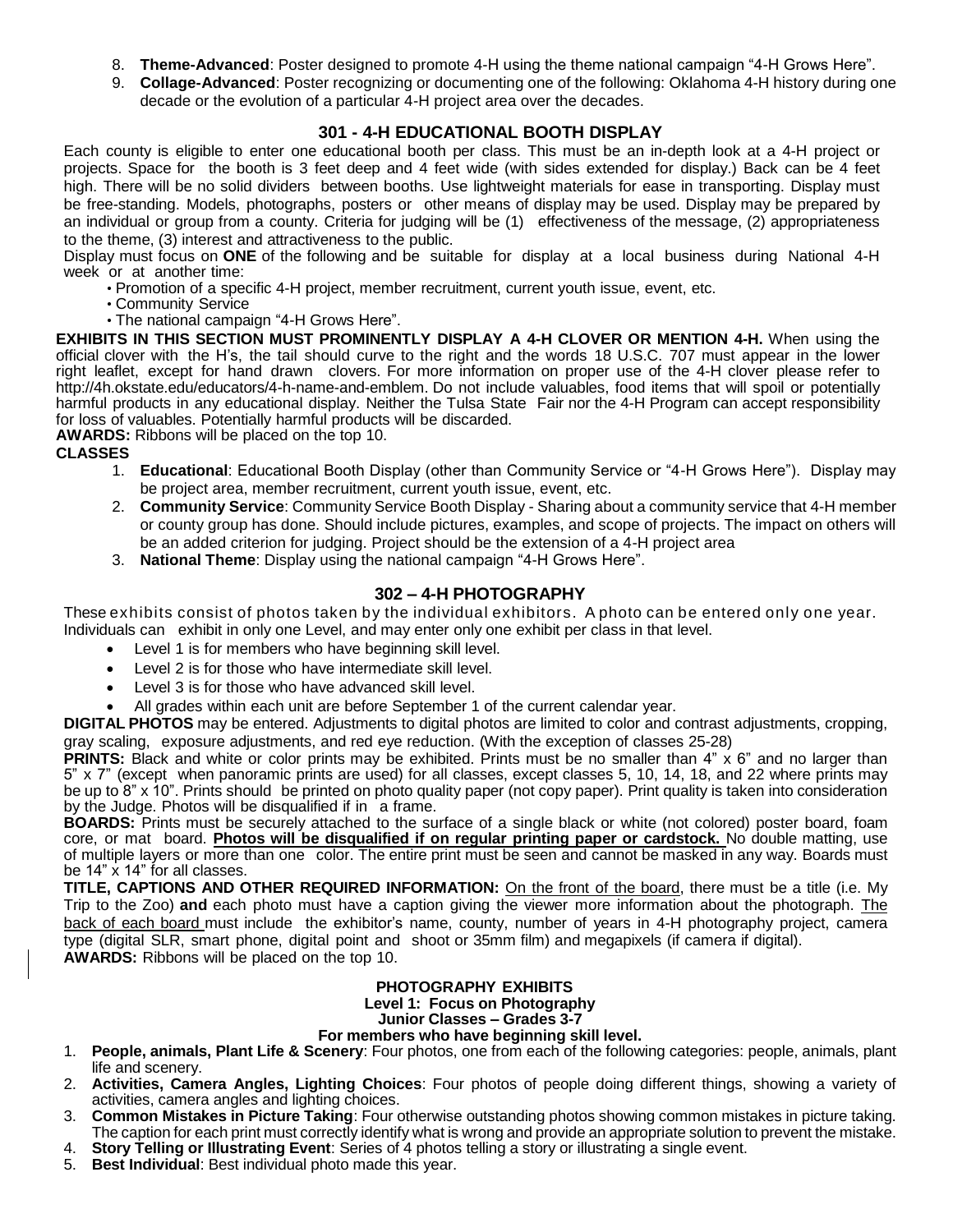# **Senior Classes – Grades 8-12**

#### **For members who have beginning skill level.**

- 6. **People, animals, Plant Life & Scenery**: Four photos, one from each of the following categories: (people, animals, plant life and scenery.
- 7. **Activities, Camera Angles, Lighting Choices**: Four photos of people doing different things, showing a variety of activities, camera angles and lighting choices.
- 8. **Common Mistakes in Picture Taking**: Four otherwise outstanding photos showing common mistakes in picture taking. The caption for each print must correctly identify what is wrong and provide an appropriate solution to prevent the mistake.
- 9. **Story Telling or Illustrating Event**: Series of 4 photos telling a story or illustrating a single event.
- 10. **Best Individual**: Best individual photo made this year.

# **Level 2: Controlling the Image**

# **Junior Classes – Grades 3-7**

- **\* For members who have intermediate skill level. \*** 11. **Composition**: Four photos showing good composition, such as placement of subject, framing, contrast or perspective. The caption for each photo or the title of the board must explain the ideas being illustrated.
- 12. **Action**: Four action photos showing use of film speed or digital ISO, please include the film speed or digital ISO, shutter speed and aperture (if the camera is adjustable).
- 13. **Effects**: Four photos showing effect (lighting, media, techniques and processes). The caption for each photo or the title of the board must explain the ideas being illustrated.
- 14. **Best Individual**: Best individual photo made this year.

#### **Senior Classes – Grades 8-12**

# **For members who have Intermediate skill level.**

- 15. **Composition**: Four photos showing good composition, such as placement of subject, framing, contrast or perspective. The caption for each photo or the title of the board must explain the ideas being illustrated.
- 16. **Action**: Four action photos showing use of film speed or digital ISO, please include the film speed or digital ISO, shutter speed and aperture (if the camera is adjustable).
- 17. **Effects**: Four photos showing effect (lighting, media, techniques and processes).The caption for each photo or the title of board must explain the ideas being illustrated.
- 18. **Best Individual**: Best individual photo made this year.

# **Level 3 Mastering Photography All Grades**

# **\* For members who have advance skill level. \***

19. **Lenses, Lamps, Existing Light, Filters or Special Effects**: Four photos showing members' knowledge of one of the following: different lenses, photo lamps, existing light, filters, or special effects. The caption for each photo or the title of the board must explain the idea(s) being illustrated.

20. **People**: Four outstanding "people" pictures.

- 21. **Landscape or Nature**: Four landscapes or nature photos.
- 22. **Best individual**: Best individual photo taken this year.

# **Digitally Adjusted Photos**

Exhibit must include both the original photo labeled "original photo", the digitally adjusted photo labeled "adjusted photo", with a short summary of what was done (cropping, red-eye removal, color or contrast adjustment, gray scaling, exposure adjustment, etc.) Must be on a single black or white poster board, foam board or mat board 14" x 14".

- 23. Junior (Grades 3-7)
- 24. Senior (Grades 8-12)

# **Digitally Altered Photos**

**Digitally altered photograph/photographic illustration taken with a digital camera by the exhibitor.** Alterations are beyond common photography techniques of red eye removal, cropping, etc. Exhibit includes a print of the original photograph, labeled "original photo", and the digitally altered image, labeled "photographic illustration". Must be securely attached to a single black or white foam core or poster board 14" x 14". Attach up to 1/2 page of written explanation of the alterations to the back of the exhibit.

- 25. Junior (Grades 3-7)
- 26. Senior (Grades 8-12)

#### **Digitally Altered Scanned Image**

**Digitally altered scanned image.** Exhibit must include the original image labeled "original image", and the digitally altered image, labeled "altered image". Alterations are beyond common photographic techniques of red eye removal, cropping, etc. Must be securely attached to a single black or white foam core or poster board 14" x 14". Attach up to 1/2 page of written explanation of the alterations to the back of the exhibit. Trademarked images may not be used.

27. Junior (Grades 3-7)

28. Senior (Grades 8-12)

# **303 – 4-H EXPRESSIVE ARTS EXHIBITS**

# **Juniors – Grades 3-7 ~ Seniors – Grades 8-12**

One exhibit per county per class. Individual members may enter only one exhibit per class. Exhibits in all classes are limited to items that cannot be exhibited in other sections. Exhibits must be permanently signed and dated in an inconspicuous location, if size and material permits. Ceramics should be signed before firing. Judge or judging committee at the state level may mark exhibit with fair and year (for example: TSF 2021), if not signed and dated. Effort will be made to mark in an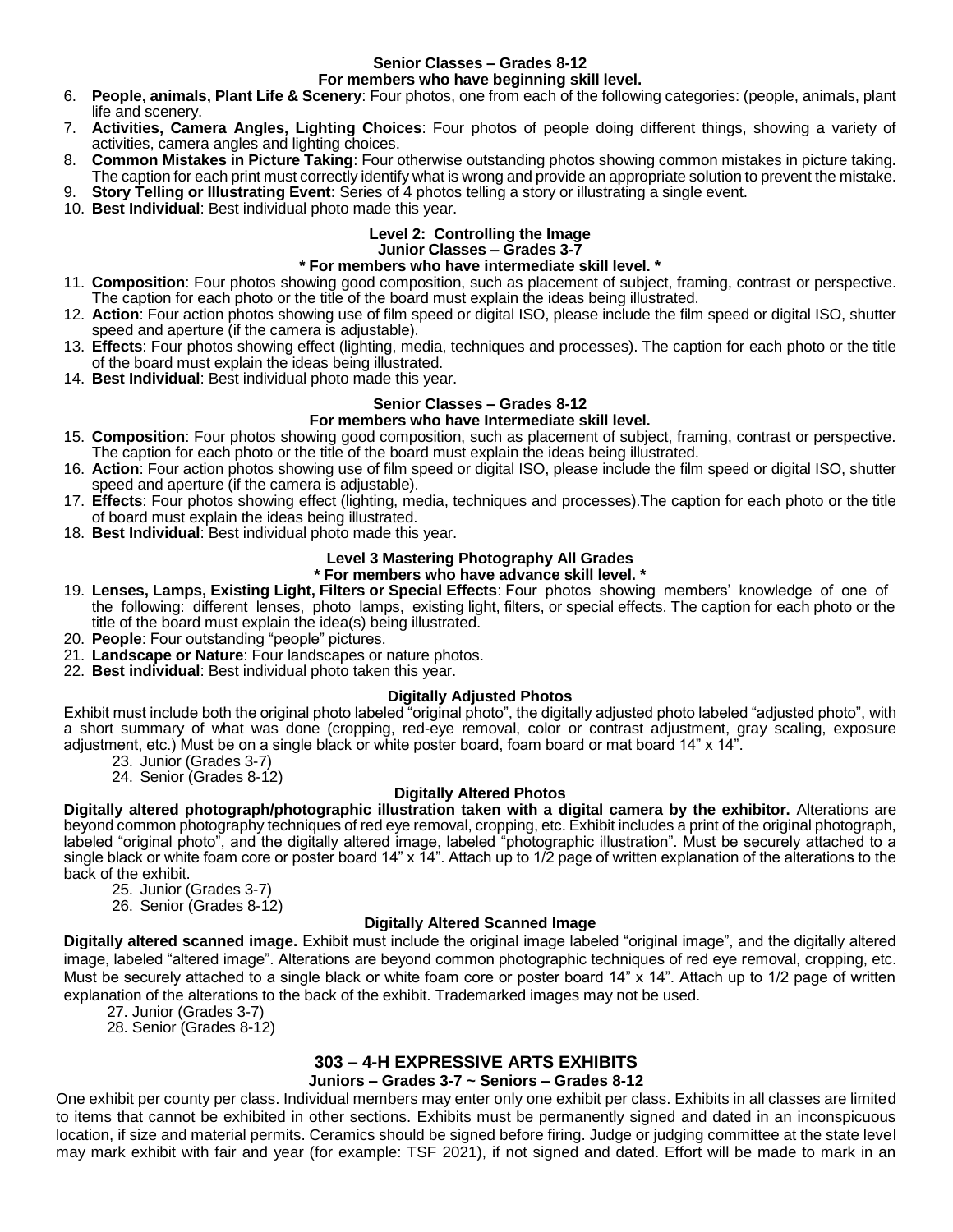inconspicuous place. Paintings, drawings, and other items that are to be hung must have a hanger attached or they may not be displayed. Ribbons will be placed on the top 10 in each class. Only 1st-5th place exhibits will be displayed or as space allows.

# **Class**

- 1. Jr. Fine Art Pencil, Charcoal, pastel, chalk, ink
- 2. Sr. Fine Art Pencil, Charcoal, pastel, chalk, ink
- 3. Jr. Fine Art Watercolor
- 4. Sr. Fine Art Watercolor
- 5. Jr. Fine Art Oil or Acrylic
- 6. Sr. Fine Art Oil or Acrylic
- 7. Jr. Ceramics Glazed (maximum of one piece)
- 8. Sr. Ceramics Glazed (maximum of one piece)
- 9. Jr. Ceramics Stained (maximum of one piece)
- 10. Sr. Ceramics Stained (maximum of one piece)
- 11. Jr. Pottery Original design made from clay using a process of hand molding or on a potter's wheel
- 12. Sr. Pottery Original design made from clay using a process of hand molding or on a potter's wheel
- 13. Jr. Print Process Article Block printing and other printing methods.
- 14. Sr. Print Process Article Block printing and other printing methods
- 15. Jr. Nature Craft Article made from natural materials including weaving or basket making
- 16. Sr. Nature Craft Article made from natural materials including weaving or basket making
- 17. Jr. Bead Craft Article
- 18. Sr. Bead Craft Article
- 19. Jr. Leathercraft Kit
- 20. Sr. Leathercraft Kit
- 21. Jr. Leathercraft Original Design
- 22. Sr. Leathercraft Original Design
- 23. Jr. Handcrafted Wax Candle
- 24. Sr. Handcrafted Wax Candle
- 25. Jr. Handcrafted Gel Candle
- 26. Sr. Handcrafted Gel Candle
- 27. Jr. Puppet
- 28. Sr. Puppet
- 29. Jr. Paper Craft
- 30. Sr. Paper Craft
- 31. Jr. Plastic Craft Includes but not limited to LegoTM Art. If LegoTM Art is entered, it must be glued.
- 32. Sr. Plastic Craft Includes but not limited to LegoTM Art. If LegoTM Art is entered, it must be glued
- 33. Jr. Duct Tape Craft
- 34. Sr. Duct Tape Craft
- 35. Jr. Miscellaneous (limited to items that cannot be entered in any other class)
- 36. Sr. Miscellaneous (limited to items that cannot be entered in any other class)

# **304 - 4-H SCIENCE & TECHNOLOGY EXHIBITS**

The 4-H technology exhibits are open to all ages. They will be judged separately in two age groups. Juniors – grades 3-7 and Seniors – grades 8-12. Every exhibit must be labeled on the back with the following information: Name, Club, County, grade and date poster or exhibit was made. Copy written materials such as professional photos, book, publications, or items on the internet should not be used as original. Exhibits displayed as posters must be constructed on poster board 14" x 22" (1/2 of a poster board). They may be horizontal or vertical. Posters will be judged on (1) educational idea portrayed, (2) public appeal, and (3) creative and original ability presented. Copyrighted or trademarked cartoon characters or designs must not be used due to copyright restrictions. For poster exhibit displays, exhibitors are encouraged to laminate or cover all posters with clear plastic film. Text of posters should be readable from at least 10 ft. away. Promotional exhibits in this section must include an official 4-H Clover or mention 4-H. For more information on proper use of the 4-H clover please refer to http://4h.okstate.edu/educators/4-h-name-and-emblem. Ribbons will be placed on the top ten (10) in each class. Only 1st - 5th place exhibits will be displayed or as space allows.

**Flat Flyer to Promote a Club or County 4-H Education Program or Activity.** O**ne-sided designed by the exhibitor.** Computer generated flat flyer (8-1/2" x 11" or 8-1/2" x 14"). Flat flyers should be securely attached to an appropriately sized poster board.

- 1. Junior
- 2. Senior

**Brochure, Card or Invitation Related to 4-H.** (May be double-, tri- or four-fold measuring 8-1/2" x 11" or 8-1/2" x 14" before folding.) Attach 2 flat copies of the brochure (one side showing the front and the other side showing the back of the brochure) to an appropriately sized poster board no larger than  $14$ " x  $22$ "  $-$  1/<sub>2</sub> of a poster board. Attach a large envelope to the back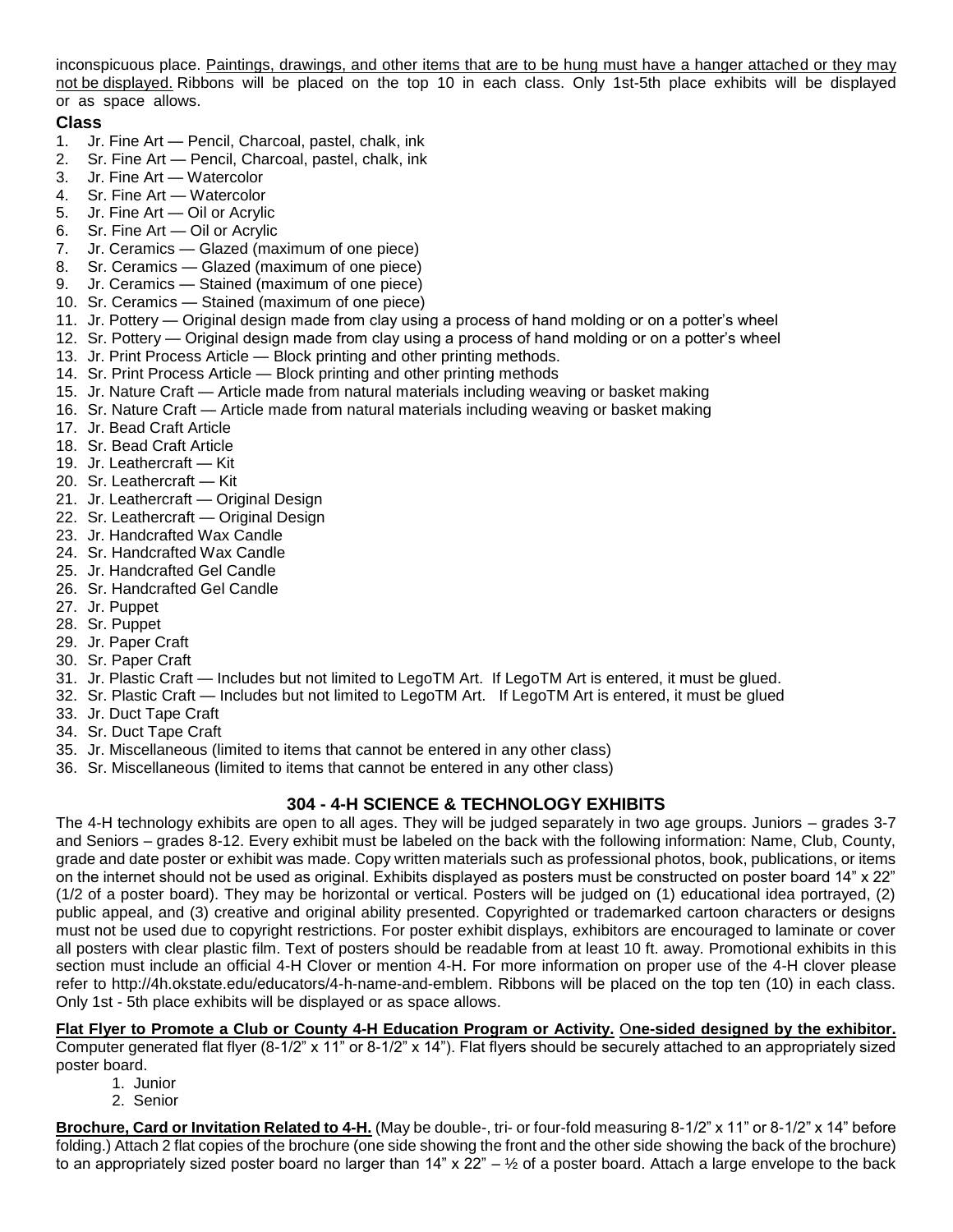of the board and insert a folded copy of the brochure.

- 3. Junior
- 4. Senior

**PowerPoint Presentation Related to 4-H. (Can be PowerPoint, Google Slides or any other presentation program)** Presentation should either promote 4-H or educate about a 4-H project. Presentations should include an official 4-H Clover or mention 4-H. Presentation entry includes a printout of at least 5 slides and script/presentation notes in a folder or notebook. Include presentation file in a labeled 3-1/2" diskette or CD (in an envelope). All PowerPoint presentations should be mounted on a freestanding display board not to exceed 36"x48" when the sides are extended for display. Commercially available "Science Fair Presentation boards" are encouraged. First place exhibits in each class will be displayed. Second place and sub-sequential exhibits may be displayed based upon space available and judges'/committees' discretion.

- 5. Junior
- 6. Senior

**Digital Media for a Group or Club Project. Submit a video, (maximum of 3 minutes), designed for social media use on STEM projects.** Video can be promotional, informational, music, or a documentary. The video must be a .MP4 format and submitted on a flash drive. Videos must only contain first names of the participants and participants must have a signed media release form on file in their county 4-H office (found on the 4-H enrollment card.)

7. Group Media

**STEM Career Poster.** 4-H members should research careers in STEM before developing their poster exhibit. Posters should highlight a variety of STEM related careers and follow the Technology poster guidelines and criteria.

- 8. Junior Poster (Grades 3-7) Draw a Scientist
- 9. Senior Poster (Grades 8-12) Careers in STEM

# **Global Positioning Systems (GPS)/Geographic Information Systems (GIS) Exhibits.**

4-H Youth will learn about Geographic Information Systems (GIS) concepts by collecting data on a location, describing the attributes. Youth will learn about geospatial technology applications and future career opportunities by working with local government agencies and project partners in their own communities. Increased youth involvement in community service and awareness projects that impact local communities by enhancing economic and community development. The 4-H GPS/GIS exhibits will be judged in two age groups. Juniors grades 3-7 and Seniors grades 8-12. Every exhibit must be labeled on the back with the following information: Name, Club, County, grade and date poster, map or exhibit was made. Posters/Maps must be 14" x 22"  $-$  1/2 of a poster board. Exhibitors are encouraged to laminate all flat exhibits or cover them with clear plastic film. Maps may be affixed to poster board. The map itself doesn't have to be the full 14" x 22". Displays must be free standing and not be larger than 3'X3' (width x depth) with sides extended for display. Placing ribbons will be awarded to the top ten in the following classes. Premiums will be paid on the three exhibits.

**Display Illustrating How GPS Works.** Include the user, control and space segments of the system.

10. Junior

# **Display Illustrating How GPS Has Been Used to Improve Society.**

11. Senior

**Geocache Box.** Exhibit would include geocache box with contents, description & photograph of the location in which the box will be located. (Check<https://www.geocaching.com/play> for instructions on placing and describing).

- 12. Junior
- 13. Senior

**Hand Drawn Map.** Map can either be informational or directional. Attach one page explanation of the purpose for the map.

- 14. Junior
- 15. Senior

**Computer Generated Map.** Map can be either informational or directional. Attach one page explanation of the purpose for the map.

- 16. Junior
- 17. Senior

# **4-H Robotics**

The goal of the 4-H robotics program is for 4-H members to explore science, technology and engineering through designing and building a functioning robot. The robot can be either programmable or remote controlled. The robot can be created by an individual or a group.

The 4-H robotics exhibits are open to all ages. They will be judged separately in two age groups. Juniors grades 3-7 and Seniors grades 8-12. Every exhibit must be labeled on the back with the following information: Name, Club, County, grade and date poster or exhibit was made.

Attach a 3" x 5" index card to each robot/exhibit, explaining: Construction material, how constructed and goal of project, year in project, age of member, whether or not made from kit, and other pertinent information.

Each exhibit should have a one page report explaining the function, purpose and construction of the robot. Displays must be free standing and are limited to 36" x 36" (width x depth) when sides are extended for display.

Placing ribbons will be awarded to the top ten in the following classes. Premiums will be paid on the top three exhibits.

# **Programmable or Remote Controlled Robot**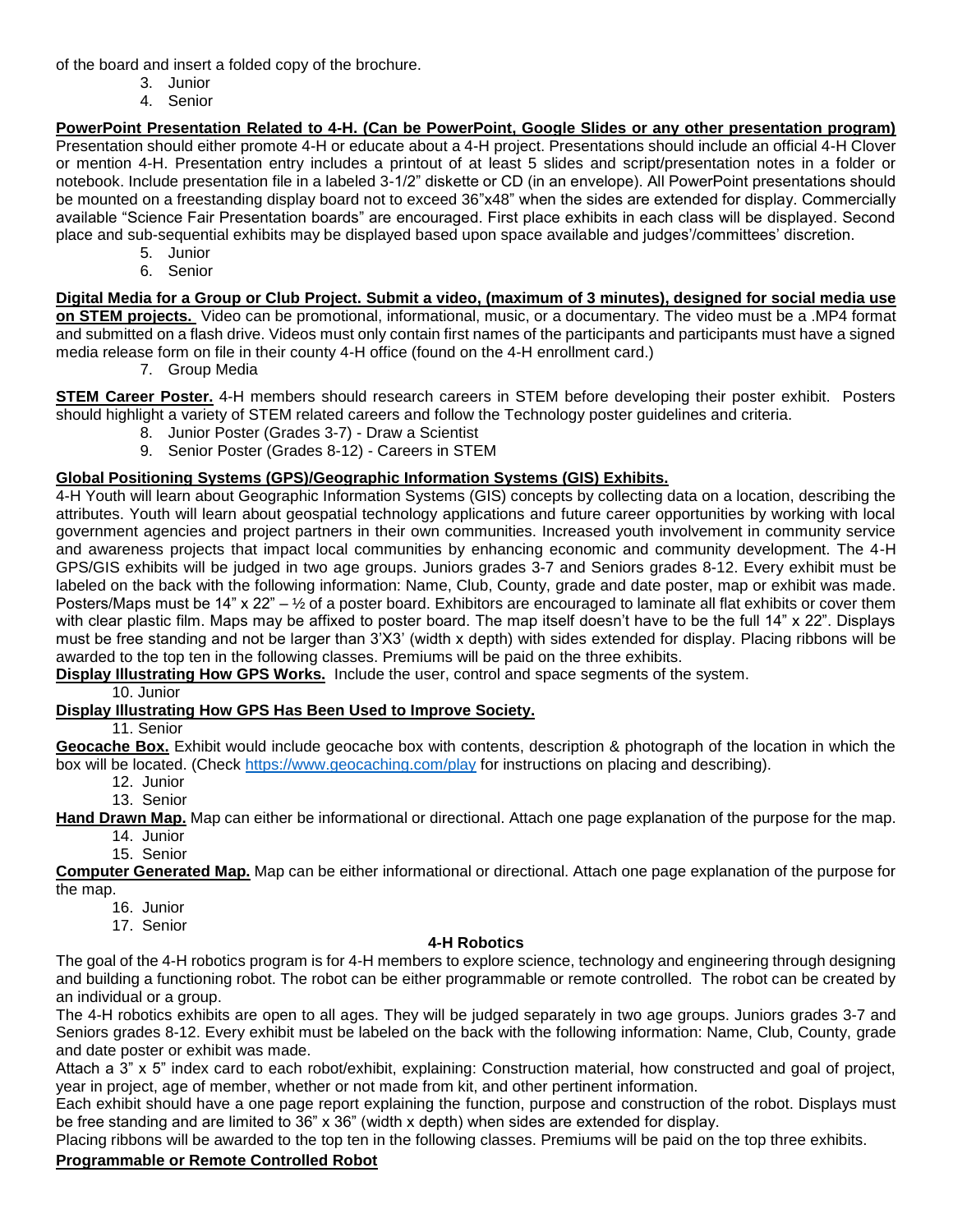18. Junior

19. Senior

# **Display with Photographs and Explanation of a Member Developed Robot Not Available for Exhibit.**

20. Junior 21. Senior

**Projects Group Developed by Two or More 4-H Members Working Together.** (Include all 4-H members' information involved on index card.)

22. Programmable or Remote Controlled Robot

23. Display with photographs and explanation of a member developed robot which is not available for exhibit.

# **Engineering Design Challenges.**

**Criteria:** Engineering design challenges are intended to encourage 4-H members to use the Engineering design process to create their own projects. These projects should include an engineering notebook, journal or description which answer the following questions about their project. Projects without an engineering notebook will be judged accordingly. Projects with notebooks will place before projects without notebooks, journals, or descriptions.

- $\triangleright$  What is the challenge or task of your project (Example: Throw a marshmallow six feet, incorporate technology into clothing, create alternative energy, design and build a rubber band powered car, etc..)
- $\triangleright$  Draw your design
- $\triangleright$  How did you test your design?
- $\triangleright$  What were the results?
- $\triangleright$  How did you change your design to improve it?
- $\triangleright$  Did you retest it? Did the results improve?
- $\triangleright$  Describe your final design and does it work?

Engineering Design Challenges will be judged based on creativity, design, function, and recordkeeping (journal or engineering notebook.)

# **Juniors, Grades 3-7; Seniors – Grades 8-12.**

# **Marshmallow Catapult Challenge Design Task.**

Design a trebuchet-style swing arm catapult. It may be similar to a teeter-totter or swing set. The beam (arm) is able to swing (go up and down). The arm of the catapult must be adjustable from the center to an offset (One side of the beam is longer from center pivot point.). Use at least five (5) different types of materials or parts (craft sticks, brads, dowels, etc.). Use weights and gravity as the power source. Catapult cannot be any larger than a 3 foot cube  $(3' \times 3' \times 3')$ .

Launch a marshmallow at least six (6) feet. A journal or engineering notebook should be included to describe the creation, purpose and function of the device. Explain how you built and tested your catapult. Chart your marshmallow launches. Reference: National 4-H Curriculum, Junk Drawer Robotics, Level I [https://shop4-h.org/products/junk-drawer-robotics](https://shop4-h.org/products/junk-drawer-robotics-curriculum-1-give-robotics-a-hand)[curriculum-1-give-robotics-a-hand](https://shop4-h.org/products/junk-drawer-robotics-curriculum-1-give-robotics-a-hand)

24. Juniors (Grades 3-7)

25. Seniors (Grades 8-12)

# **Alternative Energy Design Challenge.**

Design and build a device to utilize wind, solar, or water power. Commercially available parts are acceptable but the majority of the project must be homemade by the member. Must fit entirely within a 12-inch cube (12"X12"X12"). A journal or notebook should be included to describe the creation, purpose and function of the device. References for this project may include but are not limited to:

Wind Power

4-H Power of Wind Curriculum:<https://shop4-h.org/products/power-of-the-wind-curriculum-set-of-2>

2011 NYSD Wired for Wind:<https://4-h.org/parents/national-youth-science-day/wired-for-wind/>

Solar Power

- Solar Powered Housed Activity<https://shop4-h.org/products/solar-powered-houses-activity-kit>
- Solar Powered Car Activity<https://shop4-h.org/products/solar-powered-car-activity-kit>

Class:

26. Juniors (Grades 3-7)

27. Seniors (Grades 8-12)

# **Wearable Technology Design Challenge.**

Design a piece of wearable technology. Commercially available parts are acceptable but the majority of the project must be homemade by the member. A journal or notebook should be included to describe the creation, purpose and function of the device. Resources for this project may include but are not limited to:

References:

WearTec Curriculum Series books 1-4:<https://shop4-h.org/products/weartec-1-circuitry-leaders-guide>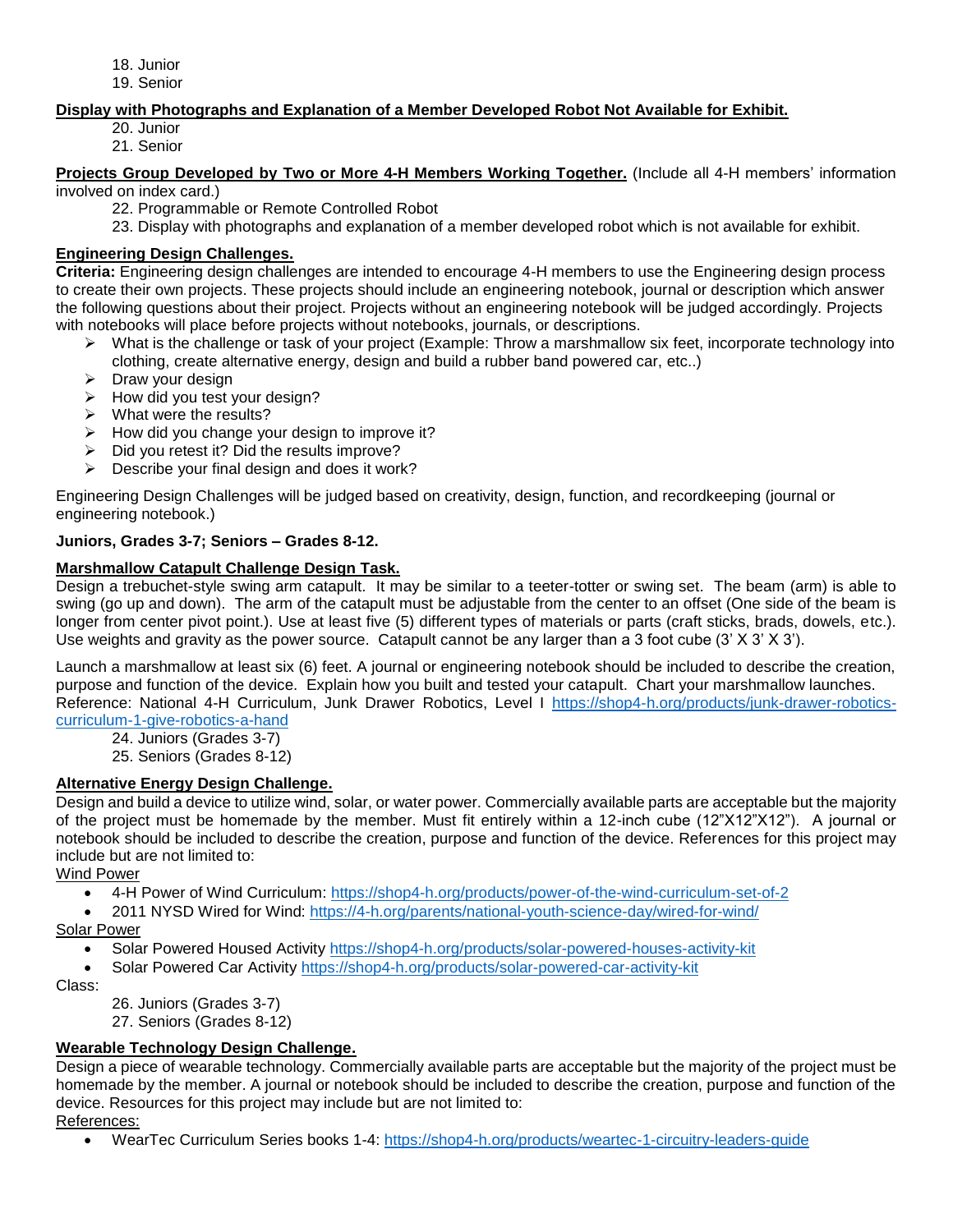2017 NYSD Incredible Wearables: [https://4-h.org/parents/national-youth-science-day/4-h-nysd-2017-incredible](https://4-h.org/parents/national-youth-science-day/4-h-nysd-2017-incredible-wearables/)[wearables/](https://4-h.org/parents/national-youth-science-day/4-h-nysd-2017-incredible-wearables/)

Class:

28. Juniors (Grades 3-7)

29. Seniors (Grades 8-12)

# **Rubber Band-Powered Vehicle Design Challenge**

Design a wheel-driven vehicle, powered only by one rubber band (size #64 approx. ¼" wide by 3½" long by 1/32" thick.), which will transport a one-pound "load" (box of baking soda approx. size:  $3\frac{1}{2}$ " x  $4\frac{1}{2}$ " x 2") at least 9 feet (on a smooth flat floor) while remaining within the boundaries of a 3 ft. wide parallel track (marked off with masking tape). Speed is not a criteria.

There are no restrictions on materials, size, weight or number of wheels. However, the only energy source permitted is the elastic energy of one rubber band. Commercially assembled vehicles are NOT permitted. However, commercially manufactured components may be used as parts of the vehicle. The vehicle must be self-starting (i.e., no pushing, external power starts, etc.). Propulsion of the vehicle must be through the wheels (i.e., no propellers, no launching mechanism). Transferring the energy of the rubber band to wheels via gears, fly wheels, etc., is encouraged. No remote-control devices are permitted.

A journal or engineering notebook should be included to describe the creation, purpose and function of the device. Explain how you built and tested your vehicle and if you made any modifications. Chart or graph collected data and explain how you measured improvements in your engineering notebook or journal.

- 30. Juniors (Grades 3-7)
- 31. Seniors (Grades 8-12)

# **The Future of Agriculture Research Challenge Displays.**

The future or agriculture research displays will illustrate current research and forward/futuristic thinking that is changing the field agriculture and agricultural based careers. 4-H members will research current trends, future thoughts and ideas for continuing to effectively feed the world. These projects should have a minimum of three scholarly references identifying where and when the information was published.

These projects may;

- Describe the challenging need for increased food production for a growing population
- Describe a new agricultural production technique or an emerging agricultural technology that will enhance or improve our agricultural and food production systems,
- Illustrate a new vision for the future of agriculture
- Describe new STEM-based careers in agriculture.

Research displays should use research-based information and resources to answer questions similar to the following, "What will the future of Agriculture look like?", "How will agriculturalist feed an ever-growing population?" or "What are future careers in agriculture?"

All research displays should be mounted on a free-standing display board not to exceed 3' x 4' when the sides are extended for display. Commercially available "Science Fair Presentation boards" are encouraged". First place exhibits in each class will be displayed. Second place and sub-sequential exhibits may be displayed based upon space available and judges'/committees' discretion. Displays should be readable/understandable from a distance of 10 feet. A complete research report should be included with the display in a notebook.

- 32. Juniors (Grades 3-7)
- 33. Seniors (Grades 8-12)

# **305 – 4-H SCIENCE DISCOVERY PROJECTS**

The goal of this project and exhibit is to allow 4-H members to:

- Use the scientific method to gain an understanding of how things work and the variables that affect them.
	- Take an open and creative approach to problem solving.
	- Learn that a successful outcome is based not on personal opinion but on scientific fact.
	- Improve written and visual communication skills.

4-H members are encouraged to use their 4-H projects as the basis for their scientific research and discovery project. Exhibits should relate to one of the following topics:

- Behavioral and Social Sciences
- Biochemistry, Medicine, and Health Sciences
- Botany and Zoological Sciences
- Computer Science
- Earth and Space Sciences
- Engineering
- Environmental Sciences
- Mathematics
- Physical Sciences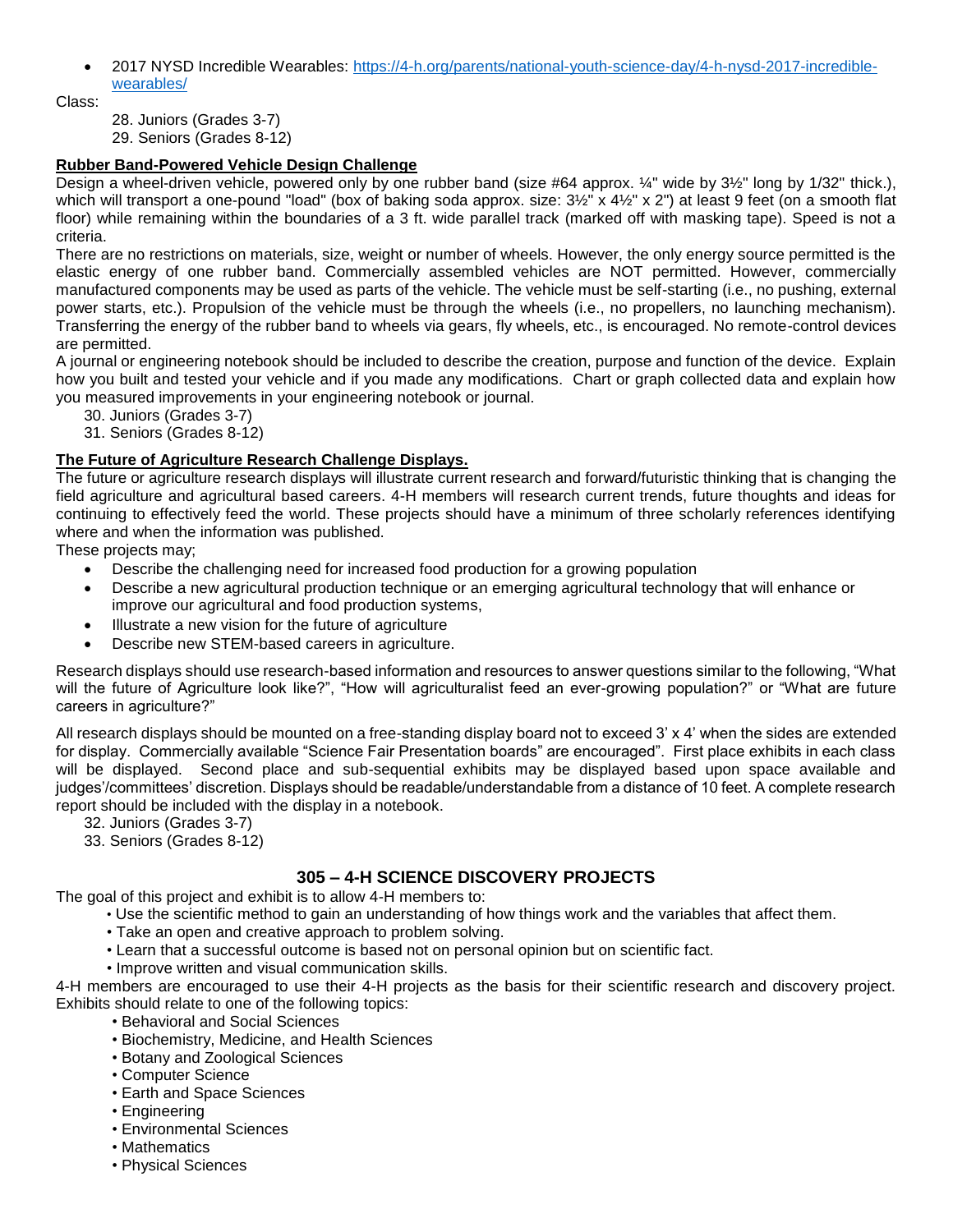A few resources for finding project ideas are:

The WWW Virtual Library: Science Fairs - [http://physics.usc.edu/~gould/ScienceFairs/.](http://physics.usc.edu/~gould/ScienceFairs/) Information about Oklahoma Science Fairs - [https://ossef.zfairs.com/.](https://ossef.zfairs.com/)

Displays must be free standing and are limited to 36" x 48" (width x depth) when sides are extended. Commercially available "Science Fair Presentation Boards" are encouraged. Counties may enter one exhibit in each class. Ribbons will be placed on the top ten (10) in each class. First place exhibits in each class will be displayed. Second place and sub-sequential exhibits may be displayed based upon space available and fair committees' discretion. Displays without reports will be judge accordingly. Displays with reports will be placed above those missing reports.

# **CLASS**

- 1. **Beginning Division (grades 3-5**): A display illustrating the project.
- 2. **Intermediate Division (grades 6-8)**: A display with an accompanying report of approximately two typewritten pages.
- 3. **Advanced Division (grades 9-12):** A display and a written report about the project that includes an interview with a scientist or someone who works in the area that is being studied (example: a beekeeper that could help with bee projects). Reports should be three to five pages in length.
- 4. **Team Exhibit (All Ages)**: Team may include a maximum of three members. A display and a written report about the project. It is recommended that it includes an interview with a scientist or someone who works in the area that is being studied (example: an engineer could help with engineering projects). Reports should be three to five pages in length.

# **306 – 4-H FABRICS AND FASHIONS (DESIGN AND CONSTRUCTION)**

The Skill Mastery sheet, [https://4h.okstate.edu/projects/design-and-construction/curriculum-and-patterns.html,](https://4h.okstate.edu/projects/design-and-construction/curriculum-and-patterns.html) is an<br>education tool to quide project construction for fair exhibits. Fair exhibits have been carefully selecte Fair exhibits have been carefully selected and directed for members to investigate and learn specific skills/information and to demonstrate mastery of these skills/information. Instruction Sheets for the projects listed can be found at: [https://4h.okstate.edu/projects/design-and](https://4h.okstate.edu/projects/design-and-construction/project-guide-sheets.html)[construction/project-guide-sheets.html.](https://4h.okstate.edu/projects/design-and-construction/project-guide-sheets.html) The end product/exhibit is being evaluated on the skills "learned/mastered." The skill sheet serves as the member's "personal reflection" and communicates to the judge what was learned. Why is this important? Because in 4-H, the reflection and application of what was learned is more important than the end product/exhibit. The skill sheet is to be used as a planning tool. It is important that each 4-H member take responsibility for the life skill of "learning to learn." This may require members, leaders and educators to look up terms and learn techniques as part of the educational process. Resources, instructions and project guides are posted online. Members are encouraged to seek out other valid resources which teach proper technique and knowledge in the areas of design and construction.

*Projects being exhibited for competition* will be evaluated on the 4-H members "mastery" of skill(s) and subject matter. The 4-H Fashion and Fabrics Member's & Leader's Guides provide basic information that members need to learn (master) and demonstrate in their project work. Members are encouraged to seek out other valid resources which teach proper technique and knowledge in the areas of design and construction.

General Skills to be mastered in project/product in ADC, IDC and HTDC:

**Structural Design:** Construction technique, size, form, color and texture suited to the materials and product end use.

**Elements of Design**: The finished product illustrates the member is learning or "mastering" the basic elements of design line, shape or form, texture, color, and space.

**Principles of Design**: The finished product illustrates an awareness and application of the principles of harmony, proportion, balance, rhythm and emphasis adding dimension, interest and/or appeal to the finished product.

**Surface Design**: Any lines, shapes, colors, textures, or materials applied to the product or item design that creates an emotional or personal quality, individuality and creative expression without disturbing initial/end purpose. Design is that "something which makes the item unique to the individual designer.

**Descriptions**: Any project requiring a description will include 1-2 pages, double spaced, 12 point font. Neatly/legible hand written descriptions are acceptable.

A county may enter one exhibit in each class. A 4-H member may enter one exhibit per class. Hangers will not be returned. Ribbons will be given to the top 10 in each class.

# **APPAREL DESIGN & CONSTRUCTION – (ADC)**

**Level 1 (Grades 3-4)** – **Be sure to review section 306 general instructions. Project must have at least two (2) of the skills/techniques for the ADC Level 1 project work. Some classes have specific Level 1 skills/techniques which must be incorporated into the exhibit.**

- 1. **Simple Tops:** (shirt, tank top, t-shirt, vest, poncho, costume, or any other **similar** simple top). No lined garments. Exhibits in classes 01 and 02 are to be SIMPLE. Exhibit must have two (2) or more of the specific skills/techniques listed under any of the following headings Level 1 Mastery Sheet: [Buttons, Casing, Hem, Seams, Seam Finishes.](https://apps.dasnr.okstate.edu/SSL/4h.okstate.edu/literature-links/lit-online/family-consumer-science/fabric/sample-technique-cards)
- 2. **Simple Bottoms:** (shorts, capris, pants, skirts, costume, or any other **similar** simple bottom). Garments are not to be lined, have pockets or a zipper. Exhibits in classes 01 and 02 are to be SIMPLE. Exhibit must have two (2) or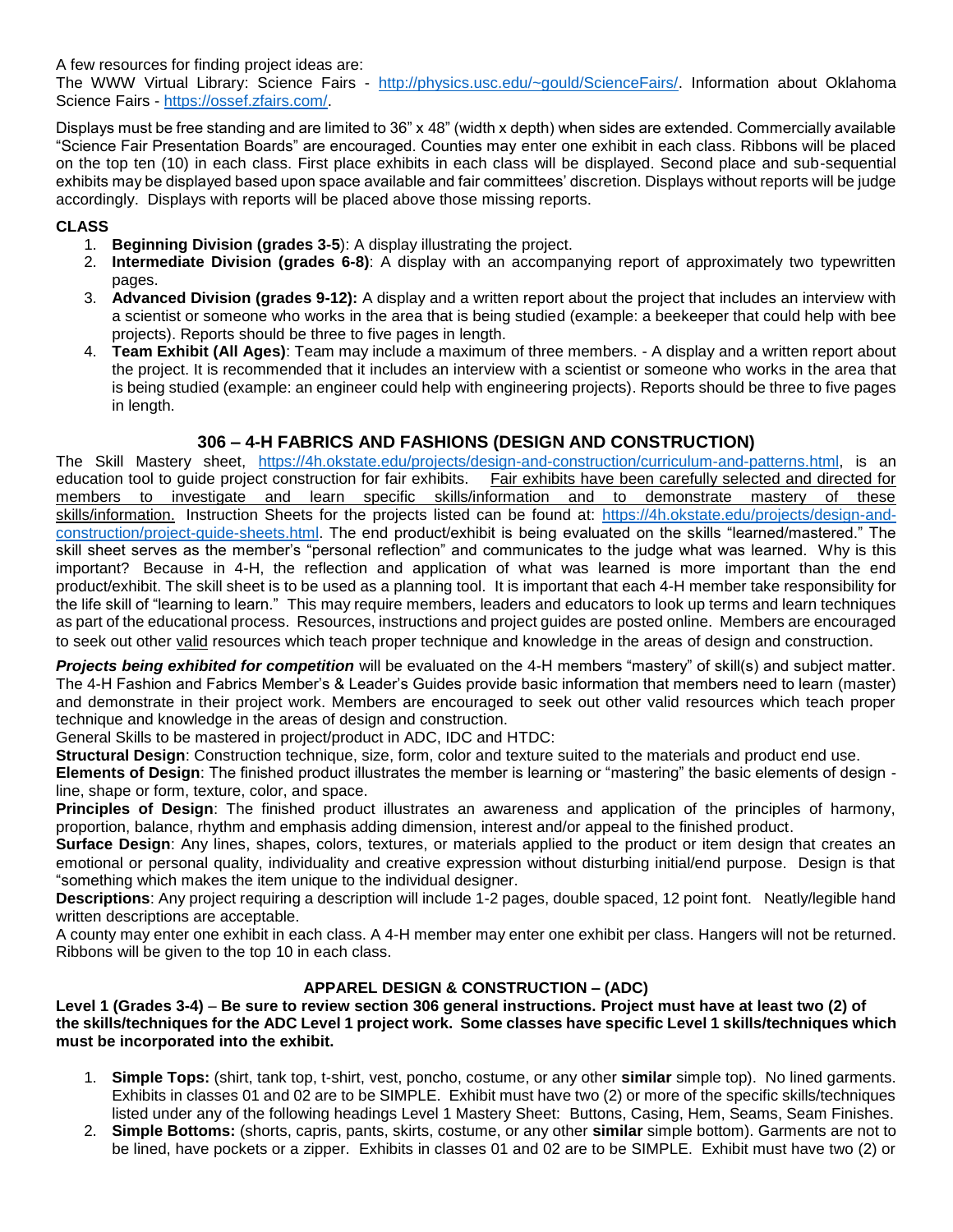more of the specific skills/techniques listed under any of the following headings Level 1 Mastery Sheet: Hem, Seams, Seam Finishes, Waistband.

- 3. **Non-Human Apparel:** (doll, pet or livestock garment/costume, or any other **similar** item)
- 4. **Simple Sewn Fashion Accessory:** (sewn hat, scarf, bag, wallet, purse, mittens, string-pack or textile based jewelry, or any other **similar** sewn fashion accessory)
- 5. **Knitted/Crocheted Fashion Accessory:** (knitted/crocheted hat, scarf, bag, wallet, string-pack, or textile based jewelry, or any other **similar** knitted/crocheted fashion accessory). Exhibit must have two (2) or more of the specific skills/techniques listed under any of the following headings in the Level 1 Mastery Sheet: Crochet, Knitting.

# **\*\* See Class 23 All Grades: Apparel Design Project Portfolio**

#### **Level 2 (Grades 5-6)** - **Be sure to review section 306 general instructions. Project must have at least two (2) of the skills/techniques for the ADC Level 2 project work. Some classes have specific Level 2 skills/techniques which must be incorporated into the exhibit.**

- 6. **Lined or Unlined One-Piece Garment with Facing:** (top, robe, jacket, dress, jumpsuit, vest, costume, or any other **similar** one-piece garment with a facing). Exhibit must have two (2) or more of the specific skills/techniques listed under any of the following headings in the Level 2 Mastery Sheet: [Facing, Interfacing, Seam Finish.](https://apps.dasnr.okstate.edu/SSL/4h.okstate.edu/literature-links/lit-online/family-consumer-science/fabric/sample-technique-cards)
- 7. **Lined or Unlined Bottom with One or More Pocket, Waistband or Facing:** (shorts, capris, pants, skirts, costume, or any other **similar** bottom.) Exhibit must have two (2) or more of the specific skills/techniques listed under any of the following headings in the Level 2 Mastery Sheet: [Facing, Pocket, Waistband, Zipper.](https://apps.dasnr.okstate.edu/SSL/4h.okstate.edu/literature-links/lit-online/family-consumer-science/fabric/sample-technique-cards) No invisible zippers in level 2. Waistband can be a flat front band and elastic back.
- 8. **Lined or Unlined Two-Piece Garment:** with one or more: pocket, waistband or facing (coordinating top and bottom, jacket/vest with bottom/dress, PJ's, costume, or any other **similar** two-piece garment). Exhibit must have two (2) or more of the specific skills/techniques listed under any of the following headings in the Level 2 Mastery Sheet: Facing, Pocket, Waistband. No invisible zippers level 2. Waistband can be a flat front band and elastic back.
- 9. **Non-Human Apparel:** (doll, pet or livestock garment/costume, or any other **similar** item)
- 10. **Sewn Fashion Accessory:** (sewn hat, scarf, bag/string-pack/purse/backpack/hip pack, wallet, or textile based jewelry, or any other **similar** sewn fashion accessory)
- 11. **Knitted/Crocheted Fashion Accessory:** (knitted/crocheted hat, scarf, bag, wallet, string-pack, or textile based jewelry, or any other **similar** knitted/crocheted fashion accessory). Exhibit must have two (2) or more of the specific skills/techniques listed under any of the following headings in the Level 2 Mastery Sheet: Crochet and/or Knitting.

# **\*\* See Class 23 All Grades Apparel Design Project Portfolio**

#### **Level 3 (Grades 7-8)** - **Be sure to review section 306 general instructions. Project must have at least two (2) of the skills/techniques for the ADC Level 3 project work. Some classes have specific Level 3 skills/techniques which must be incorporated into the exhibit.**

- 12. **Blouse/Shirt with Sleeves and Closure**: Exhibit must have two (2) or more of the specific skills/techniques listed under any of the following headings in the Level 3 Mastery Sheet: Buttons and Buttonhole, Fasteners, Sleeves, Zipper. No jackets, coats or vests.
- 13. **Lined or Unlined Bottom with Zipper and Pocket(s):** Exhibit must have two (2) or more of the specific skills/techniques listed under any of the following headings in the Level 3 Mastery Sheet: Interfacing/Underlining, Lining, Pockets, Zippers. Pocket style must be one described on the skill sheet.
- 14. **Lined or Unlined Two-Piece Garment:** (coordinating top and bottom, jacket/vest with bottom/dress, PJ's, uniform, costume, or any other **similar** two-piece coordinate). Exhibit must have two (2) or more of the specific skills/techniques listed under any of the following headings in the Level 3 Mastery Sheet: Buttons and Buttonhole, Fasteners, Interfacing/Underlining, Lining, Pockets, Sleeves, Zipper.
- 15. **Sewn Fashion Accessory:** with closure/fastener and seams. (Examples: hat/earmuffs, wallet, bag/purse/backpack, costume accessory (such as gloves, apron, bustier), textile based jewelry, or any **similar** sewn accessory. See specific skills/techniques listed under the following headings Level 3 Mastery: Buttons and Buttonholes, Fasteners, Seams, and Seam Finish which may apply.
- 16. **Fashion Garment or Accessory:** created by Knitting/Crocheting/Tatting/Felting or similar technique. No accessory is to be constructed from commercial/purchased fabric (woven, knit, felt, etc.) Knitted or crocheted exhibit must have two (2) or more of the specific skills/techniques listed under any of the following headings in the Level 3 Mastery Sheet: Crochet and/or Knitting.
- 17. **"Redesigned" Original Apparel/Fashion Garment:** with before and after (garment being worn) pictures and a written description of the design and construction process/steps the member undertook and reason(s) for "redesign." See Frugal Fashion Instruction Sheet and other OK Recycle and Redesign resources.

**\*\* See Class 23 All Grades: Apparel Design Project Portfolio**

**Level 4 (Grades 9-12)** - **Be sure to review section 306 general instructions. Project must have at least two (2) of the skills/techniques required for the ADC Level 4 project work. Some classes have specific Level 4 skills/techniques which must be incorporated into the exhibit.**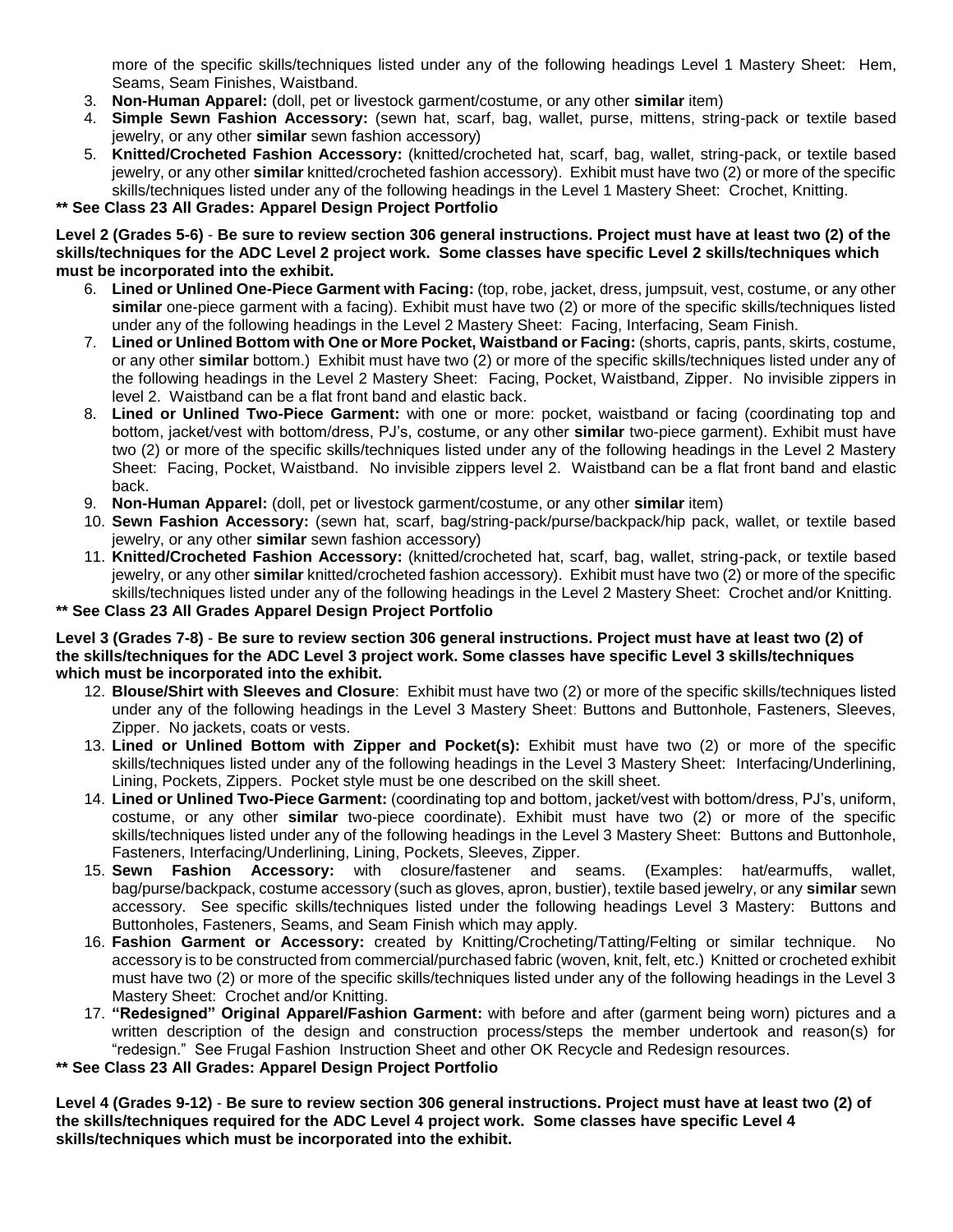- 18. **One-Piece Lined or Unlined Garment:** (pants, skirt, coat, jacket, dress, jumpsuit, uniform, formalwear, costume, or any other **similar** garment) with two (2) or more of the specific skills/techniques listed under any of the following headings in the Level 4 Mastery Sheet: [Collar/Cuff, Buttons and Buttonholes, Fasteners, Hem, Interfacing/Under](https://apps.dasnr.okstate.edu/SSL/4h.okstate.edu/literature-links/lit-online/family-consumer-science/fabric/sample-technique-cards)  [lining/Interlining, Lining, Seam, Seam/Finish, Zipper.](https://apps.dasnr.okstate.edu/SSL/4h.okstate.edu/literature-links/lit-online/family-consumer-science/fabric/sample-technique-cards)<br>Two-Piece Lined or Unlined Ensemble/Coordinate:
- 19. **Two-Piece Lined or Unlined Ensemble/Coordinate:** (coat/jacket/vest/shirt/blouse with dress/pants/slacks/skirt/etc., suit, costume, or any other **similar** two-piece coordinate with two (2) or more of the specific skills/techniques listed under any of the following headings in the Level 4 Mastery Sheet: Collar/Cuff, Buttons and Buttonholes, Fasteners, Hem, Interfacing/Under lining/Interlining, Lining, Seam, Seam/Finish, Zipper.
- 20. **Fashion Garment or Accessory:** created by Knitting/Crocheting/Tatting/Felting or similar technique. No accessory is to be constructed from commercial/purchased fabric (woven, knit, felt, etc.) Knitted or crocheted exhibit must have two (2) or more of the specific skills/techniques listed under any of the following headings in the Level 3 Mastery Sheet: Crochet and/or Knitting.
- 21. **Functional Fashion Accessory or Garment Designed for Special Needs:** *"Special Needs" being the individual requirements of a person with a mental, emotional, physical disability or disease."* **MUST** include a description of whom it was made for, why the need, any special adaptations per the individuals request and any other pertinent information supporting the finished product. (Examples of fashion accessories or garment: apron/tidy-top; garment adaptation; mastectomy pillow; cancer cap/hat; slippers/shoes; wheel chair - coat, gloves, backpack, cell phone caddy; etc. This exhibit is for fashion accessories and garments worn by the person. See IDC class 40 for other special needs item.) See Citizenship through Service Learning and Sewing for Special Needs instructions.
- 22. **Recycling/Upcycling Apparel on a Budget:** Focus is on the skill/technique mastery applied to the recycling/upcycling of a garment with a budget of \$10. Must include an expense sheet for any supplies/garments purchased. In kind or on hand supplies (thread, fabric/trim scraps, buttons, interfacing, etc.) used in the design and construction are also to be listed on the expense sheet. Exhibit must include before and after (garment being worn) pictures and a written description of the design and construction process/steps the member undertook. See Frugal Fashion Instruction Sheet and other OK Recycle and Redesign resources.

# **\*\* See Class 23 All Grades: Apparel Design Project Portfolio**

# **All Grades - ADC**

23. **All Grades: Apparel Design Project Portfolio:** A portfolio is a great record keeping tool. It will be a valuable source for ideas and future projects, a place to share any project work done in ADC, and provide a place to show samples of new techniques or knowledge explored in ADC. It is a notebook with three (3) sections  $-1$ ) Projects/Products, 2) Sample Technique Pages and 3) Creative Inspirations and Ideas. See Design Portfolio instructions. All Portfolios, regardless of grade, will be judged together.

# **INTERIOR DESIGN & CONSTRUCTION - (IDC)**

IDC project must be made largely from a textile product unless otherwise stated. A textile is a flexible material made of fiber/thread/yarn. Textiles are formed with various methods including weaving, knitting, crocheting, knotting or felting. Other words for textiles are cloth and fabric.

**Level 1 (Grades 3-4)** - **Be sure to review section 306 general instructions. Project must have at least two (2) of the skills/techniques required for the IDC Level 1 project work.** The following headings on the Mastery Sheet will apply to many of the projects listed: Buttons, Casing, Gathering, Hem, Seam, and Seam Finish.

- 24. **Home Accent Kitchen:** apron, food caddy/warmer, appliance cover, message center/board, simple curtains, table cloth, simple table runner, hand/dish towel, potholders, hot pad, lunch bag, (1) placemat, (2) napkins, or any other **similar** item for the kitchen. *All exhibits should illustrate some skill mastery of hand or machine sewing techniques*
- 25. **Simple Storage Bag Without Zipper**: laundry, jewelry, cosmetic/toiletry/shaving/pencil, book/electronic cover, or any other **similar** bag for home/school/office/shop/vehicle/exercise/hobby/barn/etc. No fashion accessory type bags.
- 26. **Home Accent Storage**: bucket caddy, hanging storage unit, under-bed storage, basket liners, storage box, locker storage, scrapbook cover, or any other **similar** item. No bags.
- 27. **Seasonal Décor Sewn from Fabric**: table runner, (1) placemat with napkin, wall hanging, yard flag/banner/windsock, centerpiece, decoration, or any other **similar** item, sewn by hand or machine stitching. **This class is not intended for full size quilts/blankets which do not fit "seasonal décor."**
- **\*\* See Class 40 All Grades: Special "Needs" Accessory**

**\*\* See Class 41 All Grades: Seasonal Décor non fabric**

**\*\* See Class 42 All Grades: Interior Design Project Portfolio**

**Level 2 (Grades 5-6)** - **Be sure to review section 306 general instructions. Project must have at least two (2) of the skills/techniques required for the IDC Level 2 project work.** The following headings on the Mastery Sheet will apply to many of the projects listed: Buttons and Buttonhole, Casing, Crochet, Darts, Facing, Fasteners, Gathering, Hem, Interfacing, Knitting, Pleats, Seam, Seam Finish, and Zipper.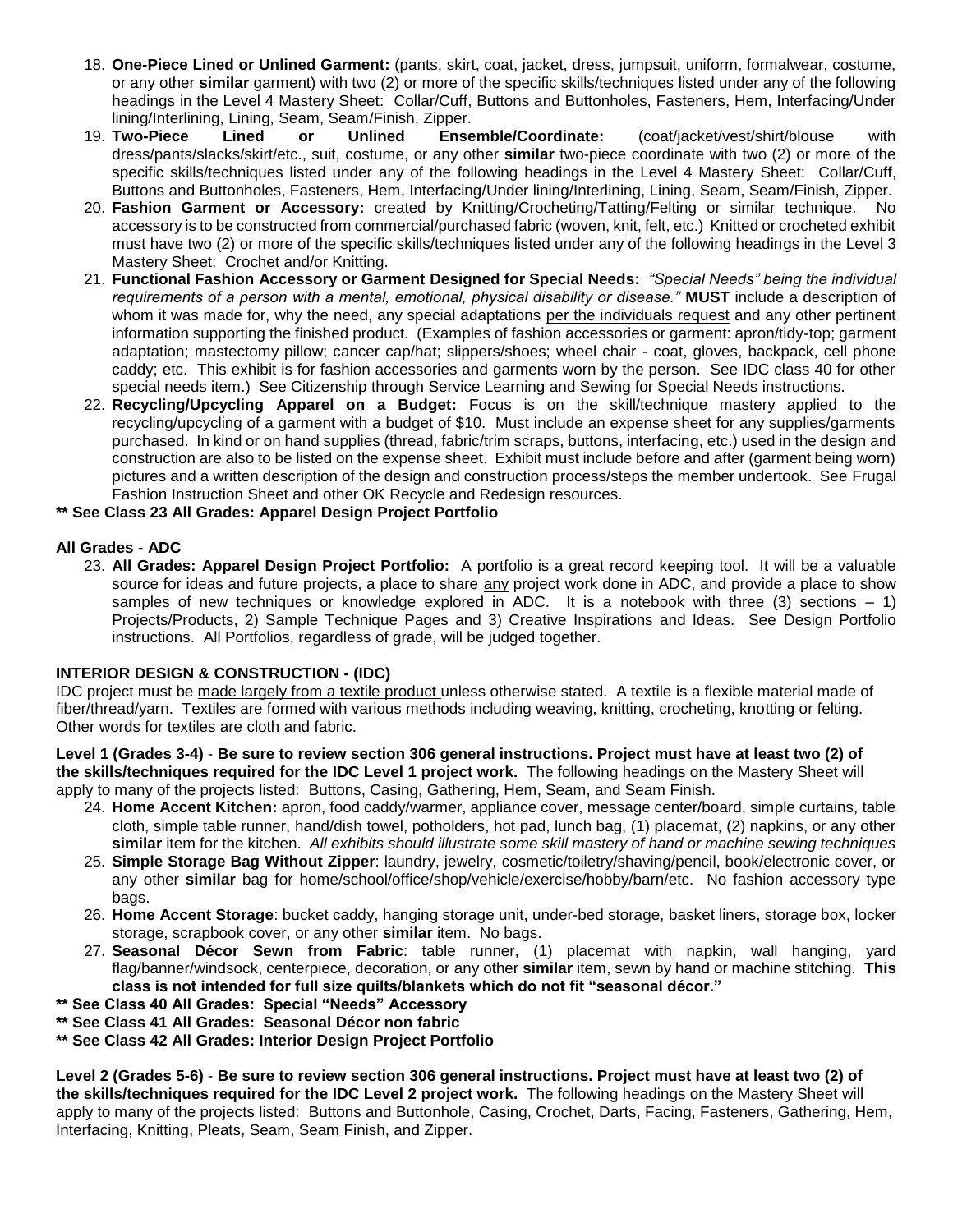- 28. **Home Accent Bedroom**: Examples: two pillow cases, two coordinating pillows, pair of curtains (no commercially produced linens), or any combination of two coordinating pieces (i.e. blanket/quilt with binding, lamp shade, lap desk, rug-latched/woven/braded/etc., painted floor cloth, any other item) for the bedroom).
- 29. **Storage Bag with Closure Other Than Drawstring**: laundry, jewelry, cosmetic/toiletry/shaving/pencil, gym/tool/equipment/sewing bag, book/electronic/computer cover, garment bag, or any other **similar** bag **for**  home/school/office/shop/vehicle/exercise/hobby/barn/etc. No fashion accessory type bags.
- 30. **Home Accent Storage**: bucket caddy, hanging storage unit, under-bed storage, basket liners, storage box, scrapbook cover, or any other similar item
- 31. **Seasonal Décor Sewn from Fabric**: table runner, (2) placemats with napkins, wall hanging, yard flag/banner/windsock, centerpiece, decoration, or any other **similar** item, sewn by hand or machine stitching. **This class is not intended for full size quilts/blankets which do not fit "seasonal décor."**
- **\*\* See Class 40 All Grades: Special "Needs" Accessory**
- **\*\* See Class 41 All Grades: Seasonal Décor non fabric**
- **\*\* See Class 42 All Grades: Interior Design Project Portfolio**

**Level 3 (Grades 7-8)** - **Be sure to review section 306 general instructions. Project must have at least two (2) of the skills/techniques required for the IDC Level 3 project work.** The following headings on the Mastery Sheet will apply to many of the projects listed: Applique, Buttons and Buttonhole, Crochet, Darts, Facing, Fasteners, Hem, Interfacing/Underlining, Knitting, Lining, Pleats, Pockets, Seam, Seam Finish, Staystitching, Trim(s), Top Stitching and Zipper.

- 32. **Home Accent Living/Family room:** any combination of **two-piece coordinates** for the living/family room (slipcovers, lined or unlined curtains/drapes/shades, pillows, lap throw/lap quilt, remote caddy, ottoman, lamp shade, fireplace mantel scarf, doily, or any other **similar** item). No full size quilts, full size quilts would be exhibited in classes 55 or 56.
- 33. **Recycled/Upcycled Furniture:** Painted, stained, refinished, decoupage, tiled or upholstered furniture, or any other appropriate technique not stated to recycle/repurposed a piece of furniture. Purchasing an unfinished piece of furniture does not qualify as recycling/repurposing. MUST include before and after (furniture displayed, showing how it was designed to fit a room's décor) photos, a description of the process - inspiration/design process, who it was made for, why the need, any special considerations, or any other pertinent information supporting the finished product. See [Recycle and Redesign](http://4h.okstate.edu/literature-links/lit-online/family-consumer-science/fabric/project-guide-sheets-2014/recycle-and-redesign/adc_frugal-fashion/view) instruction sheet.
- 34. **Seasonal Décor Sewn from Fabric**: table runner, (2) placemats with napkins, wall hanging, yard flag/banner/windsock, centerpiece, decoration, or any other **similar** item, sewn by hand or machine stitching. **This class is not intended for full size quilts/blankets which do not fit "seasonal décor."**
- 35. **Design Story Board:** For an "Ultimate/Ideal" Room. Include color scheme, wall treatment, floor treatment, floor plan, etc. Exhibit will consist of a multimedia presentation, notebook or story board (matte or foam core board 20" x 15") with above items and a description of what was learned. Project can include but not limited to pictures, samples, diagram of room arrangement, drawings, narration, cost comparison of supplies, arrangements and budget/cost, etc. for project. See Storyboard instruction sheet.
- **\*\* See Class 40 All Grades: Special "Needs" Accessory**
- **\*\* See Class 41 All Grades: Seasonal Décor non fabric**
- **\*\* See Class 42 All Grades: Interior Design Project Portfolio**

**Level 4 (Grades 9-12)** - **Be sure to review section 306 general instructions. Project must have at least two (2) of the skills/techniques required for the IDC Level 4 categories.** The following headings on the Mastery Sheet will apply to many of the projects listed: Applique, Buttons and Buttonhole, Bias Tape, Couture Technique/Historic Technique, Crochet, Fasteners, Hem, Interfacing/Underlining, Knitting, Lining, Mitered Corners, Pocket, Seam, Seam Finish, Staystitching, Trim(s) and Zipper.

- 36. **Home Accent Outdoors/Patio/Camping:** any combination of a two-piece coordinate (picnic/BBQ accessories, patio furniture cushions/covers, shades, (1) placemat with napkin (this is a "set" and does not count as a two-piece coordinate), utensil/condiment caddy, insulated carrier, picnic blanket, outdoor sling chair, hammock, sleeping bag, or any other **similar** item not stated for outdoors/patio/camping.
- 37. **Design Storyboard:** For an "Ultimate/Ideal" Room. Include color scheme, wall treatment, floor treatment, floor plan, etc. Exhibit will consist of a multimedia presentation, notebook or story board (matte or foam core board 20" x 15") with above items and a description of what was learned. Project can include but not limited to pictures, samples, diagram of room arrangement, drawings, narration, cost comparison of supplies, arrangements and budget/cost, etc. for project. See Storyboard instruction sheet.
- 38. **Recycled/Upcycled Furniture:** painted, stained, refinished, decoupage, tiled and/or upholstered furniture, or any other appropriate technique not stated. MUST include before and after (furniture displayed, showing how it was designed to fit a room's décor) photos, a description of the process who it was made for, why the need, any special considerations, or any other pertinent information supporting the finished product. See Recycle and Redesign instruction sheet.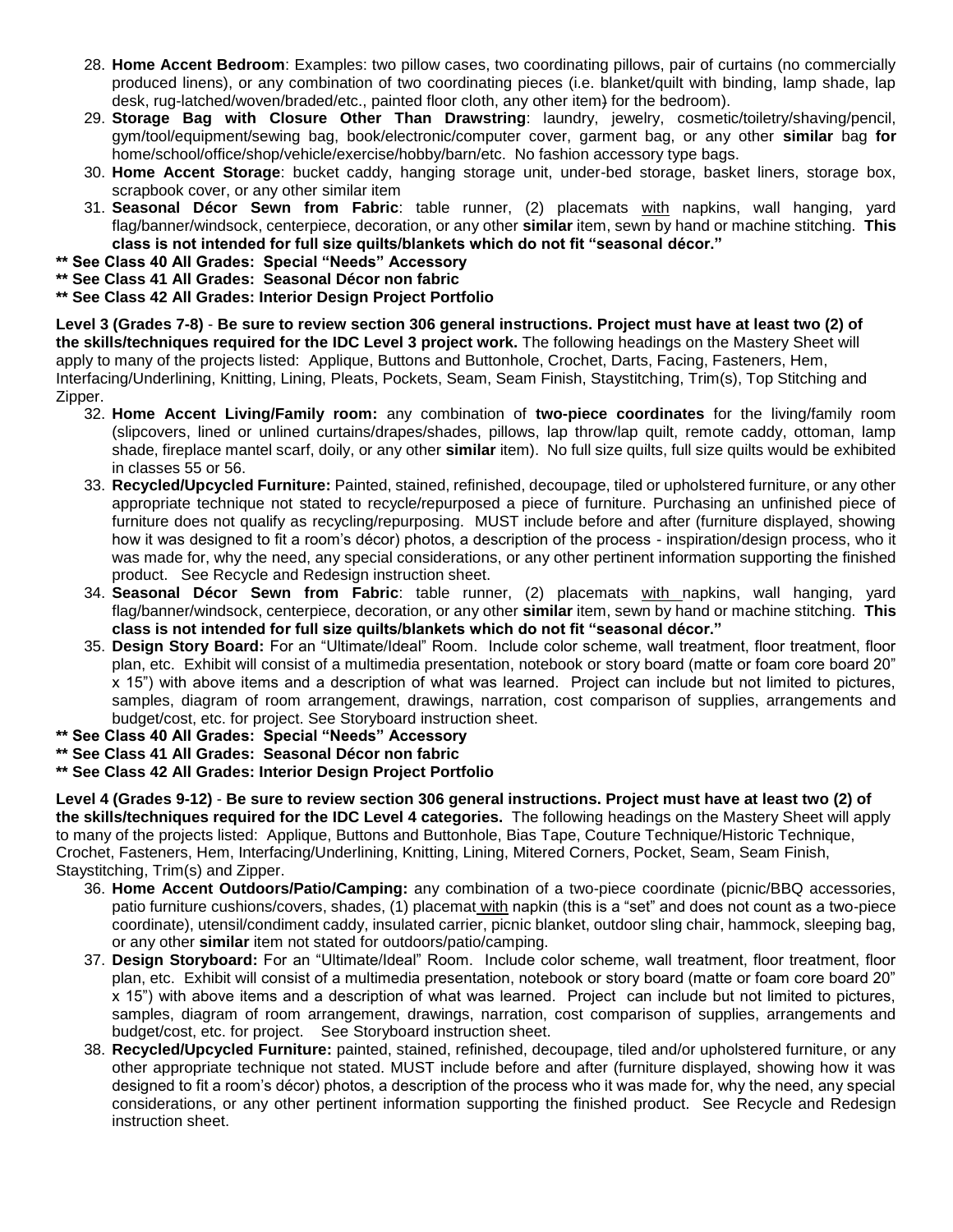- 39. **Seasonal Décor Sewn from Fabric**: table runner, (2) placemats with napkins, wall hanging, yard flag/banner/windsock, centerpiece, decoration, or any other **similar** item, sewn by hand or machine stitching. **This class is not intended for full size quilts/blankets which do not fit "seasonal décor."**
- **\*\* See Class 40 All Grades: Special "Needs" Accessory**
- **\*\* See Class 41 All Grades: Seasonal Décor non fabric**
- **\*\* See Class 42 All Grades: Interior Design Project Portfolio**

#### **All Grades** - IDC

- 40. **Functional Home Accessory Design for Special "Needs":** *"Special Needs" being the individual requirements of a person with a mental, emotional, physical disability or disease.* MUST include a description of who it was made for, why the need, any special adaptations per the individuals request and any other pertinent information supporting the finished product. (Examples of housing accessories for special needs: sensory swing/activity station; fidget quilt/blanket/mat; bedding/pillows/lap blanket; weighted/pressure/gravity blanket; bed/chair/walker caddy; bath or kitchen accessory; bedrail; storage; etc.) See Citizenship through Service Learning and Sewing for Special Needs instructions.
- 41. **Seasonal Décor Non Fabric/Textile:** wall hanging, centerpiece, decoration, or any other **similar** item not stated. **Exhibit is not to be constructed primarily from fabric or any textile based product. It can have some textiles (i.e. lace, ribbon, buttons, etc.)**
- 42. **Interior Design Project Portfolio:** A portfolio is a great record keeping tool. It will be a valuable source for ideas and future projects, a place to share any project work done in IDC, and provide a place to show samples of new techniques or knowledge explored in IDC. It is a notebook with three (3) sections – 1) Projects/Products, 2) Sample Technique Pages and 3) Creative Inspirations and Ideas. See Design Portfolio instructions. All Portfolios, regardless of grade, will be judged together.

#### **HOBBIES/TEXTILE DESIGN AND CONSTRUCTION - (HTDC)**

HTDC projects are made from a textile product created by the exhibitor, unless otherwise stated. A textile is a flexible material made of fiber/thread/yarn. Textiles are formed with various methods including weaving, knitting, crocheting, knotting or felting. Other words for textiles are cloth and fabric.

#### **Level 1 & 2 (Grades 3-6)** - **Be sure to review section 306 general instructions. Project must have at least two (2) of the skills/techniques required for the HTDC Level 1 project work. See [sample technique cards](https://apps.dasnr.okstate.edu/SSL/4h.okstate.edu/literature-links/lit-online/family-consumer-science/fabric/sample-technique-cards) for some of the HTDC techniques.**

- 43. **Simple Sewn Stuffed Animal, Ddoll or Puppet with Both Hand and Machine Stitching Technique:** *Focused on showing technique mastery/what was learned constructing the finished product.*
- 44. **Decorative Textile Technique**: Skill techniques(s) being mastered/learned screen printing, transfer printing, fabric pens, tie dye, batik, stenciling, block printing or a **similar** method applied to a textile foundation such as a piece of clothing (shirt/apron/accessory/etc.), home décor (wall-hanging/picture/pillow/rug/pillowcase/etc.) purchased or sewn by the exhibitor. *Any skill technique listed in classes 45-48 are not to be exhibited in this class. Focus is on the 1) mastery of one or more decorative textile technique, 2) creativity, and 3) mastery of the use of the elements and principles of design.*
- 45. **Textile Fabric Creation**: Skill technique(s) being mastered/learned weaving (beading or textile), latch-hook, braiding, macramé, knitting, crochet, felting, basket weaving or a combination of one of these techniques to create a textile. "Textile" defined as any woven, looped or felted thread or fiber. Textile is to be constructed into a finished end product no larger than 16" x 16" or an equal surface area (examples of equal surface area: knitted scarf 6" x 42" or a macramé plant hanger 8" x 32"). Knitted or crocheted exhibits refer to Level 1 & 2 Mastery Sheets for specific skills/techniques. *Focus is on 1) the mastery of one or more textile technique(s) used to produce a textile which is incorporated into an end product 2) creativity and 3) master of the use of the elements and principles of design.* Examples: toy/game (rug for doll house, doll, ball, etc.), home décor (doily, table scarf, pillow, coaster, wall hanging, plant hanger, small basket, linen - dish cloth, scrub, towel, pillow cover, etc.), clothing/fashion accessory (hat, scarf, purse/bag, jewelry, etc.) or **similar** small item. *Any skill technique listed in classes 44, 46-49 are not to be exhibited in this class*.
- 46. **Needle Art by Hand**: Skill technique(s) being mastered/learned hand embroidery, counted cross-stitch, needlepoint, crewel embroidery, needle punch or smocking applied to towel, pillowcase, garment, home accessory. Pictures must be framed. Base/foundation for needle art can be purchased or sewn by the exhibitor. *Focus is on 1) the mastery of one or more "hand" needle art technique(s), 2) creativity, and 3) master of the use of the elements and principles of design.*
- 47. **Needle Art by Machine**: Simple machine embroidery, cross stitch/decorative stitches, or applique applied to small decorative items, home accessories, towel, pillowcase, garment, picture, flag, banner, windsock, etc. Base/foundation for needle art can be purchased or sewn by the exhibitor. *Focused on 1) the mastery of machine created needle art techniques, 2) creativity, and 3) master of the use of the elements and principles of design.* **NO full size quilts.**
- 48. **Machine Pieced or Appliquéd Item:** Skill technique(s) being mastered/learned is machine piecing and/or applique in the creation of a "textile/fabric" and then incorporated into an end product. Finished product no larger than 16" x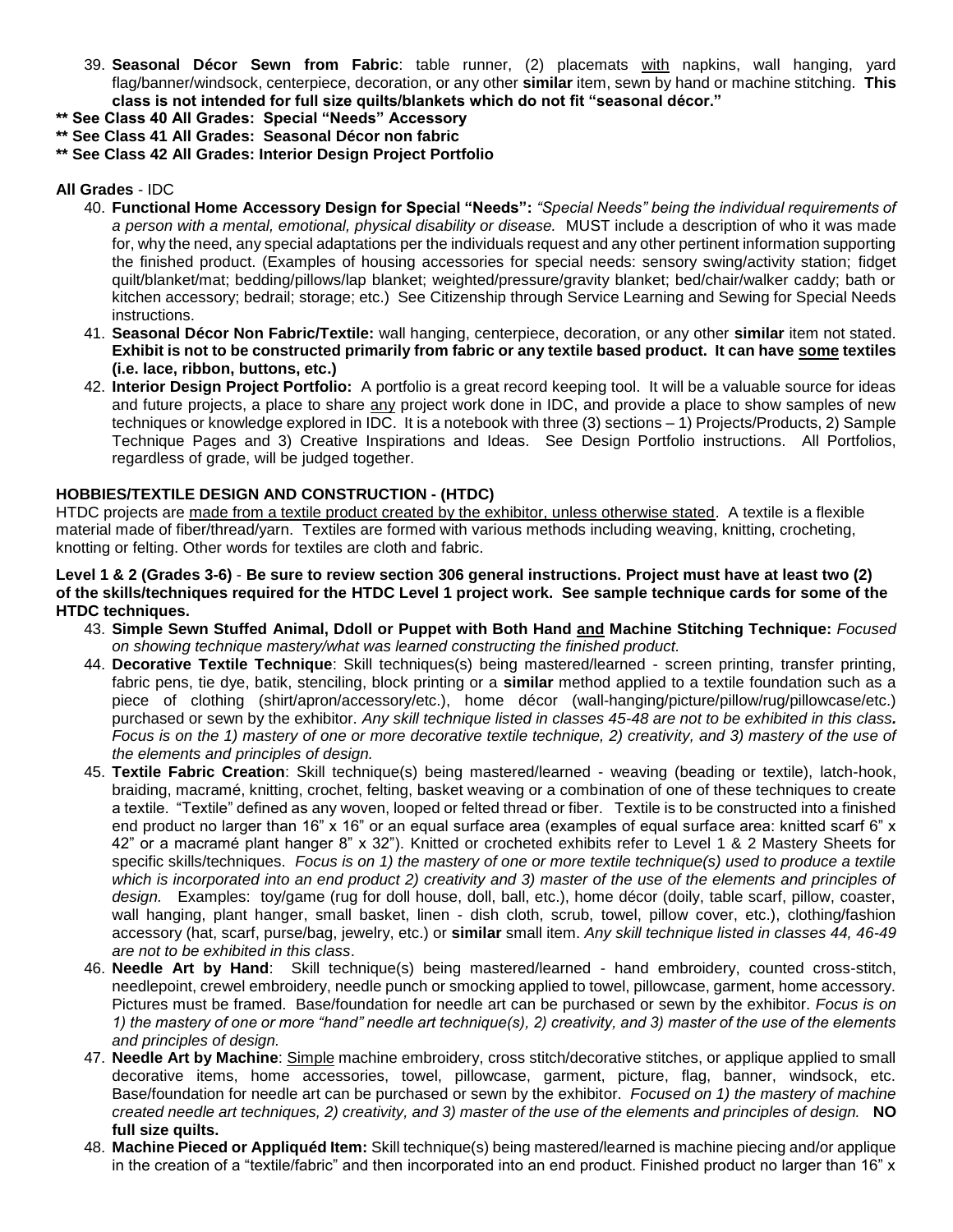16" or an equal surface area (examples of equal surface area: fireplace mantel scarf 6" x 42"). *Focus is on 1) the mastery of one or more "machine pieced or appliqued technique(s)", 2) creativity, and 3) master of the use of the elements and principles of design.*Examples might include: picture or wall art, pillow, bag, doll quilt, flag, banner, windsock, etc*.* **NO full size quilts.**

- 49. **Repurposed Textile Creation**: Item made from **repurposed textile** material/product which **can be worn/carried or used in the home**. MUST include before and after (a picture being worn or displayed, showing how it was designed to fit room décor) photos, a description of the process - inspiration/design process, who it was made for, why the need, any special considerations, or any other pertinent information supporting the finished product. *Focused on 1) appropriate use of repurposed textile, 2) quality of end product, 3) creativity, and 4) application of the elements and principles of design.* Attach See Recycle and Redesign instruction sheet.
- **\*\* See Class 58 All Grades: Hobbies and Textiles Design Project Portfolio**

#### **\*\* See Class 59 All Grades: Quilts of Valor Community Service**

**Level 3 & 4 (Grades 7-12)** - **Be sure to review section 306 general instructions. Project must have at least four (4) of the skills/techniques required for the HTDC Level 3 & 4 project work. See sample technique cards for some techniques in HTDC.**

- 50. **Stuffed Animal, Doll or Puppet:** with a minimum of two (2) hand and two (2) machine sewing techniques (i.e. embroidered/appliqued/textile painted facial features, hair constructed from yarn/floss/fur, movable parts (arm, mouth, legs, etc.), use of fake fur, or any other **similar combination of techniques** showing mastery of skill/technique applied to the finished product.
- 51. **Decorative Textile Technique**: Design and construction of an apparel/fashion accessory or home décor item from fabric created **using two (2) or more decorative textile techniques** described in class 44. *Any skill technique listed in classes 52-57 are not to be exhibited in this class*. *Focus is on the 1) mastery of technique, 2) the creative and appropriate blending of two or more decorative textile techniques, 3) fabric/trim fittingly showcased in a finished product, and 4) master of the use of the elements and principles of design.*
- 52. **Textile Fabric Creation**: Design and construction of an original "fabric/trim" using at least two (2) techniques described in class 45. No size limit. Additional techniques might include but are not limited to hand spinning, cotton linter, and tatting. Additional example: shawl, afghan, stool, socks, etc. Fabric and/or trim must be made into a finished product. Knitted or crocheted exhibits refer to Level 3 & 4 Mastery Sheets for specific skills/techniques. *Focus is on 1) the mastery of two or more textile technique(s) used to produce a fabric/trim, 2) creative and appropriate use of "fabric/trim" in finished product, and 3) master of the use of the elements and principles of design. Any skill technique listed in classes 51, 53-57 are not to be exhibited in this class*.
- 53. **Needle Art by Hand**: Two (2) of the following skill technique(s) being mastered/learned and applied to clothing (shirt/apron/jacket/accessory/etc.) or home /school / office décor (wall-hanging / picture / pillow / rug / pillowcase / quilt / blanket / banner, etc.) by "hand."- Techniques include but not limited to embroidery (floss, yarn (crewel) or ribbon), cross-stitch, needlepoint, needle punch, smocking, Trapunto quilting, hand quilting, or similar techniques. Base/foundation for needle art can be purchased or sewn by the exhibitor*. Focus is on1) the mastery of two or more "hand" needle art technique(s), 2) creativity, and 3) a mastery of the use of the elements and principles of design.* **This class is not intended for pieced quilts which do not fit the criteria described**. A pieced quilt would be exhibited as class 55 or 56.
- 54. **Needle Art by Machine**: Two (2) or more of these techniques: original free motion embroidery/thread painting, "modified" commercial/software based embroidery design (must *describe modification(s) on skill mastery sheet)*, Trapunto quilting, quilting, applique, or other advanced needle art technique(s) applied to clothing (shirt/apron/jacket/accessory/etc.) or home/school/office décor (wall hanging / picture / pillow/ rug / pillowcase / quilt / blanket / banner, etc.) by "machine." Base/foundation for needle art can be purchased or sewn by the exhibitor. *Focus is on 1) the mastery of two or more "machine" created needle art techniques, 2) creativity, and 3) a mastery of the use of the elements and principles of design***. This class is not intended for pieced quilts which do not fit the criteria described.** A pieced quilt would be exhibited as class 55 and 56.
- 55. **Hand Pieced and/or Hand Appliquéd Item Finished with Hand Quilting: Piecing and/or applique and quilting MUST have been done by hand, not by machine.** Examples might include: picture or wall art, pillow, bag, doll quilt, table runner, lap robe, etc. *Focus is on1) the mastery of "hand work," 2) creativity and 3) the mastery of the use of the elements and principles of design.*
- 56. **Machine Pieced and/or Machine Appliquéd Item Finished with Machine Quilting:** Quilting must be done by the exhibitor. Examples might include: picture or wall art, pillow, bag, doll quilt, lap robe, table runner, etc*. Focus is on 1) the mastery of one or more "machine pieced or appliqued technique(s)," 2) creativity, and 3) mastery of the use of the elements and principles of design.*
- 57. **Repurposed Textile Creation**: **Item made from repurposed textile material/product which can be worn, used in the home, at school, in the office, on the job**, **car/boat/vehicle**, etc. MUST include before and after (a picture being worn or displayed, showing how it was designed to fit room décor) photos, a description of the process inspiration/design process, who it was made for, why the need, any special considerations, or any other pertinent information supporting the finished product**.** *Focused on 1) appropriate selection of textile, 2) appropriate construction techniques for end use, 3) creativity, and 4) the use of the elements and principles of design*. See Recycle and Redesign instruction sheet.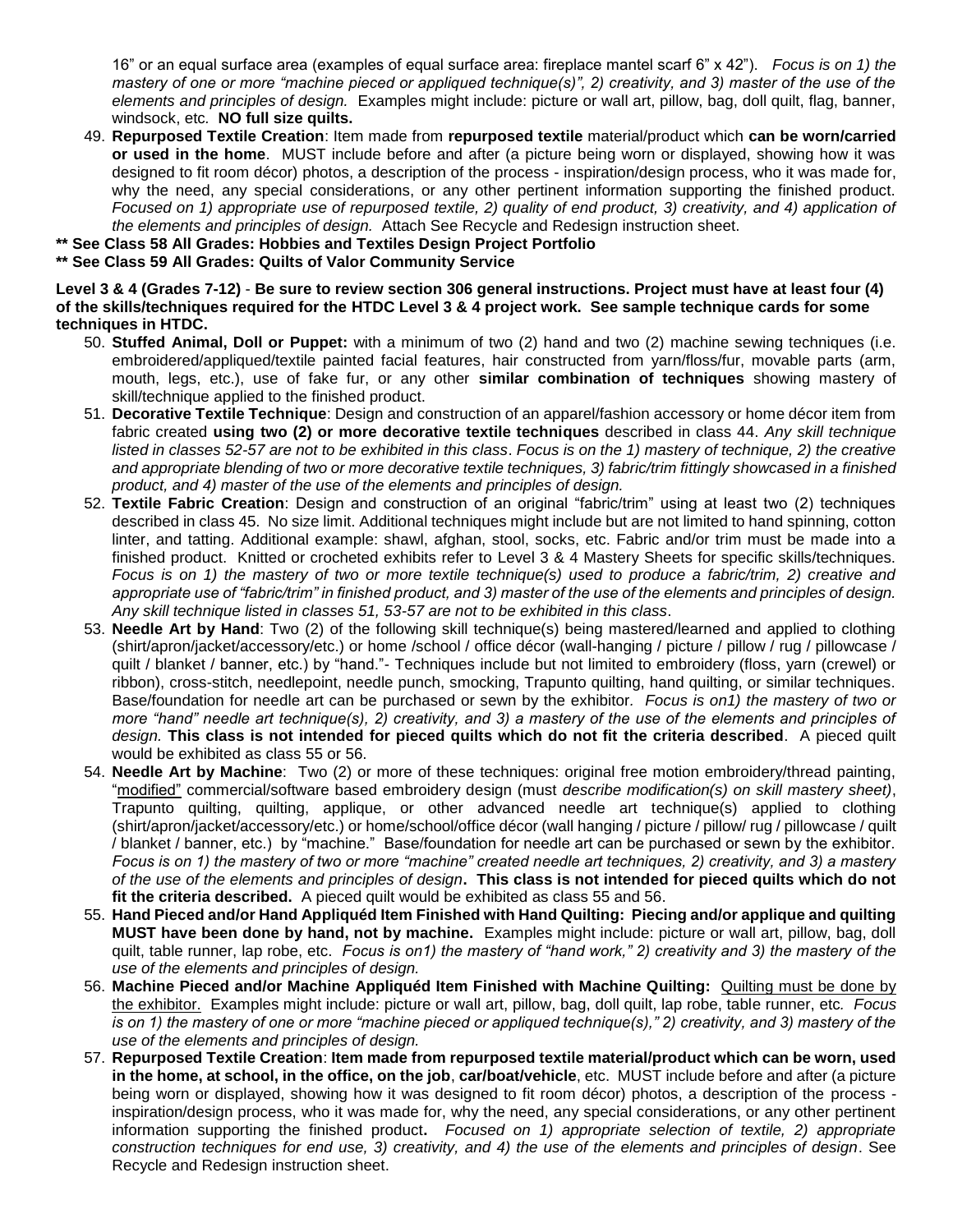- **\*\* See Class 58 All Grades: Hobbies and Textiles Design Project Portfolio**
- **\*\* See Class 59 All Grades: Quilts of Valor Community Service**

# **All Grades**

- 58. **Hobbies and Textiles Design Project Portfolio:** A portfolio is a great record keeping tool. It will be a valuable source for ideas and future projects, a place to share any project work done in HTDC, and provide a place to show samples of new techniques or knowledge explored in HTDC. It is a notebook with three (3) sections  $-1$ ) Projects/Products, 2) Sample Technique Pages and 3) Creative Inspirations and Ideas. See Design Portfolio instructions. All Portfolios, regardless of grade, will be judged together.
- 59. **Quilts of Valor Community Service:** Group or individually constructed quilt, constructed for the express purpose of being presented to a Veteran as part of the Quilts of Valor program. When available, attach the presentation script used in the Awards Ceremony or a copy of the report submitted to Quilts of Valor [\(https://www.qovf.org/take-action/report-a-quilt-of-valor-award/\).](https://www.qovf.org/take-action/report-a-quilt-of-valor-award/).) Pictures of the presentation welcome. Be sure to have the veteran's approval to use their picture for display.

# **307 – 4-H BABYSITTING / CHILD CARE**

A county may enter one exhibit in each class. Individual 4-H member can enter one exhibit per class in appropriate grade groups. Please reference the 4-H Military Partnership guide for Babysitting, updated in 2020 at: https://4hmilitarypartnerships.org/resources/educator-resources/youth-babysitting for more information. Ribbons will be placed on the top 10 in each class. Only 1st-5th place exhibits will be displayed or as space allows.

# **Unit 1 (Grades 3-7)**

- 1. **Baby Book**: Any practical size, minimum of 5 pages covering at least 9-10 months of development. Includes photographs, drawings, mementos and comments on developmental milestones. Must be clear that 4-H'er has contributed child development information to book. Baby books prepared earlier by parents may not be entered unless 4-H'er reworks the information. Handwriting should be the youth preparing the exhibit not an adult. See Unit One, page 13.. Do not confuse with Class 5, Children's Book.
- 2. **Puzzles Help Children Learn**: Any Size. Two (2) puzzles developmentally appropriate for children at two distinct age and ability levels. Each puzzle must have its own storage container. Puzzles must be sturdy and covered so can be cleaned with damp cloth. Describe the child for whom each puzzle would be appropriate by giving child's age, interest, and ability. Puzzles should be suitable for either boys or girls. Do not indicate that a puzzle is for boys or girls only. See Unit One, page 12. Commercially made puzzles are not eligible.
- 3. **Child Care Poster**: Must be 14" x 22" and must be permanently signed and dated on the back prior to lamination. Judging committee may mark or punch if not marked. Text of poster should be visible for at least 10 ft. away. Choose one of these topics to develop poster: Behavior and Guidance--Include pictures and fact about child development. (See Unit One, pages 14-15 and No. 706); Safety Risks and Procedures--include common safety risks that a babysitter needs to be aware of and procedures to address the safety issue (See No. 575, pages 4-7 Unit 1, pages 16-17; Unit 2, pages 28-29; 4-H Army Child & Youth Services Babysitting Student Guide, pages 25- 44); Ages and Stages of Development (No 575, page 10, 4-H Army Child & Youth Services Babysitting Student Guide, pages 49-50).
- 4. **Basic First Aid Kit:** Create a basic first aid kit from scratch (not a purchased kit) that includes the basic supplies to take care of small accidents such as bumps, scrapes, stings, and sprains. Include an emergency contact list in the first aid kit that includes but is not limited to: Emergency numbers for police, fire department, poison control, veterinarian, etc. Include a supply list and the cost to put the kit together. The kit should be in a container with a lid or zipper closure. Make sure there is a label on the kit that identifies it as a "First Aid Kit." See 4-H Army Child & Youth Services Babysitting Student Guide, pages 37-41).

# **Unit 2 (Grades 8-12)**

- 5. **Children's Book**: Written, illustrated and constructed by 4-H'er. May be written for a specific child with text relating to that child or for children of certain age range. Indicate appropriate age range. Construction paper, computer printout, cloth or poster board may be used. Illustrations may be drawn, photographs, appliques, magazine pictures or reassembled from other books. See No. 707, Books for Children. Do not confuse with Class 1, Baby Book.
- 6. **Surprise Suitcase**: Fill suitcase with homemade or store bought items for children you babysit. Could include books, puzzles, games, play dough, balls, and costumes. Indicate appropriate age child to use each item. Include records of how children responded to materials. Package in suitcase that can be taken to the home. See No. 722, Child Care Kit. May include commercial puzzles. **Contents need to be in a suitcase or a container with a lid**.
- 7. **Create a Game**: Create a board game or card game to teach a specific topic to a child. Examples might include but are not limited to: Hygiene practices, exercise and fitness, safety, etc. Game boards must be 14" x 22" and must be permanently signed and dated on the back prior to lamination. Judging committee may mark or punch if not marked. Make sure to laminate game boards, cards or any pieces made of paper so that they are durable. Include written instructions of the rules of the game. Note in the instructions the age appropriateness of the game.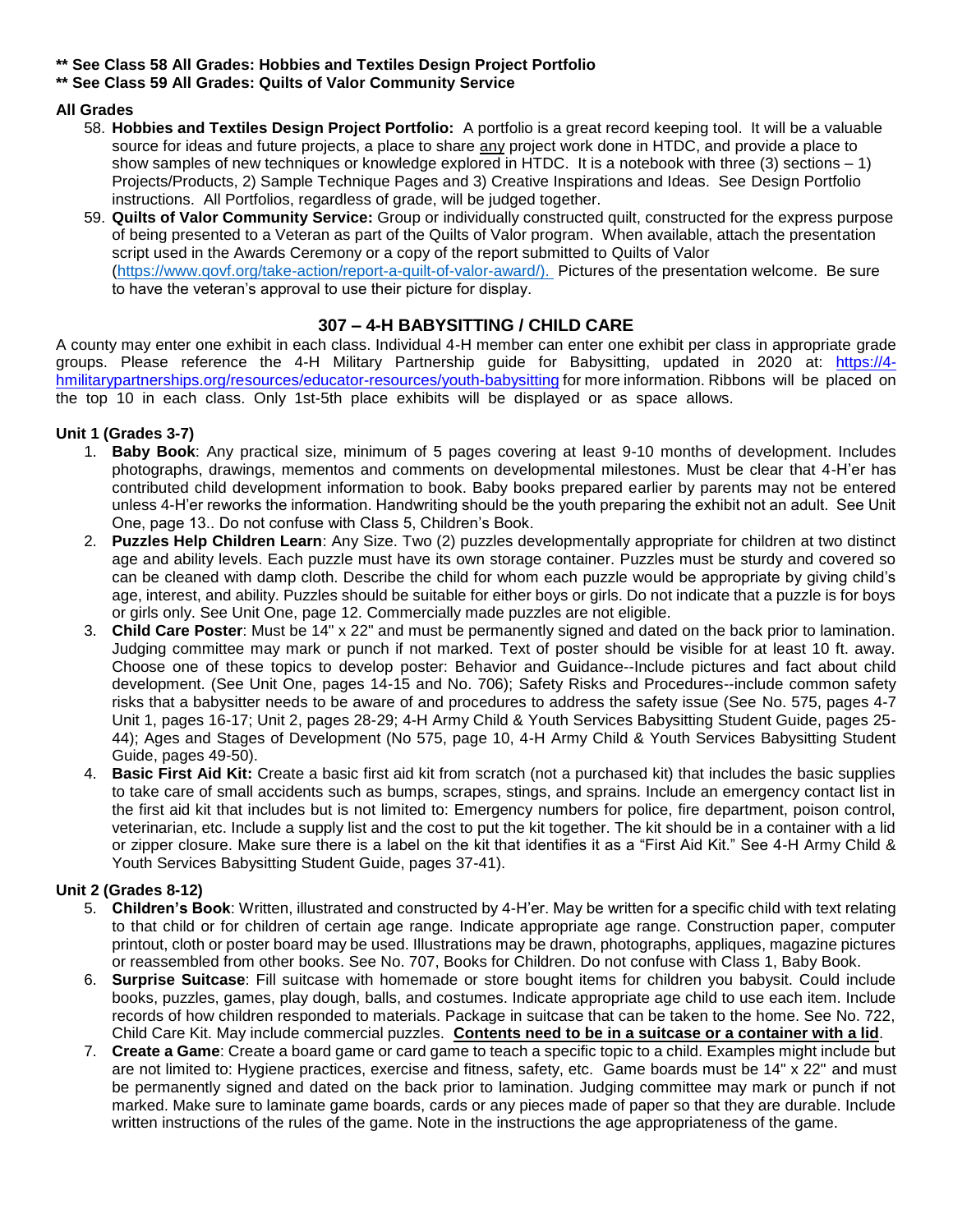# **308 - 4-H FOOD SCIENCE EXHIBITS**

Counties may enter one food preparation and preservation exhibit per class. Individual 4-H members can enter one exhibit per class, but are restricted to those exhibits designed for his/her grade group. Educational exhibits must fit 3'x4' (width x depth) space, with sides extended. Exhibits must be free standing with sides attached. Poster must be constructed on poster board any size up to 14"x22". Posters and displays must be permanently signed and dated on the back prior to lamination. Judging committee may mark or punch if not marked. Text of posters should be readable from at least 10 ft. away. Criteria for evaluating educational displays and posters include:

- Originality of idea 20 points
- Educational value 50 points
- Display value 30 points

All food products must be on a paper plate and in a sealed plastic bag. The superintendent will only exhibit a slice of cake or bread and one cookie, muffin, or roll of all exhibits and will dispose of all excess food. 4-H'ers may use recipes indicated in the food science manuals or any other recipe that fits the exhibit requirements. Cakes must be made from scratch using shortening mixing method (no angel food or chiffon-type). Bread machines may be used for the bread exhibits but bread must be made from scratch - no mixes. Dried foods should be exhibited in a sealed, plastic sandwich bag. Canned foods should be placed in colorless, standard canning jars such as those made by Kerr, Ball, etc., and properly sealed with two piece lids (no paraffin on jams and jellies). Other types of jars will be rejected. Judges will remove the screw-bands at time of judging. Labels should be neat and plainly written. Jars of jams and jellies being considered for ribbons will be evaluated for taste in addition to traditional attributes. Only 1st through 5th places will be displayed or as space allows. Ribbons will be placed on the top 10 in each class.

# **FOOD PREPARATION EXHIBITS**

Only one piece of 1st-5th place food preparation exhibits will be displayed. Non-placing exhibits will be discarded if not picked up. Resources can be found at:<https://4h.okstate.edu/events/okc-tulsa-state-fair/index.html> and [https://4h.okstate.edu/projects/nutrition-health-wellness/index.html.](https://4h.okstate.edu/projects/nutrition-health-wellness/index.html)

# **Level 2 (Grades 3-5)**

- 1. Three (3) Muffins
- 2. Three (3) Rolled Biscuits
- 3. Three (3) Baked Drop Cookies (no shaped cookies such as snickerdoodle or peanut butter)

# **Level 3 (Grades 6-8)**

- 4. One-half loaf of any yeast bread (not a sweet dough) made by hand or in bread machine.
- 5. Three (3) yeast cinnamon rolls (no icing)
- 6. Three (3) rolled sugar-type cookies (no gingerbread recipes)

# **Level 4 (Grades 9-12)**

- 7. One-half loaf or portion of breads from another culture. Include a one page story on how this bread fits into that culture and its nutritional contribution
- 8. One-half of one 8" or 9" layer un-iced shorten type cake (no angel food or chiffon)

# **FOOD PRESERVATION EXHIBITS**

(Jar rings should be left on for display. Home canned food entries to be presented in standard jars made for home canning, with a raised pattern or lettering, clear, uncolored glass and two-piece lids.)

# **Level 2 (Grades 3-5)**

- 9. One pint or half pint jar of jam or jelly processed in boiling water canner
- 10. Two pieces of fruit leather
- 11. One pint or half pint of salsa/picante sauce

# **Level 3 (Grades 6-8)**

- 12. One pint jar cucumber pickles or vegetable relish
- 13. One pint or quart of any single canned fruit (not pickled)
- 14. Dried fruit (1/2 cup of a single dried fruit). Display in a sealed plastic sandwich/freezer bag.

# **Level 4 (Grades 9-12)**

- 15. One pint or quart jar pressure canned vegetables (no tomatoes or pickles)
- 16. One quart or one pint jar of plain canned tomatoes.

# **FOOD SCIENCE & NUTRITION POSTER & EDUCATIONAL DISPLAYS**

Posters and Educational Displays must be permanently signed and dated on the back prior to lamination. Judging committee may mark or punch if not marked. Text of posters and displays should be readable from at least 10 ft. away. Posters 14" x 22", Educational Displays 3' x 4' (width x depth) and self-standing.

# **Level 2 (Grades 3-5)**

# **DIVERSITY EXHIBITS**

17. Educational poster based on breads OR cheeses of another country or countries.

# **Level 3 & 4 (Grades 6-12)**

18. Educational poster based on the foods from another culture. Can be based on a cultural celebration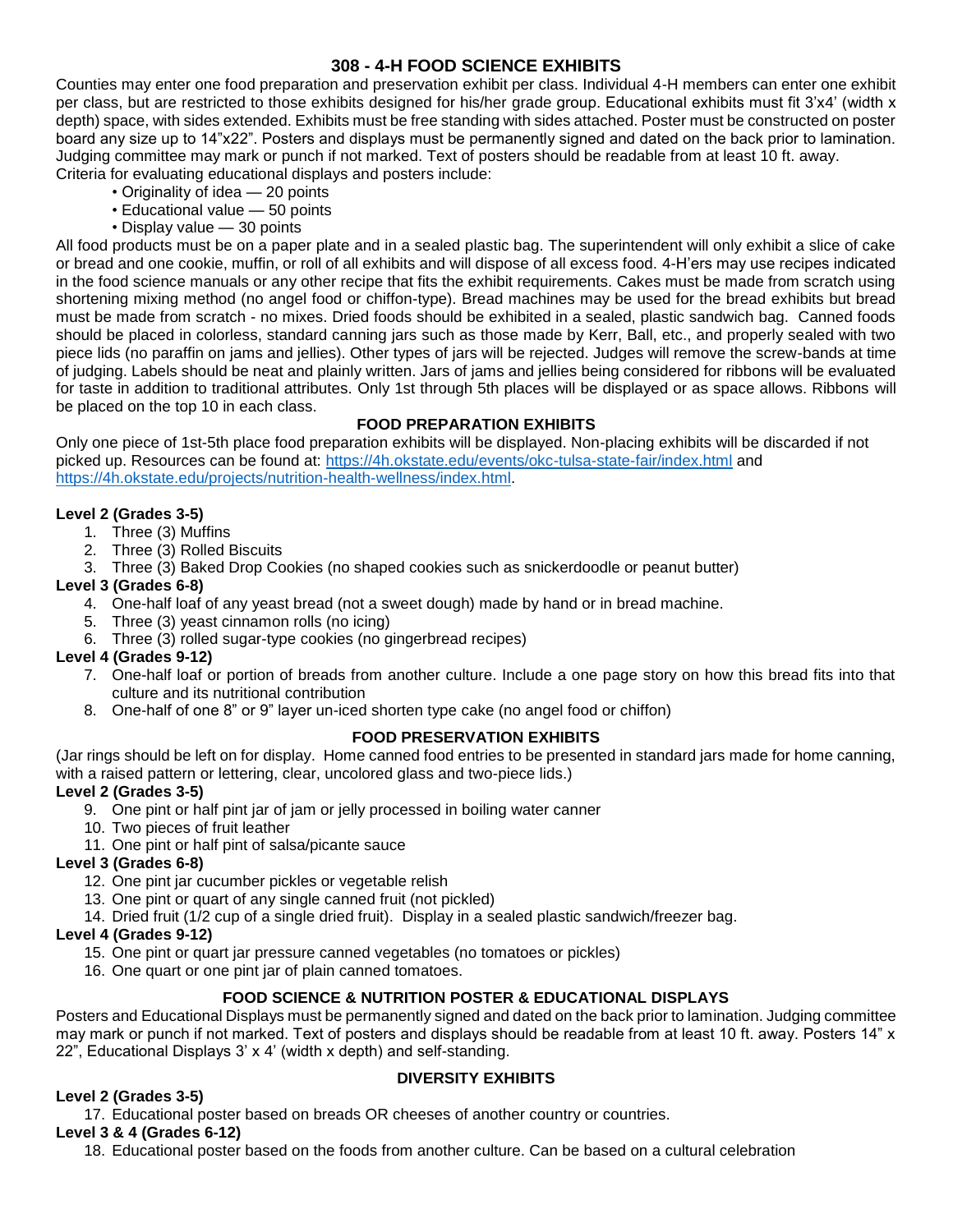# **NUTRITION EXHIBITS**

# **Level 2 (Grades 3-5)**

19. Educational poster based on recipe modification for healthful eating.

# **Level 3 (Grades 6-8)**

20. Educational poster based on the nutritional contributions of fruits and vegetables

# **Level 4 (Grades 9-12)**

- 21. Educational display based on a recipe modification to include:
	- Original recipe and what modifications were made
	- Benefits of the modifications
	- How did the modifications impact the above factors?
	- What were other people's responses to the modifications?

# **FOOD OR KITCHEN SAFETY EXHIBITS**

# **Level 2 (Grades 3-5)**

22. Educational poster based on food or kitchen safety

# **Level 3 (Grades 6-8)**

23. Educational poster based on protein food safety

# **Level 4 (Grades 9-12)**

24. Educational poster based on outdoor cookery or grilling

# **OTHER EXHIBITS**

# **Level 2 (Grades 3-5)**

25. Educational poster illustrating a place setting for a specific occasion or menu

# **Level 3 (Grades 6-8)**

26. Educational display based on a breakfast bread buffet theme. Should include menu, buffet layout, decorations, invitations, and any additional information

# **Level 4 (Grades 9-12)**

27. Educational poster based on careers in the food industry.

# **309 – 4-H PERSONAL DEVELOPMENT**

All curriculum for Personal Development are posted on the Oklahoma 4-H website at: [https://4h.okstate.edu/projects/personal-development/index.html.](https://4h.okstate.edu/projects/personal-development/index.html)

P**icture Perfect YOUth Curriculum and Leader Guide**: This new curriculum provides specific lessons in each level of the curriculum (beginner, intermediate and advanced) with fair project instructions. On the table of contents of each project manual, lessons with fair projects are noted with a blue ribbon icon. The score sheet for evaluating fair projects are included in all manuals and leader guide.

**Heritage Scrapbook Classes:** The Heritage Scrapbook project also has a new curriculum. It is posted on the link provided above. This manual provides specific activities for each grade division (beginner, intermediate, advanced). Specific activities are required for each grade division and other activities are optional. The Heritage Scrapbook should grow each year! All instructions for completing the Heritage Scrapbook are provided in each activity in the Heritage Scrapbook manual. The score sheet for evaluating the Heritage Scrapbook is included in the manual and Picture Perfect YOUth Leader Guide. Please note that instructions for activities in the Heritage Scrapbook are in BOLD in each lesson. Make sure you refer to the score sheets to double check that all requires information is included in the scrapbook for each activity.

**Scrapbooking Classes**: The 4-H Scrapbooking project has a specific curriculum which teaches youth the basics of scrapbooking. The manual is posted on the website link above. Youth are encouraged to go through these six lessons before beginning a scrapbooking project. The score sheet for evaluating the Scrapbooking classes is provided in the 4-H Scrapbooking manual.

Posters and educational displays should follow the guidelines on page 2 of the fair rule book unless different instructions are provided in the project manual. A county may enter one exhibit in each class. Individual 4-H members can enter one exhibit in each class. All exhibitors must be at least 8 years old AND in 3rd grade by September 1 to exhibit. Ribbons will be placed on the top 10 in each class.

# **Beginner Level (Grades 3-5)**

- 1. **My Short Term Goals Poster**: Picture Perfect YOUth Beginner Manual: Let's Take a Goal Setting Ride, page 7
- 2. **Hello to the House Poster**: Picture Perfect YOUth Beginner Manual: Who am I? Who are YOU? page 3
- 3. **That's Write! Poster**: Picture Perfect YOUth Beginner Manual: Manners Matter: That's Write! page 41. The Thank You note subject for 2021 entry is as follows: Mrs. Mitchell, 4-H Club Leader, helped your team practice for the upcoming Clover County Food Showdown. Include in your thank you note future plans for the birdhouses.
- 4. **My Hands of Service Display**: Picture Perfect YOUth Beginner Manual: Helping Hands in Action, Page 625.
- 5. **Emergency Preparedness Kit**: Picture Perfect YOUth Beginner Manual: Safe in My World, page 87
- 6. **Heritage Scrapbook**: Required activities: My Family Tree, Picture This, My Heredity Profile, This is Me.Optional activities: Preserving my Family Traditions and Customs, Digital Scavenger Hunt, Can I Interview You?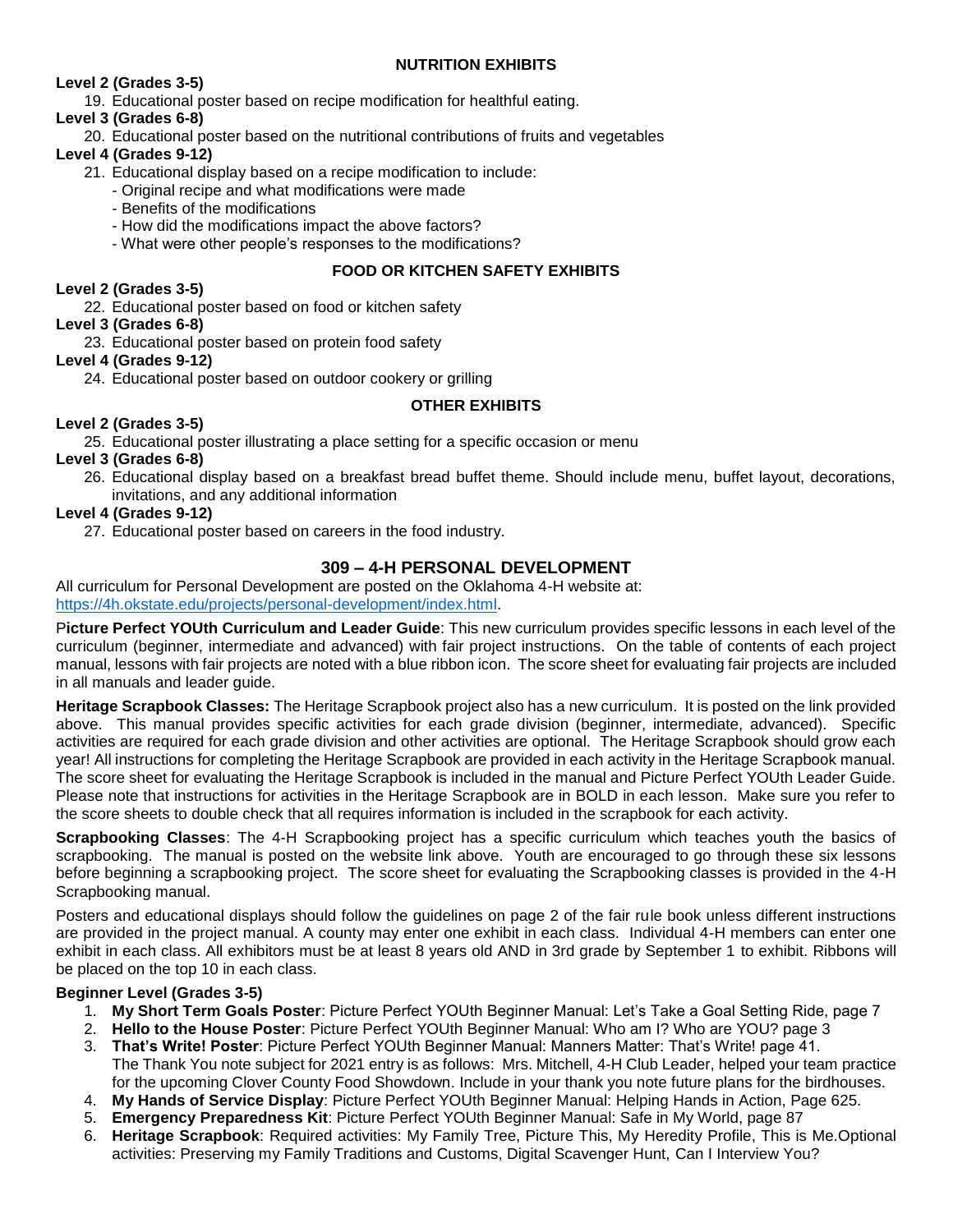7. **Scrapbook**: 4-6 pages (pages counted just like pages of a book, not plastic sleeves.) Scrapbooks should center around a specific theme such as 4-H projects, family vacations, birthday celebrations, a specific family holiday, etc.

# **Intermediate Level (Grades 6-8)**

- 8. **Problem Solving Poster**: Picture Perfect YOUth Intermediate Manual: Solutions for Problem-Solving, page 16
- 9. **Media Messages**: Myth or Fact? Display-Picture Perfect YOUth Intermediate Manual: The People in Our Lives, page 46.
- 10. **Leadership Banner Poster**: Picture Perfect YOUth Intermediate Manual: Modeling Leadership, page 58
- 11. **My Thumbprint of Character Poster**: Picture Perfect YOUth Intermediate Manual: I.D. Good Character, page 79 12. **Cyber Space Safety Board Game**: Picture Perfect YOUth Intermediate Manual: Cyber Space: Keep It Safe, page
- 89. 13. **Heritage Scrapbook**: Required activities: My Family Tree, Picture This, My Heredity Profile, This is Me, My Day in History, Letter Writing: A Lost Art, Favorite Family Recipe, Hello. My Name is…Optional activities: Cultural Museums of Oklahoma, Digital Scavenger Hunt, Can I Interview You?
- 14. **Scrapbook**: 8-10 pages (pages counted just like pages of a book, not plastic sleeves.) Scrapbooks should center around a specific theme such as 4-H projects, family vacations, birthday celebrations, a specific family holiday, etc.

# **Advanced Level (Grades 9-12)**

- 15. **Goal Setting Collage Poster**: Picture Perfect YOUth Advanced Manual: Be SMART About Goals, page 15
- 16. **The Who, What, Why and How of an Interview Creative Writing Poster**: Picture Perfect YOUth Advanced Manual: Communicating Well with Others, page 34.
- 17. **Teambuilding Game Display**: Picture Perfect YOUth Advanced Manual: Teamwork: Towering to Success, page 53.
- 18. **My BEST Marketable Skills Display**: Picture Perfect YOUth Advanced Manual: Making Your Mark!, page 73.
- 19. **Vehicle Emergency Kit**: Picture Perfect YOUth Advanced Manual: Destination: Safe, page 81.
- 20. **Heritage Scrapbook**: Required Activities-My Family Tree, Picture This, My Heredity Profile, This is Me, My Day in History, Letter Writing: A Lost Art, Favorite Family Recipe, Hello. My Name is…, My Family Genogram, My Life Timeline, Cultural History Exploration, Family Holidays. Optional activities: My Family Poem, Digital Scavenger Hunt, Can I Interview You?
- 21. **Scrapbook**: 12-16 pages (pages counted just like pages of a book, not plastic sleeves.) Scrapbooks should center around a specific theme such as 4-H projects, family vacations, birthday celebrations, a specific family holiday, etc.

# **310 - 4-H POSTMARK**

This exhibit consists of postmarks, not stamps. Exhibits may be illustrated. All postmarks must be mounted on either 8 1/2" x 11" note paper or photo album page (not to exceed 10" x 17") of any color in a binder. All entries are limited to thirty (30) pages for the collection, plus an additional page for the objective of the collection. Plastic cover pages are acceptable to protect the mounts. Any class may be illustrated. The criteria for judging will be: (1) Appearance and neatness; (2) readability; (3) material relates to chosen topic; (4) brief written description telling purpose of objective of your collection. NOTE: Metered postage marks must not be used in non-metered exhibits and non-metered postage marks in metered classes. Collections from a commercial source are not eligible for exhibit (i.e. through a postal society membership.) At least one-third of the postmarks in any collection must have been added during the current project year. All entries must be clearly marked on the front cover or inside the front cover with the member's name and county. 4-H'ers may enter one exhibit per class in their grade group. Ribbons will be placed on the 10 in each class. Only 1st-5th place exhibits will be displayed or as space allows.

# **Beginning Level (Grades 3-5)**

- 1. Postmark for 10 post offices in home county or surrounding area
- 2. 30 Oklahoma postmarks
- 3. 20 topical (any category)
- 4. 25 metered postage marks
- **Intermediate Level (Grades 6-8)**
	- 5. 30 hand cancelled
	- 6. 10-30 postmarks that tell a story
	- 7. 30 or more different slogans
	- 8. 30 topical (any category)
	- 9. 30 metered postage marks

# **Advanced Level (Grades 9-12)**

- 10. 100 or more hand cancelled
- 11. 30-75 postmarks that tell a story
- 12. 50 or more different slogans
- 13. 50 or more topical (any category)
- 14. 50 metered postage marks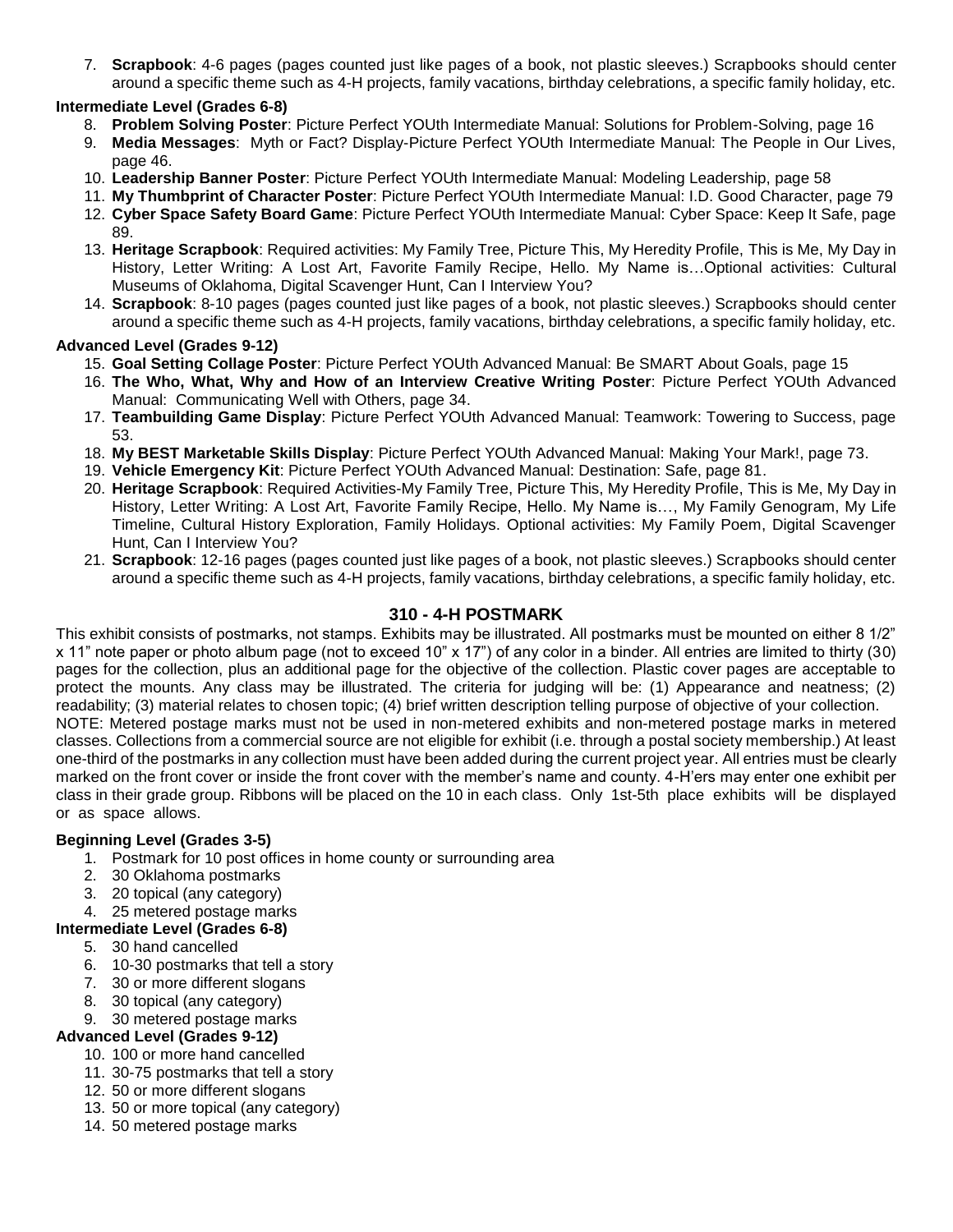# **311 - 4-H ELECTRIC EXHIBIT**

All exhibits must illustrate applications and utilize electrical energy. The exhibit must have been constructed by the exhibitor during the year exhibited and must meet electrical safety standards. All exhibits, except lamps, will be judged on electrical wiring and connections, electrical components, usefulness of exhibit, working condition, complexity and design, appearance, originality, workmanship and safety. Lamps will be judged as described for each class. A 4-H member can have only one (1) exhibit in each class. All exhibitors must be at least 8 years old AND in 3rd grade by September 1 to exhibit. Exhibits should be permanently signed and dated on the bottom or in another inconspicuous location. If not marked, judges may mark or punch. Ribbons will be placed on the top 10 in each class. Only 1st-5th place exhibits will be displayed or as space allows.

#### **Class**

- 1. **Electrical Projects (Grades 3-7)**: Entries to include electromagnets, motors, buzzers and direct current circuit boards.
- 2. **Kit Lamps (Kit Construction) (All Grades)**: Electrical wiring and connections, light source, and suitability as a reading lamp will be judged. Lamps can be floor, desk, or wall models.
- 3. **Original Lamps (All Grades)**: Originality, workmanship, electrical wiring and connections, light source, and suitability as a reading lamp will be judged. Lamps can be floor, desk, or wall models. (No kits.)
- 4. **Rewired Lamp (All Grades)**: Workmanship, craftsmanship and electrical wiring and connections will be judged. The lamp will not be judged as a reading lamp.
- 5. **Electric and Electronic Circuits (Grades 3-7)**: The exhibit should be mounted on a board and clearly show all circuits. The exhibit should be operational and demonstrate a useful principle or be functional. The exhibit should include an explanation of the principal being demonstrated.
- 6. **Electric and Electronic Circuits (Grades 8-12)**: The exhibit should be mounted on a board and clearly show all circuits. The exhibit should be operational and demonstrate a useful principle or be functional. The exhibit should include an explanation of the principal being demonstrated.
- 7. **Exhibit (Grades 8-12)**: **Exhibit demonstrating skill or knowledge** such as wire sizing; proper wiring of an electrical cord plug, wall outlet, wall switch, 3-way switch, etc. The exhibit should include an explanation of the principal being demonstrated.
- 8. **Exhibit (Grades 8-12)**: Exhibit of wiring diagram for a home, other building, or electric supply system for a community.
- 9. **Electric Concepts Poster (Grades 3-7)**: Poster (14" x 22") Exhibit showing a basic electric concept or explaining the proper use of electricity in modern life.
- 10. **Electronics/Lighting Selection Poster (Grades 8-12)**: Poster (14" x 22"). Exhibit is on information that consumers might use in making a selection of any electronic devices such as computers, games, telephones, lighting fixtures, bulbs or other electronic device.

# **312 – 4-H ROCKETRY**

Posters must be 14" x 22". Exhibitors are encouraged to heat laminate all posters or cover them with clear plastic film. Display boards should be limited to a maximum of 2' x 3' and must have a single 1/4" hole drilled at the top center of board to allow for display. NO LIVE ROCKET ENGINES WILL BE ALLOWED IN ANY EXHIBIT. Text of posters and displays should be readable from at least 10 ft. away. \*Homemade rockets could be dangerous to fly. Model rockets, posters and displays should be permanently signed and dated in an inconspicuous location. If not marked the judging committee may mark or punch exhibit.

Attach a 3"x5" index card attached to the rocket, explaining:

- -Construction material, how constructed, and goal of project
- -Year in project
- -grade of member

-Whether or not made from kit

-Other pertinent information

A county can enter only one exhibit in each class. 4-H members can enter only one exhibit in each class. Ribbons will be placed on top 10 in each class. Only 1st-5th place exhibits will be displayed or as space allows.

# **Junior Division (Grades 3-7)**

- 1. Poster showing the parts of a model rocket, with an explanation of the purpose of each part
- 2. Poster explaining the function of the model rocket engine
- 3. Poster showing one or more points from model rocketry safety code.
- 4. Model Rocket made from a kit. Must be safe and functional for flight.
- 5. Model Rocket designed and built by exhibitor. Must be safe and functional for flight. (These rockets include water rockets, air powered rockets, or any rocket built without a commercial kit.)
- 6. Poster on any other topic pertaining to model rocketry project. (Examples: History of Rocketry, NASA Rockets, Commercial Rockets, Recent Rocket Launches, Purpose of Rockets, Rocket designs, etc)

# **Senior Division (Grades 8-12)**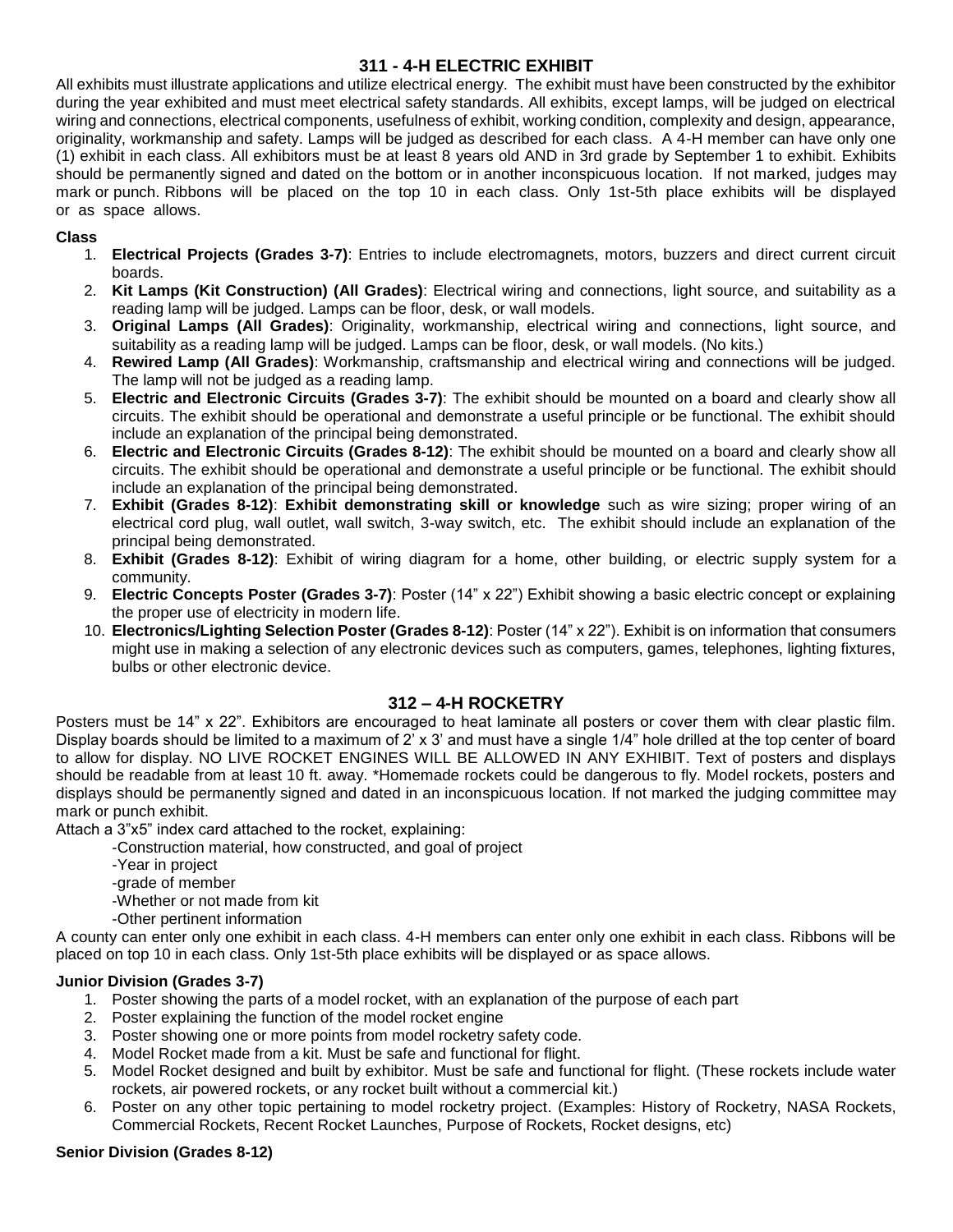- 7. Poster or display showing the parts of a model rocket, with an explanation of the purpose of each part
- 8. Poster or display explaining the function of the model rocket engine
- 9. Poster or display showing one or more points from model rocketry safety code
- 10. Model Rocket made from a kit. Must be safe and functional for flight.
- 11. Model Rocket designed and built by exhibitor. Must be safe and functional for flight. These rockets include water rockets, air powered rockets, or any rocket built without a commercial kit.)
- 12. Poster on any other topic pertaining to rocketry. (Example: History of Rocketry, NASA Rockets, Commercial Rockets, Recent Rocket Launches, Purpose of Rockets, Rocket designs, etc)

# **313 - 4-H WOOD SCIENCE AND INDUSTRIAL ARTS**

The wood science exhibits should demonstrate a project experience, which emphasizes the development of woodworking skills such as: sawing, sanding, planning, alignment of joints, neat use of fasteners (nails, screws, etc.), and careful application of finishes. Judging will focus on the evidence of these skills. These exhibits will consist of articles made by 4-H Club members the past year. The project is not limited to current project idea sheets. It must be proportional and functional and include the same techniques as the listed classes. Miscellaneous and refinished class items should be similar in size to the exhibits in the classes listed for the grade division. 4-H member can enter only one exhibit per class and is restricted to exhibits designed for his or her grade group. A county may enter one (1) exhibit in each class. Wood Science exhibits should be permanently signed and dated in an inconspicuous location. If not marked, judge may mark. Ribbons will be placed on the top 10 in each class. Only 1st-5th place exhibits will be displayed or as space allows.

# **WOOD SCIENCE**

- 1. Jr. Wood Carving Article
- 2. Sr. Wood Carving Article
- 3. Jr. Woodcraft ---- Original design
- 4. Sr. Woodcraft ---- Original design

# **Beginning Level (Grades 3-5)**

- 5. Wall mounted rack for hot pads, ties, paper towels or other wall mounted item
- 6. Puzzle or game
- 7. Spice, what-not or other small shelves
- 8. Book ends
- 9. Miscellaneous

# **Intermediate Level (Grades 6-8)**

- 10. Book case or entertainment center (without doors)
- 11. Gun, baseball bat, fishing rod or similar rack
- 12. Refinished item attach before picture & story with history of item, cost sheet, and description of process used
- 13. Miscellaneous

# **Advanced (Grades 9-12)**

- 14. Gun, curio or display cabinet (with doors)
- 15. Table
- 16. Chest
- 17. Miscellaneous
- 18. Refinished item attach before picture & story with history of item, cost sheet, and description of process used.

#### **Junior Division (Grades 3-7); Senior Division (Grades 8-12) METALWORK**

- 19. Jr. Metalwork Embossed, tooled, etched
- 20. Sr. Metalwork Embossed, tooled, etched
- 21. Jr. Metalwork Soldered
- 22. Sr. Metalwork Soldered
- 23. Jr. Metalwork Arc Welding
- 24. Sr. Metalwork Arc Welding
- 25. Jr. Metalwork Gas Shielded Arc Welding
- 26. Sr. Metal Work Gas Shielded Arc Welding
- 27. Jr. Metalwork Free Hand Plasma Cutting
- 28. Sr. Metalwork Free Hand Plasma Cutting
- 29. Jr. Metalwork Computer Aided Plasma Cutting
- 30. Sr. Metalwork Computer Aided Plasma Cutting

# **314 – 4-H SHOOTING SPORTS**

No live ammunition, actual firearms or parts of firearm that could be reassembled should be included. Any manufactured part of a sporting arm may not be displayed. NO KNIVES, AXES, etc. may be entered. For exhibits other than posters, attach a 3x5 inch note card to the back of the exhibit describing the exhibit, what was done to create or prepare this exhibit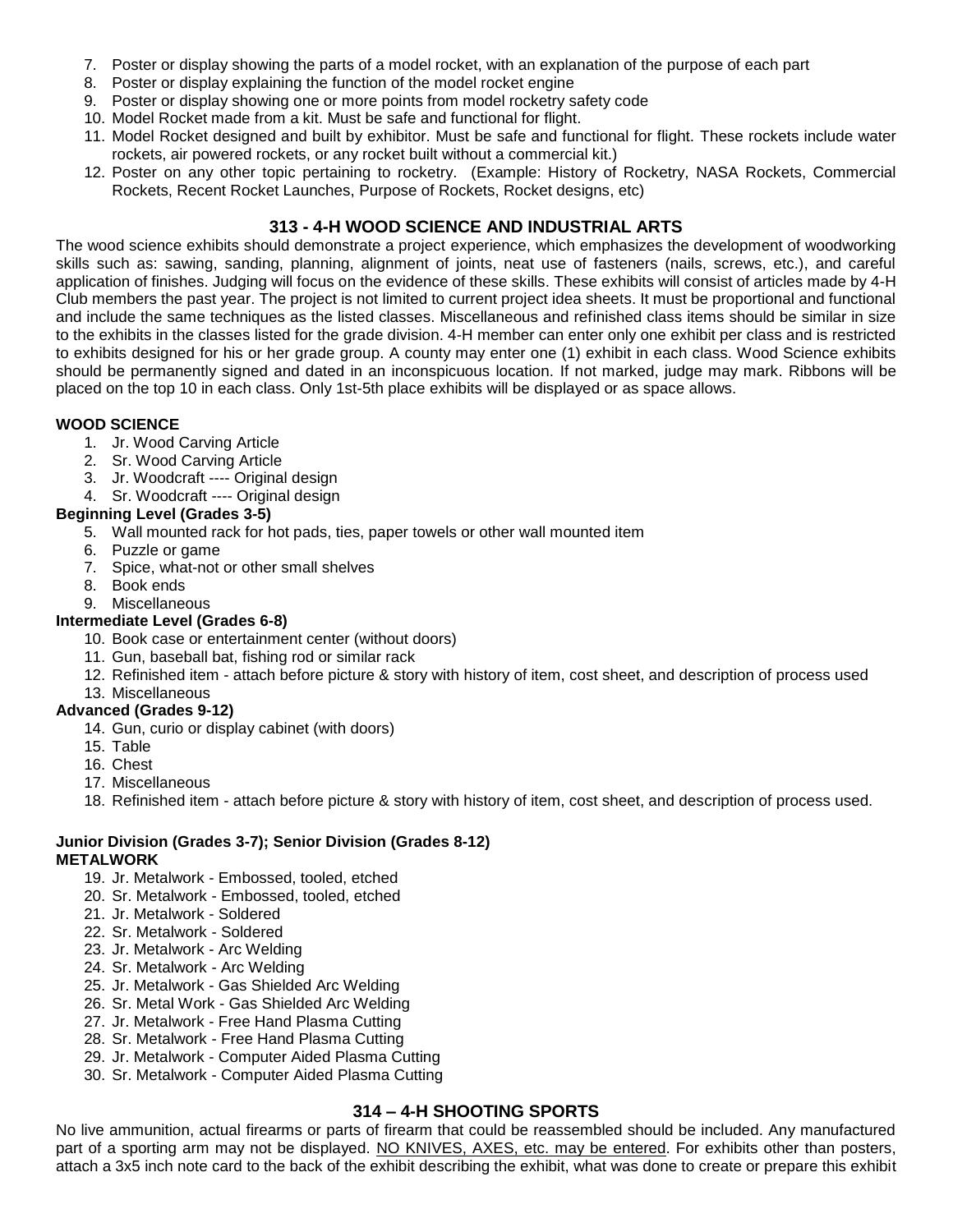and how the exhibit relates to the Shooting Sports Project. The 4-H member's name and age must be included (attached to) with the exhibit. Exhibits deemed to be inappropriate will not be displayed. Exhibits suggested but not limited to posters, educational displays, journals, slings, quivers, gun stocks, decoys and equipment. All exhibits will be judged on the basis of instructions and standards explained in the Oklahoma "501: 4-H Shooting Sports Exhibit Preparation Guidelines Leaders/Members Guide" #690 (1/2007) which is available through the County Extension Office and on the Oklahoma State 4-H Website in "Literature online" [https://4h.okstate.edu/projects/shooting-sports-curriculum/site-files/docs/shooting-sports-](https://4h.okstate.edu/projects/shooting-sports-curriculum/site-files/docs/shooting-sports--project-prep-guide-updated-logo.pdf.) [-project-prep-guide-updated-logo.pdf.](https://4h.okstate.edu/projects/shooting-sports-curriculum/site-files/docs/shooting-sports--project-prep-guide-updated-logo.pdf.) Posters must be 14" x 22". For display purposes, exhibitors are encouraged to laminate all posters or cover them with clear plastic film. Posters must be permanently signed and dated on the back. If not marked the judging committee may mark or punch. Posters may be horizontal or vertical. Text of poster should be readable from at least 10 ft. away. Educational display must be three dimensional should be mounted on a freestanding display board not to exceed 36" x 36" (width x depth) when the sides are extended for display. Commercially available "Science Fair Presentation Boards" are recommended. If you use text, pictures, drawings, artwork or other information not created by you in your exhibit you must cite the source. Ribbons will be placed on the top 10 in each class. Only 1st - 5th place exhibits will be displayed or as space allows.

**Junior Division (Grades 3-7)** an explanation must be attached to and/or included in each exhibit listed below describing the subject and what is being illustrated.

- 1. **Archery Safety**: any related item made
- 2. **All Other Discipline Safety:** any related item made
- 3. **Archery**: any related item made
- 4. **Air Pistol**: any related item made
- 5. **Air Rifle**: any related item made
- 6. **.22 Rifle**: any related item made
- 7. **Shotgun**: any related item made
- 8. **Hunting and Wildlife**: any related item made (may include tanned hides, dried and mounted wings, cleaned skulls or other wildlife parts preserved by the 4-h member. Full taxidermy style mounts will not be accepted due to limited space.)

**Senior Division (Grades 8-12)** an explanation must be attached to and/or included in each exhibit listed below describing the subject and what is being illustrated.

- 9. **Archery Safety**: any related item made
- 10. **All Other Discipline Safety**: any related item made
- 11. **Archery**: any related item made
- 12. **Air Pistol**: any related item made
- 13. **Air Rifle**: any related item made
- 14. **.22 Pistol**: any related item made
- 15. **.22 Rifle**: any related item made
- 16. **Shotgun**: any related item made
- 17. **Muzzleloading**: any related item made
- 18. **Hunting and Wildlife**: any related item made (may include tanned hides, dried and mounted wings, cleaned skulls or other wildlife parts preserved by the 4-h member. Full taxidermy style mounts will not be accepted due to limited space.)

# **315 - ENTOMOLOGY - 4-H INSECT EXHIBITS**

The exhibits in entomology are planned to be progressively more difficult. The specific age of exhibitor does not appear in the entomology section for this reason. Refer to 4-H entomology member guides 1-6 for more detail regarding fair exhibits. Note: Fair book exhibit list overrides member guides. A 4-H member may enter only one insect exhibit in entomology (first year through fifth year). All exhibitors must be at least 8 years old AND in 3rd grade by September 1 to exhibit. Exhibits in the first through the fifth year are allowed a maximum of five (5) foreign and/or out-of-state collected insects (no restrictions on self-determined exhibit). All insects must be mounted on standard insect pins which can be purchased from the State 4- H Office. Each insect should be identified by their common name using the correct spelling. A typed master list indicating the scientific order and common name of each specimen should accompany the display. The master list document is located at http://4h.okstate.edu/events- and-activities/oklahoma-state-fairs. In addition, a pinned mothball should be included to preserve the specimens. Exhibit collections for classes 1-5 are allowed a maximum of five (5) foreign and/or out-of-state collected insects. Exhibits in Classes 2-5 must be in insect display boxes measuring 19" x 16.5" x  $3$ ". This is the size of a Cornell University Drawer.

These boxes can be purchased at: [http://www.bioquip.com/search/DispProduct.asp?pid=1012AM](http://www.bioquip.com/search/DispProduct.asp?pid=1012AM%20) or made using the pattern available at<https://4h.okstate.edu/events/okc-tulsa-state-fair/site-files/docs/insect-collection-master-list.pdf.> Boxes that are not this size will be DISQUALIFIED. At least one third of the specimens in any collection must have been collected during the current project year.

Ribbons will be placed on the top 10 in each class. Only 1st-5th place exhibits will be displayed or as space allows.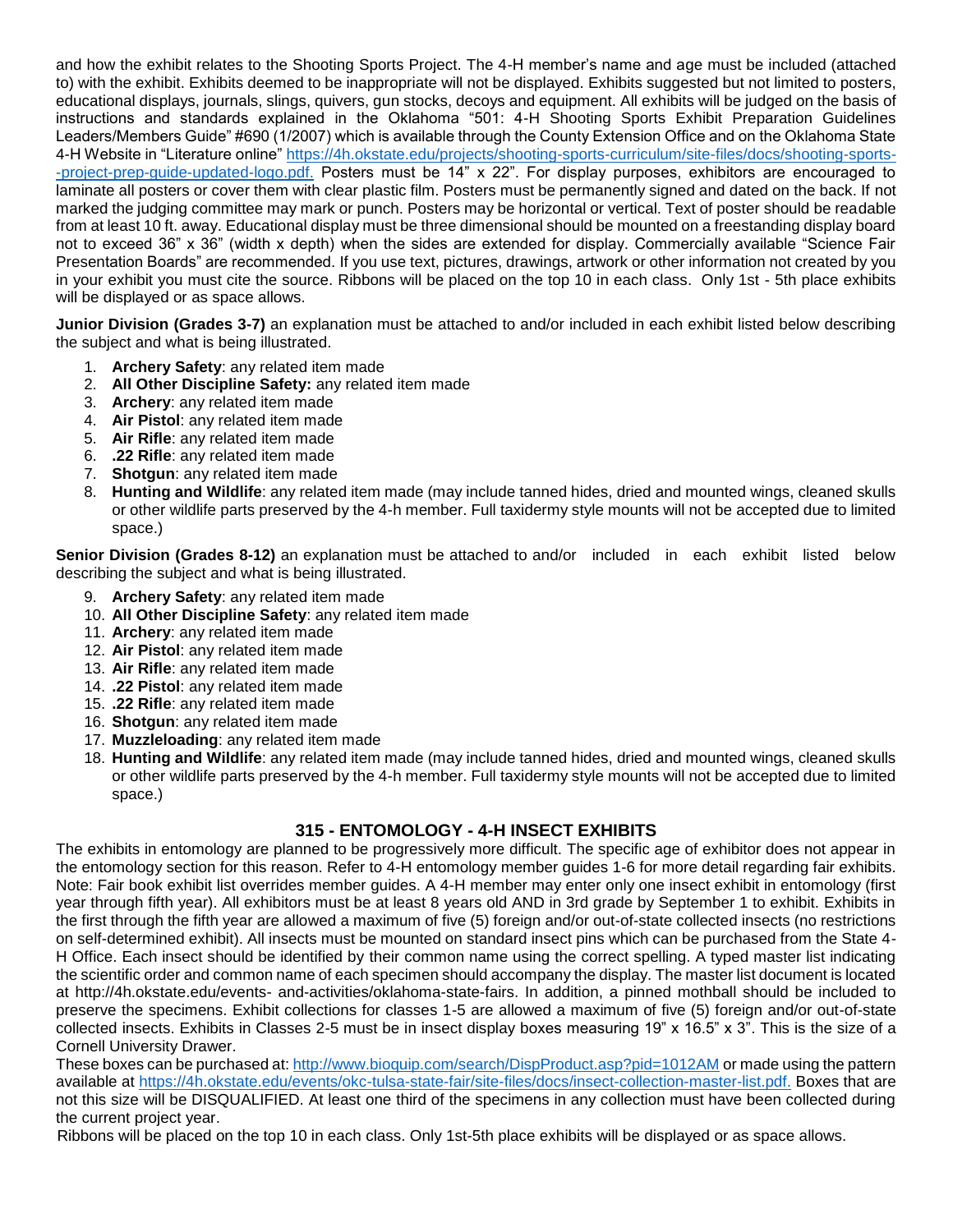Specifications for the insect box are available online at [https://4h.okstate.edu/events/okc-tulsa-state-fair/site](https://4h.okstate.edu/events/okc-tulsa-state-fair/site-files/docs/entomology-exhibit-display-box.pdf.)[files/docs/entomology-exhibit-display-box.pdf.](https://4h.okstate.edu/events/okc-tulsa-state-fair/site-files/docs/entomology-exhibit-display-box.pdf.)

- 1. **First Year:** The exhibit shall consist of 25 adult insects (representing at least 5 orders) which are displayed in a Folding Insect Storage Box 9"x 13"x 2.5". This box can be purchased in bulk at <http://www.bioquip.com/search/DispProduct.asp?pid=1002F> or individually from the State 4-H office. Cover with plastic wrap.
- 2. **Second Year:** The second year exhibit shall consist of 40 adult insects (representing 8 orders) which are displayed in the insect display box as indicated above.
- 3. **Third Year:** The third year exhibit shall consist of 50 adult insects (representing 10 orders) which are displayed in the insect display box as indicated above.
- 4. **Fourth Year:** The fourth year exhibit shall consist of 75 adult insects (representing 12 orders) which are displayed in the insect display box as indicated above.
- 5. **Fifth Year and Beyond:** The exhibit shall consist of 100 adult insects (representing 14 orders) which are displayed in the insect display box as indicated above. There is no limit on the number of years this class may be entered, if exhibit has additions or major modifications.
- **6. Self-Determined Entomology Exhibit:** Designed to allow exhibitors to prepare educational Entomology exhibits. Exhibits should be educational, neat and attractive, and easy to understand. A one page written report explaining the nature or purpose of the project must accompany the exhibit.
	- a. Careers in Entomology
	- b. Biodiversity- the roles insects play in the ecosystem
	- c. Invasive Species
	- d. Integrated Pest Management

#### **4-H HONEY EXHIBIT**

Honey should be placed in colorless one-pint honey jars or standard, colorless one-pint fruit jars, such as those made by Kerr, Ball, Mason, etc. Other types of jars will be rejected. The jar covers should be new, if possible, and screwed on tightly, thus preventing leakage. There should be 1/4"-1/2" of air space below the lid. Honey should be clear and free from foreign particles. Chunk Honey should be perfectly capped, free from stains, bee-bread and fingerprints. Edges should be clean-cut, not ragged. One piece only in each jar; as wide as jar mouth will permit and 3.5-4 inches in length. Labels should be neat and plainly written or printed. Label should include: Name, Club, Type of Honey, and Month/Year Collected. Ribbons will be placed on the top 10 in each class.

- 7. Comb Honey, one pint jar.
- 8. Extracted Honey, one pint jar.

# **316 - 4-H FORESTRY**

A member may enter one exhibit per class, but is restricted to only those exhibits designed for his or her grade group. Ribbons will be placed on the top ten (10) in each class. Only 1st-5th place exhibits will be displayed or as space allows. Forestry boards and exhibits must be signed and dated on the back by the exhibitor. Two holes 1/2 inch in diameter and 1 inch from top should be drilled in the wood board to facilitate displaying the exhibit.

#### **TREE LEAF EXHIBITS**

NOTE: Exhibits in classes 1-3 must conform to all requirements, including labeling and display requirements, outlined in 4- H fact sheet #236. "Collecting and Exhibiting Tree Leaves" (revised 9/2007) [https://4h.okstate.edu/projects/environmental](https://4h.okstate.edu/projects/environmental-science/site-files/docs/foresty/collecting-and-exhibiting-tree-leaves.pdf.)[science/site-files/docs/foresty/collecting-and-exhibiting-tree-leaves.pdf.](https://4h.okstate.edu/projects/environmental-science/site-files/docs/foresty/collecting-and-exhibiting-tree-leaves.pdf.)

- 1. **Grades 3-5**. Collection of 10 leaves from trees native to Oklahoma (no introduced species). One specimen must be from a native evergreen — pine or juniper. Include a twig and buds with each broadleaf specimen. Exhibit must be properly labeled and displayed on board 22" wide and 28" tall.
- 2. **Grades 6-8**. Collection of 15 leaf specimens, representing at least three of the five basic leaf types, from trees native to Oklahoma (no introduced species). Two specimens must be from a native awl or scale-leaf evergreen pine or juniper. Nonnative species are acceptable only if they have been introduced for planting windbreaks and shelterbelts. Include a twig with buds with each broadleaf specimen. Exhibit must be properly labeled and displayed on board 28" tall and 44" wide. Two 28" x 22" boards hinged in the middle are more portable.
- 3. **Grades 9-12**. Collection of 20 leaf specimens, representing at four of the five basic leaf types, from trees native to Oklahoma. Three specimens must be from needle, scale or awl-leaf evergreens. Species of pine not native to Oklahoma are acceptable if they have been introduced for planting windbreaks and shelterbelts. The palmate leaf sample must come from a native Oklahoma species.

# **WOOD SAMPLE EXHIBIT**

Wood sample exhibits should conform to instructions outlined by grade group in Oklahoma 4-H Fact Sheet #238 "Wood Sample Exhibits" (revised 2/2007) [https://4h.okstate.edu/projects/environmental-science/site-files/docs/foresty/wood](https://4h.okstate.edu/projects/environmental-science/site-files/docs/foresty/wood-sample-exhibits.pdf)[sample-exhibits.pdf.](https://4h.okstate.edu/projects/environmental-science/site-files/docs/foresty/wood-sample-exhibits.pdf)

4. **ALL MEMBERS SHOULD USE THE GUIDELINES FOR CLASS II EXHIBITS** - The exhibit shall consist of eight (8) wood samples (4 hardwoods and 4 softwoods) mounted on plywood 1/4" thick x 22" wide x 20" high.

# **SELF-DETERMINED EXHIBIT**

NOTE: Open to 4-H members of all grades. Exhibit suggestions are listed in 4-H Members Guide, "4-H Forestry Self-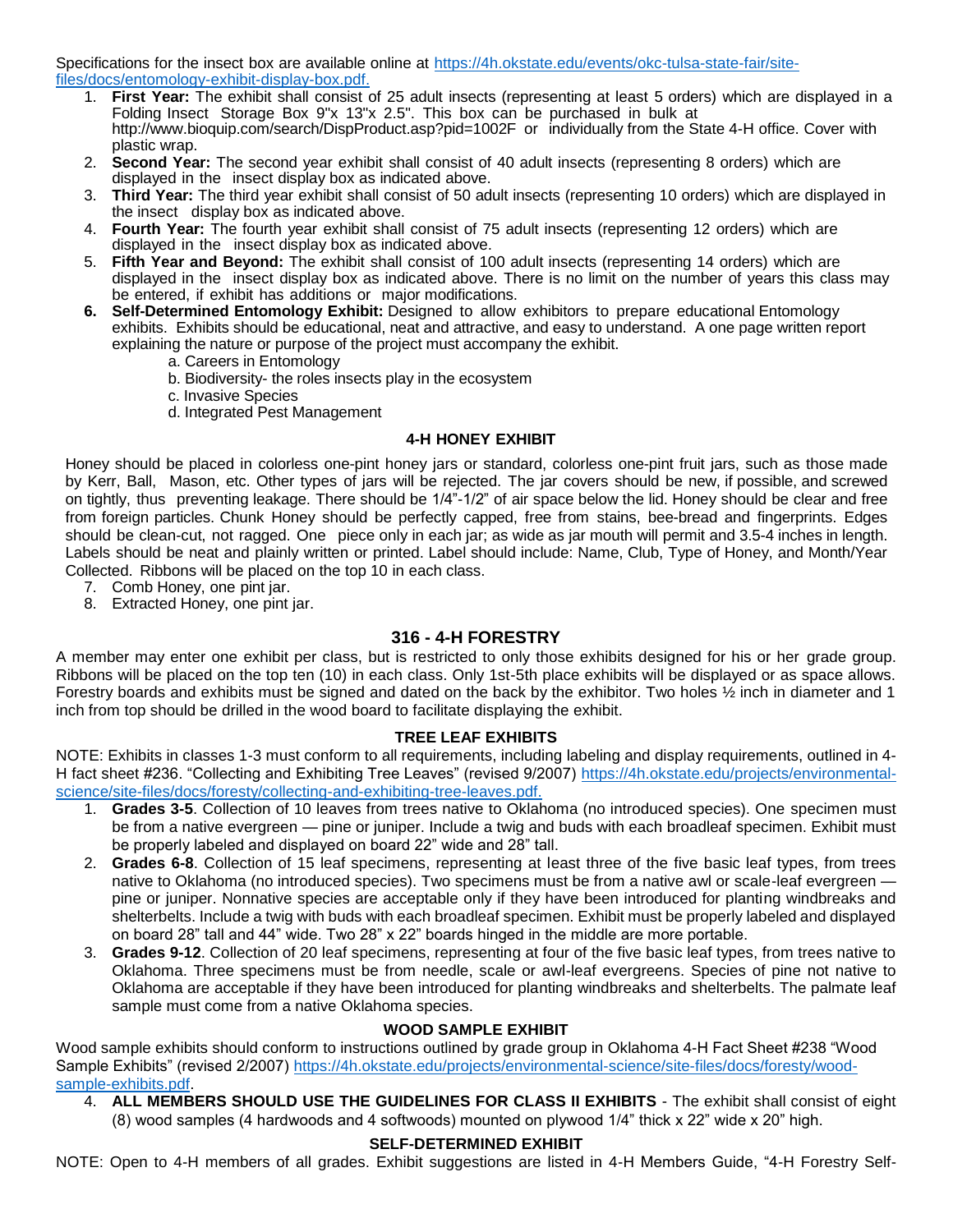Determined Exhibits." Pub. #239 (revised 3/05) [https://4h.okstate.edu/projects/environmental-science/site](https://4h.okstate.edu/projects/environmental-science/site-files/docs/foresty/forestry-self-determined-project.pdf)[files/docs/foresty/forestry-self-determined-project.pdf.](https://4h.okstate.edu/projects/environmental-science/site-files/docs/foresty/forestry-self-determined-project.pdf) The exhibit shall consist of a poster, model, or any one of a great number of other creative efforts by the club member which relates to the science and technology of forestry or is otherwise directly related to forestry. If display not to exceed 36" x 36" (width x depth) or poster not to exceed 14" x 22".

- 5. Self-determined exhibit, Grades 3-7
- 6. Self-determined exhibit, Grades 8-12

# **317 – 4-H GEOLOGY**

Any eligible 4-H member may participate in collecting, identifying, and preparing rock-mineral-fossil exhibit. Rock mineralfossil or preparing an energy petroleum exhibit. Individual 4-H member can enter only one exhibit per class. Rock-mineralfossil exhibitors should securely display their specimens in a box no larger than 24" x 24". Box can be wood, plastic, or cardboard but have a method of covering rocks, minerals, or fossils. All exhibitors must be at least 8 years old AND in 3rd grade by September 1 to exhibit. Only 1st-4th place exhibits will be displayed or as space allows. Rock-mineral-fossil exhibitors should securely mount or place in a compartment their specimens in a wooden display case with a glass or rigid plastic cover. Each sample should be mounted and labeled in a neat, orderly manner. Labels should include common name, date, location found and mineral use. At least one-third of the specimens in any collection must have been added during the current project year. Ribbons will be placed on the top 10 in each class.

#### **Class**

- 1. Fifteen (15) different unpolished rocks, minerals, or fossils collected in Oklahoma
- 2. Thirty (30) different unpolished rocks, minerals, or fossils, including specimens of sedimentary, igneous and metamorphic.
- 3. Self-Determined Exhibit: Education exhibit depicting some phase of geology, testing of minerals, polished rocks, etc. (Display should not exceed 24" x 24")
- 4. Energy/petroleum exhibits: Posters must be on 14" x 22" poster board. Each must be signed and dated on the back in permanent marker prior to laminating. Judging committee may mark or punch if not marked. Text of posters and displays should be readable from at least 10 ft. away. Displays should be self-standing and not bigger than 3' x 4' (width x depth) when sides are extended.

#### **Junior Division (Grades 3-5)**

- 5. Poster on well site safety.
- 6. Energy/Petroleum Display: Subject of the display should be petroleum products; different types of energy and how they work; or different careers in energy.
- 7. Energy/Petroleum Science Experimental Display: (Science Fair type.) 4-H members are encouraged to (a.) use their 4-H projects as the basis for their scientific research and discovery; (b.) use the scientific method to gain an understanding of how things work and the variables that affect them; (c.) take an open and creative approach to problem solving; (d.) learn that a successful outcome is based not on personal opinion but on scientific fact; (e.) use written and visual communication skills.

#### **Intermediate Division (Grades 6-8)**

- 8. Photography Exhibit over a state park or geological region (not limited to Oklahoma). Four photos mounted on 14" x 14" poster board with detailed explanations and information.
- 9. Poster on Water Mineral Issue. Subject of poster should be one of the following:
	- a. What water hardness and mineral testing can determine.
		- b. Secondary recovery methods.
		- c. Dangers of lead in the water.
- 10. Energy or Petroleum Science Experimental Display (Science-Fair type). 4-H members are encouraged to (a.) use their 4-H projects as the basis for their scientific research and discovery; (b.) use the scientific method to gain an understanding of how things work and the variables that affect them; (c.) take an open and creative approach to problem solving; (d.) learn that a successful outcome is based not on personal opinion but on scientific fact; (e.) use written and visual communication skills.

#### **Senior Division (Grades 9-12)**

- 11. Poster of a press release; collected about the energy information and your interpretation; possibly the Energy Index or other Topic.
- 12. Energy or Petroleum Display. Subject of the display should be areas of the Oklahoma Energy Index; different drilling techniques and how they work; or careers in the energy industry.
- 13. Energy or Petroleum Science Experimental Display (Science-Fair type.) 4-H members are encouraged to (a.) use their 4-H projects as the basis for their scientific research and discovery; (b.) use the scientific method to gain an understanding of how things work and the variables that affect them; (c.) take an open and creative approach to problem solving; (d.) learn that a successful outcome is based not on personal opinion but on scientific fact; and (e.) use written and visual communication skills.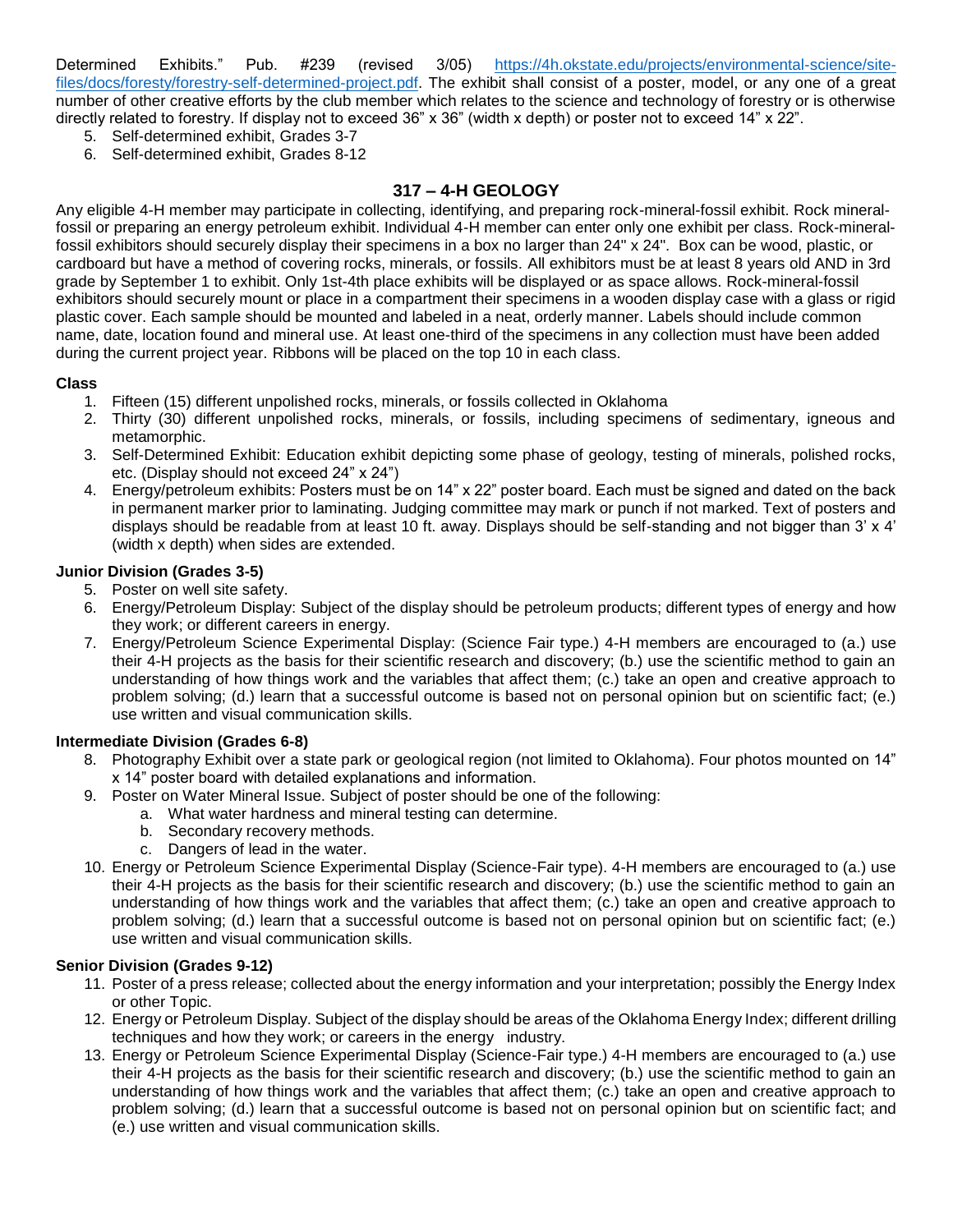#### **318 - 4-H WILDLIFE PROJECTS**

Only one exhibit allowed in each class per individual in their respective grade category. All exhibits will be judged on the basis of instructions and standards explained in the "4-H Project Wildlife Exhibit Preparation Guidelines" (#720 revised 12/06). This and other publications listed below are available at the County Extension Office or at <https://4h.okstate.edu/projects/environmental-science/index.html.>

Self-Determined Exhibits — to encourage members to develop their own learning projects, a self-determined exhibit class is included in each category. For ideas and guidelines for exhibits, please see 4-H publication #721 "4-H Wildlife Self-Determined Projects (revised 12/06)"and 4-H NREM 624 "Creating a Wildlife Resource Map". Text of posters should be readable at least 10 ft away. Include references for information. At least one reference must be from a source other than the internet. All 4-H exhibits should be the original work of the 4-H member. When information is taken from books, publications, magazines, or from the internet it should be expressed in the 4-H members own words. The 4-H member must reference the source of the information by using an asterisk (\*) or a number (if more than one) and name the actual source at the end or bottom of paper, poster or educational display following an asterisk or corresponding number in text. No copyrighted or trademark protected written or visual material (pictures, photos, drawings, illustrations, etc.) should be used from books, magazines, publications or from the internet without permission from the original creator. If 4-H'er applies for and is granted permission to use a copyrighted or trademark protected item, a copy of the permission form or letter needs to be attached to the back of the exhibit and properly cited with an asterisk (\*) or number. If an item (picture, photo drawing, illustration, etc.) that is not protected is used, its source must be cited and referenced by using as asterisk (\*) or number and the source information placed at the end or bottom of paper, poster, or educational display, following an asterisk or corresponding number. All posters, resource maps and displays must be permanently signed and dated on the back. If not marked, the judging committee may mark or punch. Text of posters and educational displays should be readable from at least 10 ft. away. All exhibits on boards must have hangers. Eye screws and wire preferred. No saw-toothed hangers. Ribbons will be placed on the top 10 in each class. Only 1st-5th place exhibits will be displayed or as space allows.

# **OKLAHOMA WILDLIFE**

Exhibits entered in this section should relate to a specific category of game or non-game animals or birds. **Junior (Grades 3-7)**

- 1. (A) **A Collection of 15 Different Kinds of Plants, Trees or Shrubs.** Known to provide food or cover for wildlife, mounted on food and cover cards or (B) a seed board with fifteen (15) different kinds of seeds eaten by wildlife. (See 4-H Lit. #720 updated 12/06.) No more than four (4) varieties may be cultivated crops. All of the specimens must have been collected during the current project year. For each plant or seed included list one (1) wildlife species that use that plant or seed (on the cover card or board). All plant species must be native to Oklahoma except that up to four (4) of the plants (or seeds) may be from cultivated crops.
- 2. **Scrapbook of Oklahoma Wildlife.** Cutouts, pictures or drawings of at least five (5) mammals, five (5) birds and five (5) reptiles or amphibians. Give common name and what habitat they can be found in., Common names should be specific (i.e. black rat snake, pygmy rattlesnake, etc.)
- 3. **Exhibit of the Tracks of Eight (8) Wild Animals or Birds Commonly Found in Oklahoma.** POSITIVE plaster casts should be mounted on masonite or plywood, not to exceed 12" x 24". Label each track with kind of animal or bird, which county track was found in, what habitat it was found in and what date the track was cast. See 4-H Lit. #473 Animal Tracks for more instructions and details.
- 4. **Self-Determined Exhibit**. Posters must be 14" x 22". Displays must not exceed 3' X 4'. (width x depth). Possible examples include but not limited to: a display dealing with methods of identification of waterfowl, a poster on wildlife, or environmental careers. See Lit. #721 "Self-Determined 4-H Wildlife and Fisheries Project Ideas" revised 12/06 for additional examples.

# **Senior (Grades 8-12)**

- 5. **(A) A collection of (30) plants known to furnish food or cover for wildlife, mounted on food and cover cards or (B) a seed board with (30) plant seeds known to furnish food or cover for wildlife**. No more than six (6) varieties may be cultivated crops. At least half of the specimens must have been collected during the current project year. For each plant or seed include three (3) wildlife species that use that plant or seed (on the cover card or board). Species names must be used for both plants and wildlife in addition to the common name. All species must be native to Oklahoma except that up to six (6) may be from cultivated crops.
- 6. **Evaluation of an Oklahoma Habitat Type** that includes a general description of the habitat plant and animal species (species names must be used for plants and wildlife in addition to the common names) that occur within the habitat; a range map showing the habitat's distribution within Oklahoma; and threats to that habitat. Examples of possible habitats include: playa lakes, tallgrass prairie, cross timbers, and shortgrass prairie.
- 7. **Self-Determined Exhibit**. Posters, must be 14" x 22". Displays must not exceed 3' X 4' (width x depth). Possible examples include but are not limited to: description of a Wildlife Management Area detailing area, location, habitat, management, and wildlife population trends (if known); or a poster with an emphasis on the life cycle, status, range map and habitat of an Oklahoman threatened or endangered species. Species names must be use for plants and wildlife in addition to common names. See Lit. #721 "Self-Determined 4-H Wildlife and Fisheries Project Ideas" revised 12/06 for additional examples.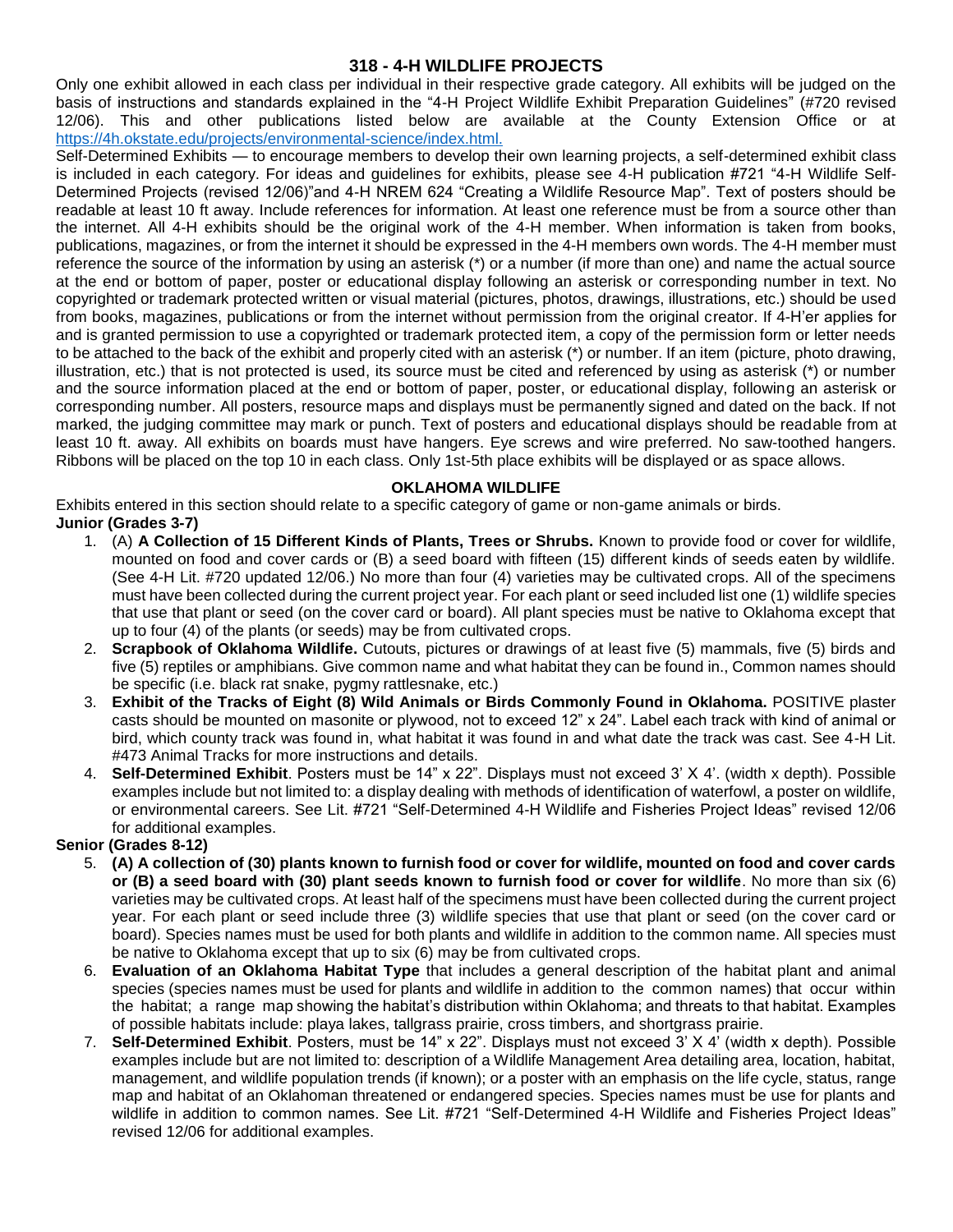#### **4-H FISHERIES**

# **Junior (Grades 3-7)**

- 8. **Display Board With Two Types Fishing Knots.** Display board showing steps in tying two kinds of fishing knot used in tying lines or leaders. Use cord instead of fishing line. Mount on board suitable for hanging, not to exceed 12" x 12".
- 9. **Notebook Describing Habits and Appearance of 5 Fish Found in Oklahoma:** Information on each fish to include photo, drawing or cut-out picture, proper common name, kind of food eaten, distinctive physical characteristics, best ways to catch and other topics of interest to anglers.
- 10. **Display of 5 Member Assembled Lures:** together with the materials from which they were assembled, mounted on a board not to exceed 12" x 16". Lures may be spinners, jigs, flies, plugs or a combination of these. May be entirely homemade or assembled from purchased supplies.
- 11. **Self-Determined Fish Project:** Educational report, display or project created by the member. Topic to deal with fish, fishing, fish farming, aquatic food chains or pollution in Oklahoma waters. Displays not to exceed 36" x 48" (width x depth) with sides extended. Posters must be 14" x 22".

# **Senior (Grades 8-12)**

- 12. **Notebook Describing Habits and Appearance of 10 Fish Found in Oklahoma**: Information on each fish to include photo, drawing or cut-out picture, proper common name, kind of food eaten, distinctive physical characteristics, best ways to catch and other topics of interest to anglers.
- 13. **Display of 5 Fishing Flies Tied by the Exhibitor:** The material and shape of the exhibit will be exhibitor's choice, but cannot exceed 12" x 12" in size. Attach report to exhibit to indicate the following about each fly on the board: type of fly, type of fish it is used to catch, habitat conditions it is used in and cost to purchase or make.
- 14. **Display of 5 Fishing Lures:** Lures may be any type commonly used in sport fishing. The material and shape of the exhibit board will be exhibitor's choice, but cannot exceed 12" x 12". Attach report to exhibit to indicate the following about each lure on the board: type of lure, type of fish it is used to catch, habitat conditions it is used in and cost to purchase or make.
- 15. **Self-Determined Fish Project:** Educational report, display or project created by the member. Topic to deal with fish, fishing, fish farming, aquatic food chains or pollution in Oklahoma waters. Displays not to exceed 36" x 48" (width x depth) with sides extended. Posters must be 14" x 22".

#### **4-H BIRD**

The following OK 4-H online publications would be excellent resources along with those listed in exhibit text for learning more about birds and birding: 4-H NREM 620 "Bird Watching - A Beginning"; 4-H NREM 621 "Using Binoculars"; and 4-H NREM 622 "I Think It Is A..." (#622 contains a list of additional resources). These and other publications listed below are available at the County Extension Office or at. <https://4h.okstate.edu/projects/environmental-science/index.html.>

# **Junior (Grades 3-7)**

- 16. **Display of a Home Constructed Bird Feeder**. May be from a kit, must include a 3" X 5" index card tacked to the feeder with the following information: 1) what species was it constructed for; and 2) what habitat and site location (should include height) it will be placed in. Should be functional and not decorative.
- 17. **Display of a Single Unit Bird House, Home Constructed.** May be from a kit with a 3" x 5" index card tacked to the house with the following information: (1) what bird species was house constructed for and (2) what habitat and site location (should include height) the house will be placed in. Should be functional and not decorative.
- 18. **Notebook of 15 Pictures of Seen and Identified Birds.** Notebook of fifteen (15) pictures, drawings or photos of birds seen and identified by member and labeled with common name of each.
- 19. **Self-Determined Poster (14" x 22").** See "Self-Determined 4-H Wildlife & Fisheries Project Ideas" Oklahoma 4-H Pub. #721 (revised 12/06) for ideas. See 4-H Wildlife Project Lit. No. 720 "Exhibit Preparation Guidelines Leaders/Members Guide" (revised 12/06) for guidelines.
- 20. **Observation Report for Bird Feeder Used During Previous Year Report 723.** Including photo of feeder at location used (report #723 found on OK Lit. Online under Wildlife & Fisheries). May use feeder constructed or a purchased feeder.
- 21. **Observation Report for Bird House Used During Previous Year Report 724.** Including photo of feeder at location used (report #724 found on OK Lit. Online under Wildlife & Fisheries). May use birdhouse constructed or a purchased house.

# **Senior (Grades 8-12)**

- 22. **Bird Habitat Improvement Exhibit.** Notebook of pictures or drawings explaining how exhibitor is developing or improving a bird habitat. This exhibit may be added to or continued from year to year as the habitat improvements are implemented.
- 23. **Notebook of Bird, Feeder or Nest/House Observation Records for More Than Current Year.** Include picture of house or feeder at location used with some analysis of comparisons in observations for years observed. (Observation reports are on OK Lit. Online under Wildlife Fisheries, "Birds and Nest Observation"#772; "Bird Feeding Station" #723; and "Bird Observation" #724)
- 24. **Self-Determined Bird Project.** If poster, must be 14" x 22". If display must not exceed 3'X 4' (width x depth). See "Self-Determined 4-H Wildlife & Fisheries Project Ideas" Oklahoma 4-H Pub. #721 (revised 12/06) for ideas. See 4-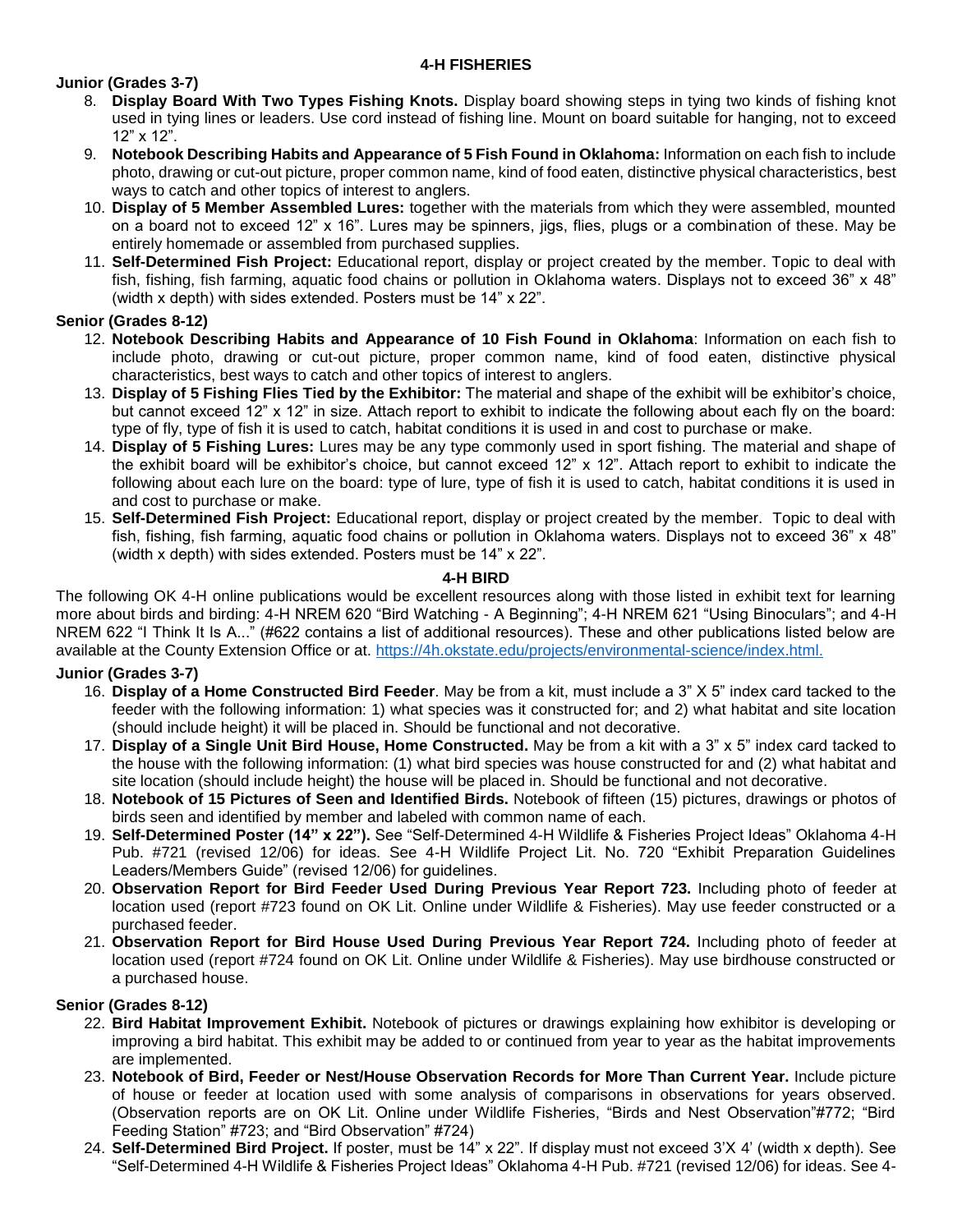H Wildlife Project Lit No. 720 "Exhibit Preparation Guidelines Leaders/Members Guide" (revised 12/06) for guidelines.

# **4-H WILDFLOWER STUDY**

At least one-third of the specimens must have been collected during the current project year. See if information on pressing plants in "Leaf Pressing and Collecting Hints" 4-H Publication No. 237 (Revised 04/04) to prepare plants for collections and exhibits. Posters should be hand generated and not down loaded from internet or computer. "Wildflower Card" (OK 4-H Lit. #718) can be downloaded from OK 4-H Lit. On-Line under Wildlife & Fisheries. Please print form on card stock or heavy paper and hole punch.<https://4h.okstate.edu/projects/environmental-science/index.html.>

# **Junior (Grades 3-7)**

- 25. **Collection of 18 Oklahoma Wildflowers.** Properly pressed and mounted on wildflower cards. Label with common name flower family and tell location and date collected. Display in a notebook.
- 26. **Drawing or Diagram Showing Parts of a Wildflower Blossom. N**ot to exceed 8 1/2" x 11".
- 27. **Self-Determined Poster (14" x 22").** See "Self-Determined" 4-H Wildlife & Fisheries Project Ideas" Oklahoma 4- H Pub. #721 (revised 12/06) for ideas and 4-H Wildlife Project Lit No. 720 "Exhibit Preparation Guidelines Leaders/Members Guide" (revised 12/06) for guidelines.
- 28. **Display 2 Principle Wildflower Families Showing 4 or More Pressed Flowers.** Each family labeled with common name. A brief description of each flower family should be included. Posters must be 14" x 22" or display in a notebook.
- **29. Make a Collection, Mount and Press the Leaves of Plants Showing Leaf Arrangements.**

Opposite, alternate and whorled; types of leaves (simple, pinnately compound, palmately compound); leaf margins (toothed, smooth and lobed). If poster must be 14" x 22" or display in notebook on card stock pages or wildflower cards (Lit # 718).

# **Senior (grades 8-12)**

- 30. **Collection of 25 Oklahoma Wildflowers Properly Pressed and Mounted on Wildflower Card.** Label with common name, scientific name, flower family, location collected, date collected and habitat collected from. Display in a notebook.
- 31. **Make a Collection and Mount for Display at Least 15 Kinds of Wild Flower Seed**. Must show various adaptations to dispersal by wind, water, birds and mammals.
- 32. **Special Collections.** Collection of specimens in some special category, i.e. One (1) family, poisonous, dyes, edibles or specific season such as early spring. Poster must be 14" x 22" or displayed in a notebook on card stock pagers or wildflower cards (Lit. # 718).
- 33. **Self-Determined Exhibit.** Posters must be 14" x 22". Display must not exceed 3' x 4' (depth x height). See "Self-Determined 4-H Wildlife & Fisheries Project Ideas" Oklahoma 4-H Pub. #721 (revised 12/06) for ideas. See 4-H Wildlife Project Lit No. 720 "Exhibit Preparation Guidelines Leaders/Member Guide" (revised 12/06) for guidelines.

# **319 – 4-H ENVIRONMENTAL STEWARDSHIP**

A 4-H member may enter one exhibit per class, but is restricted to those exhibits designed for his or her grade group. Exhibits will be judged based on the criteria outlined in the 4-H project fact sheets available from the County Extension Office. Text of posters should be readable at least 10 ft. away. Include references for information. At least one reference must be from a source other than the internet. Posters must not be printed directly from the internet-this is plagiarism. Each piece of exhibits containing more than one item must be labeled with exhibitor's name and county. Posters must be signed and dated on the back. Publications listed in this section can be found at: [https://4h.okstate.edu/projects/environmental](https://4h.okstate.edu/projects/environmental-science/index.html)[science/index.html.](https://4h.okstate.edu/projects/environmental-science/index.html) Ribbons will be placed on the top 10 in each class. Only 1st-5th place exhibits will be displayed or as space allows.

- 1. **Vermi Composting (Worms) (Grades 3-7).** Compost sample and poster that explains how to compost with worms. Must include report (1 page) for one or more of the following areas: bins for vermi composting, feeding and care, moisture requirements, harvesting compost. Poster must be on 14" x 22" poster board and must include a photograph of your compost bin. One pint of compost (worm castings) in a sandwich-size zip-lock bag or pint jar with lid must be included.
- 2. **Exploring Streams and Lakes Poster (Grades 3-7).** Poster (14" x 22") with photos showing a stream, lake or pond you have visited. Photos should show things like shorelines or creek banks, appearance of the water, condition of vegetation on the shore or banks, and problem areas such as erosion, trash or obvious pollution. For more ideas read Lit. #19. "Water Quality of Streams and Lakes" Related report form is #20. Each photo must have a caption explaining what it shows. Overall, the poster should tell what you think is helping or harming the water or the plants and animals that live there. Changes should be shown over time for posters after initial year. Poster title should include name of water body, if it has one, and town or county where located.
- 3. **Water Critters (Grades 3-7).** Display a collection of pond, lake or stream critters (invertebrates only no animals with backbones e.g. fish or frogs) preserved in one to three baby food jars with rubbing alcohol as described in Lit. #21"Aquatic Organism". Securely attach a completed Critter ID bookmark (Lit. # 29 "Stream and Lake Critter Identification") to the jar using tape and a string around the jar neck. Do not include more than one of each type of critter. Collect only critters found on or in the water, not adult flies. Write a short paragraph telling about the value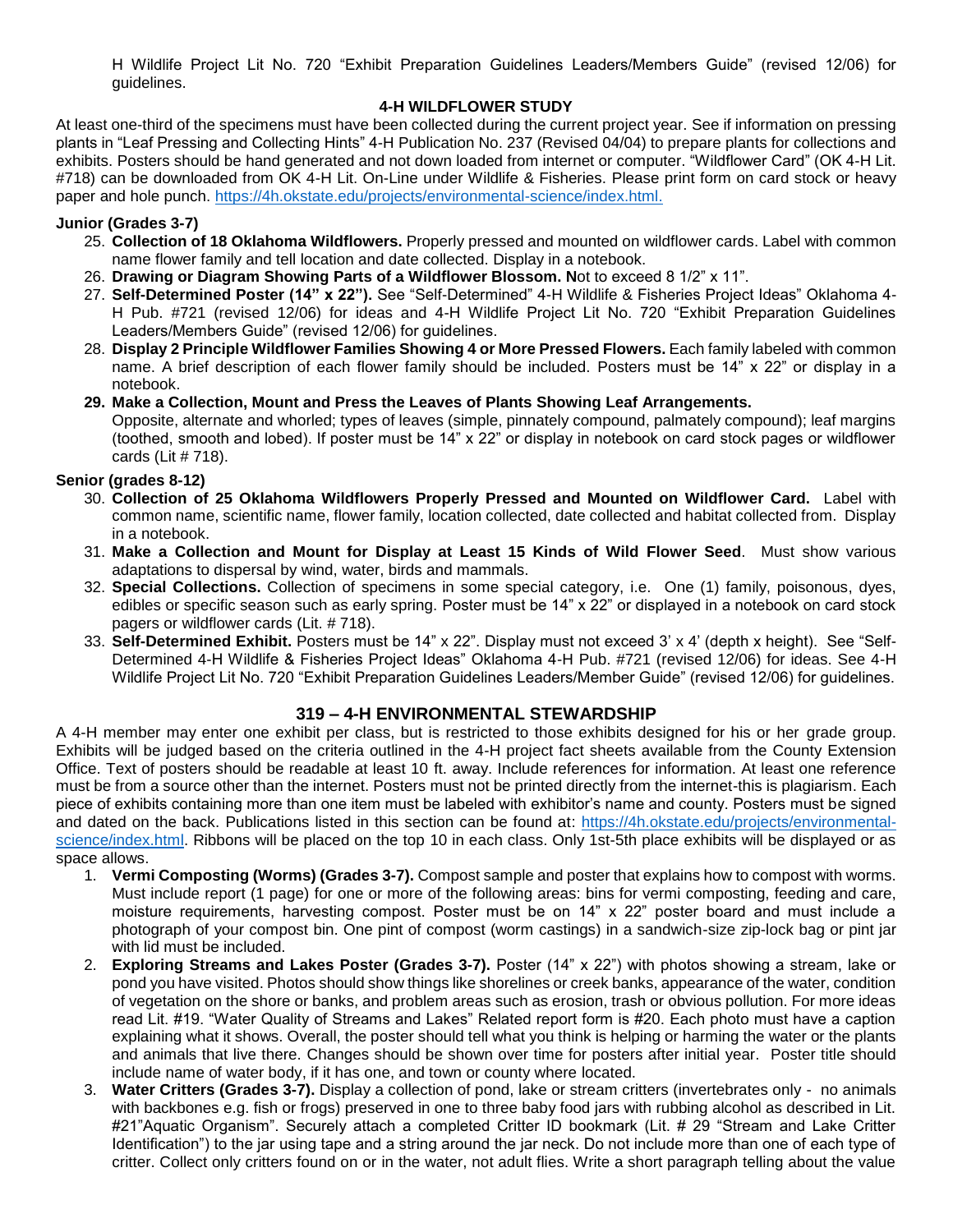of water critters - read and summarize in your own words Lit. # 21or related materials. Optional: Include one singlesided page of labeled photos or drawings of the site or collecting activity.

- 4. **Where Does My Water Come From Poster (Grades 3-7).** Poster (14" x 22") showing or describing the source of your water (lake, aquifer, and private well) and/or what is done to it (water treatment plant, in home filtration system) before it gets to your home. See Lit # 19 "Water Quality of Stream" for ideas.
- 5. **Natural Resources of My County Poster (Grades 3-7).** Poster (14" X 22") with your photos showing a mixture of local natural resources like prairies, forests, scenic views, water bodies, agriculture, wildlife or similar things. Each photo must have a caption naming the resource. Overall, the poster should convince the reader that your county is a great place to live. Poster should be at least 1 inch tall and include name of your county.
- 6. **Recycled Item (Grades 3-7).** Useable item made from trash other than craft type item. Original ideas and useful items will be ranked higher. Attach 3" X 5" card listing all materials used.
- 7. **Aquatic Habitat Poster (Grades 3-7).** Poster (14" x 22") with photos showing a stream, lake or pond you have visited. Photos should illustrate distinct habitats such as shoreline vegetation, undercut banks, rocky shores, riffles, pools or runs. Each photo must have a caption explaining what it shows. For more ideas read Lit. #21. "Aquatic Organism" Overall, the poster should comment on things you observed that could be helping or harming the critters or their habitat. Changed should be shown over time for projects after the initial year. Poster title should include name of water body, if it has one, and town or county where located.
- 8. **Homemade Stream or Lake Sampling Equipment (Grades 3-7).** Display one piece of stream or lake sampling equipment that you have made. Write a one page report explaining its purpose and how to use it. Some possibilities include Secchi disks, plankton tows, deep water samplers, and kick nets. See TV A booklet, "Homemade Sampling Equipment" for instructions on how to make equipment. Optional: Include one single-sided page of labeled photos or drawings showing equipment in use.
- 9. **What Is A Watershed? - Poster (Grades 8-12).** Poster (14" x 22") to describe what watersheds are and how they work. Title must contain the word, "watershed". See Literature # 24 "Understanding Human Impact on Streams" for ideas.
- 10. **Natural Resources of My County Poster (Grades 8-12).** Poster (14" x 22") with your photos showing a mixture of local natural resources like prairies, forests, soils, scenic views, water bodies, agriculture, wildlife or similar things. It is desirable to show people using the resource. Each photo must have a caption naming the resource and explaining how people use and enjoy it. Overall, the poster should convince the reader that your county is a great place to live. Poster title should be at least 1 inch tall and include name of your county.
- 11. **Stream, Pond or Lake Poster (Grades 8-12).** Poster (14" x 22") with photos showing a stream, pond or lake you have visited. Poster should show things people have done or might do along the shore or in the watershed that can harm this stream, pond or lake. For ideas read Literature #'s 21&24. Poster title must include name of water body and town or county where located.
- 12. **Water Critters (Grades 8-12).** Display a collection of pond, lake or stream critters (invertebrates only no animals with backbones e.g. fish or frogs) preserved in baby food jars with rubbing alcohol as described in Lit. #21"Aquatic Organism". Collect in only one water body. Separate critters from different habitats into different jars, labeled with habitat name. Do not include more than one of each type of critter in each collection jar. Collect only critters found on or in the water, not adult flies. Write a 1 page report on three of your critters explaining how they are adapted to their habitat. Read Lit. # 21 for ideas. Use the Bookmark Critter ID rating form instructions (Lit. # 29) to calculate the water quality rating for your water body and include results in your report.
- 13. **Homemade Stream or Lake Sampling Equipment (Grades 8-12).** Display one piece of stream or lake sampling equipment that you have made. Write a 1 page report explaining its purpose and how to use it. Some possibilities include Secchi disks, plankton tows, deep water samplers, and kick nets. See TVA booklet, "Homemade Sampling Equipment" for instructions on how to make equipment Optional: Include one single-sided page of labeled photos or drawings showing equipment in use.
- 14. **Illegal Dumping Poster (Grades 8-12).** Poster (14"x 22") to discourage illegal dumping and explain how illegal dumps can contaminate water or create other problems.
- 15. **Landfill Display (Grades 8-12).** Display showing how landfills work. Display must fit a space that is 3' by 4' (width x depth) when sides are extended for display.
- 16. **Recycled Item (Grades 8-12).** Useable item made from trash other than craft type item. Original ideas and useful items will ranked higher. Attach 3" X 5" card listing all materials used
- 17. **Group Environmental Project Display (All Grades).** This exhibit is to consist of a display and written report of an environmental project carried out by 4 or more 4-H members under the supervision of a 4-H leader. The project may focus on any area of environmental stewardship including recycling, education about a local environmental issue, planting trees or other area of interest. Display not to exceed 3' x 4' (depth x width). Judging criteria:
	- A brief project description and statement of purpose and objectives.
	- Creativity and quality of project.
	- A brief summary of project activities, extent to which objectives were achieved, knowledge gained, significance of the project to the environment in the community, and number of people involved and/or impacted by project.
	- Media campaign. Include copies of newspaper clippings and other publicity related to the project.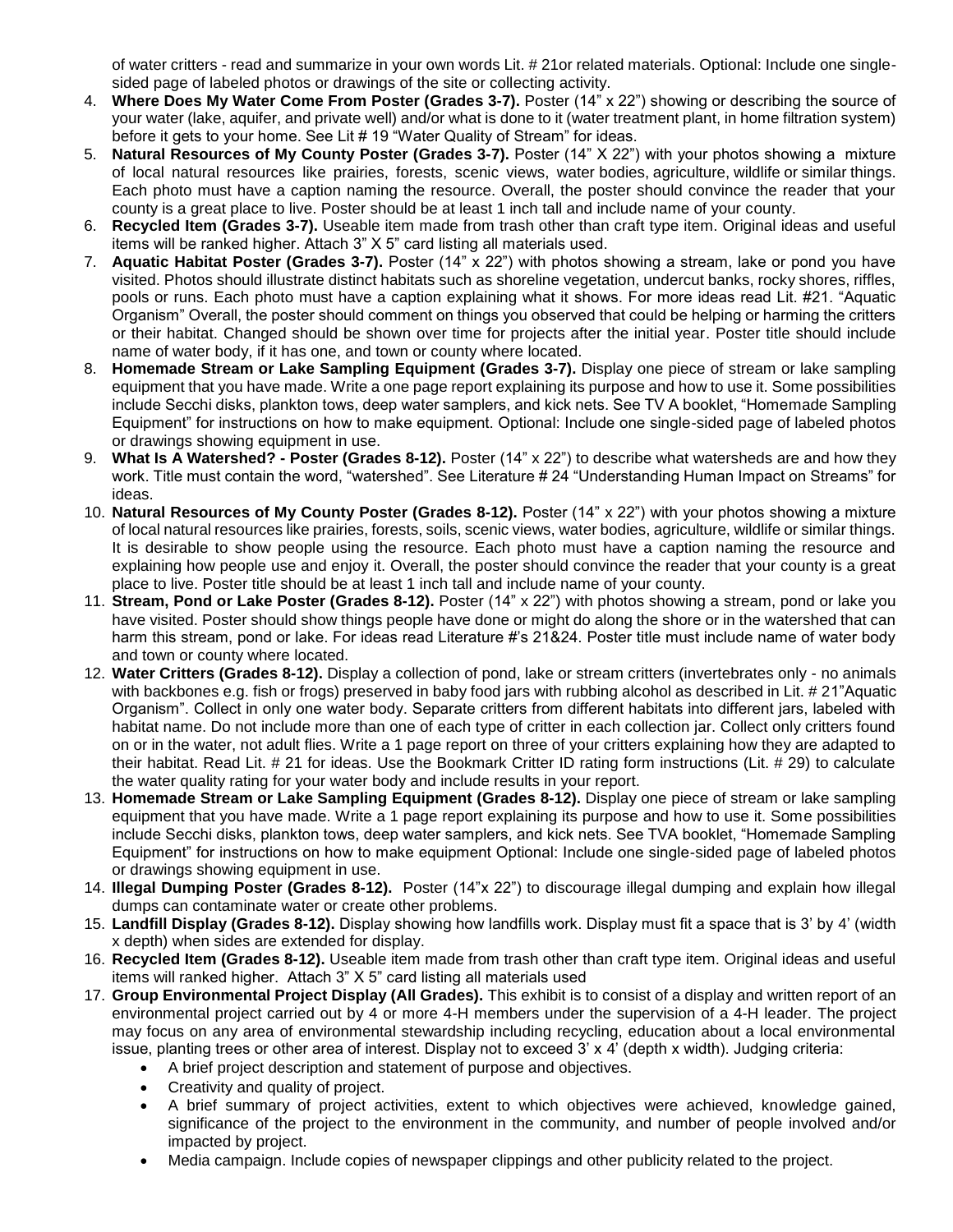- Photographs may be included.
- 18. **Individual Self-Directed Environmental Stewardship Project (All Grades).** Educational report, display or exhibit on the efforts of the member to protect or improve the environment in or near his/her community. Projects may include topics such as protecting water quality, recycling, illegal dumping, and household hazardous wastes, reducing soil erosion on farmland, controlling urban runoff or other topics relevant to the community. Project may include: (1) Hands-on efforts (such as controlling erosion by tree planting or use of buffer strips), (2) Educational programs conducted in the community, including numbers reached and newspaper clippings (such as minimizing solid waste), or (3) A combination of hands-on and educational.

# **320 – 4-H CROPS**

All crops exhibits must be grown by the exhibitor as part of a 4-H project during the year exhibited. Only one exhibit allowed in each class per individual. Grain may not be returned to the exhibitor except for the following legumes: alfalfa, sweet clover and vetch. Grain and seed exhibits should be brought and will be exhibited in one gallon clear jars (plastic or glass) with a lid. Alfalfa and small seeded legumes can substitute 1/2 gallon clear jars. Exhibits of bolls of cotton, ears of corn, or heads of grain sorghum should be brought and exhibited in a small shallow, wooden, plastic, or cardboard box of appropriate size for the respective exhibit. Ribbons will be placed on the top 10 in each class. Only 1st-5th place exhibits will be displayed or as space allows.

# **4-H COTTON EXHIBIT — (20 Open Bolls)**

Exhibit to be shown with petiole attached, bract leaves removed and burr side up.

1. Any Variety

# **4-H CORN EXHIBIT — (10 ears)**

2. Corn Ears

# **4-H GRAIN SORGHUM EXHIBIT — (10 Heads)**

Exhibit to be trimmed with 2 1/2 inches of peduncle left on the head.

#### 3. Grain Sorghum

# **4-H THRESHED GRAIN SORGHUM EXHIBIT — (15 Pounds Grain)**

4. Grain Sorghum

**4-H CANOLA EXHIBIT — (15 Pounds Grain)**

# 5. Canola

# **4-H SMALL GRAIN EXHIBIT**

All exhibits of wheat must be labeled as to specific variety or name of hybrid. Small grain exhibit shall be approximately one peck. Please refer to the Oklahoma Cooperative Extension Fact Sheet PSS-2168 Maturity Classification of Wheat Varieties <https://extension.okstate.edu/fact-sheets/maturity-classification-of-wheat-varieties.html.>

- 6. Very Early and Early Maturity Hard Red Wheat Varieties
- 7. Medium Maturity Hard Red Wheat Varieties
- 8. Late and Very Late Maturity Hard Red Wheat Varieties
- 9. Hard White Winter Wheat Varieties
- 10. Any other wheat variety including Hard White Varieties and Soft Red Varieties
- 11. Oats, any variety
- 12. Rye, any variety
- 13. Barley, any variety

# **4-H LEGUME SEED EXHIBIT**

- 14. Alfalfa (2 quarts)
- 15. Other small seeded legumes, such as vetch, sweet clover, etc. (2 quarts)
- 16. Soybeans (1 peck)
- 17. Other large seeded legumes, such as cowpeas, mung beans, winter peas, etc. (1 peck)
- 18. Peanuts, any type/variety (1 peck)

# **PEANUT INFORMATION EXHIBIT**

Eligibility: Any 4-H member interested in learning more about peanuts and the peanut industry may prepare an exhibit. The exhibit shall consist of an educational exhibit that will fit a 3' wide x 4' deep. Must be free-standing with sides attached. A 4-H notebook should be included in the display. Each county may have one exhibit in each class. The exhibit should provide information about one phase of the peanut industry such as history, use, production, processing, or importance. Exhibit should increase the public awareness of the importance and impact of the specific sector of the peanut industry selected. The notebook should include any involvement the exhibitor has had with peanuts, such as teaching others, giving talks or demonstrations, preparing peanut foods, planning programs, producing peanuts, etc. The notebook may be typed or handwritten and should include pictures.

Criteria for judging: 30 points — Completeness of education lesson, 30 points — Public appeal, 40 points — Notebook. Ribbons will be placed on the top 10 in each class.

- 19. Junior Division (Grades 3-7)
- 20. Senior Division (Grades 8-12)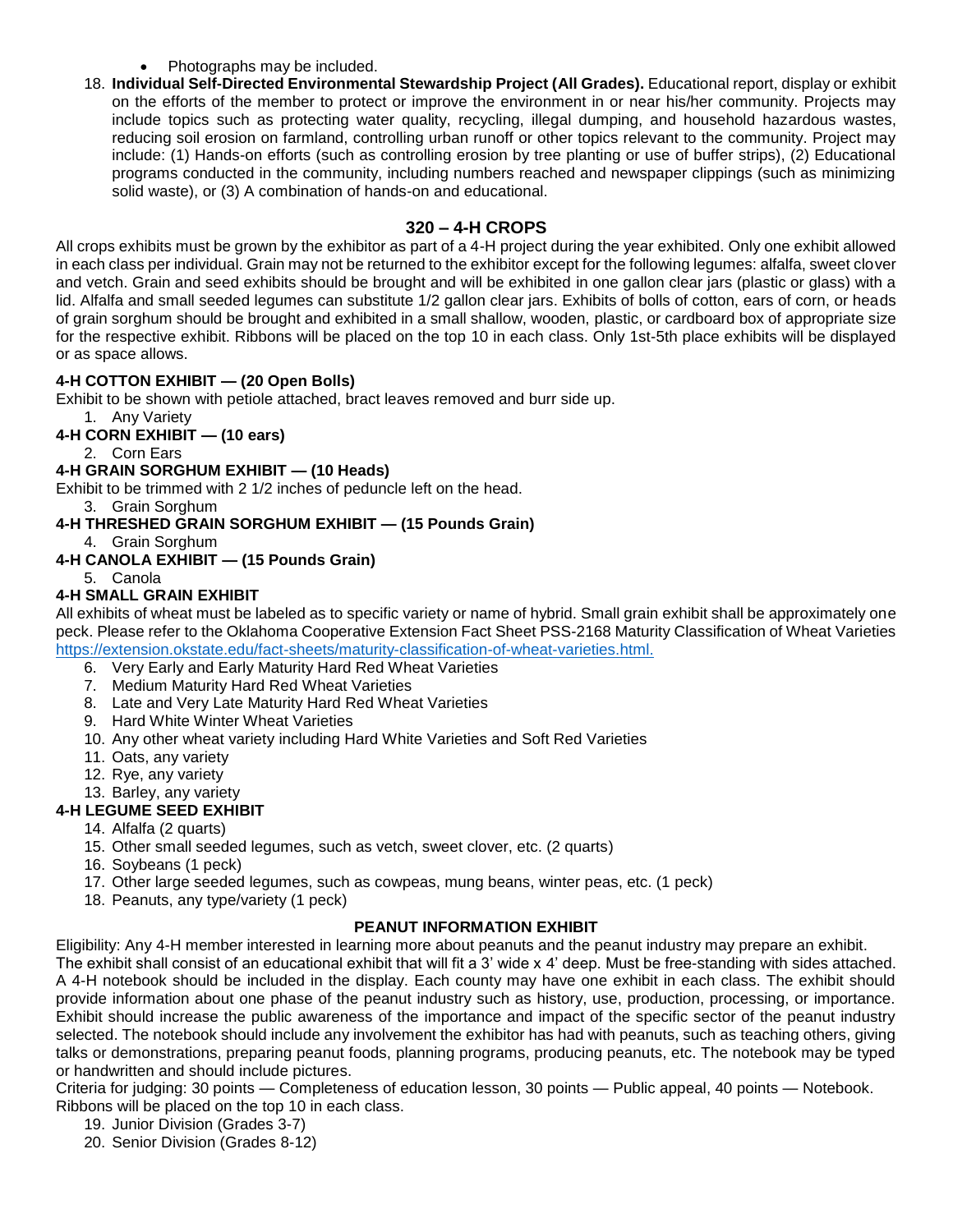#### **CROPS IN OUR LIVES POSTER EXHIBIT**

Poster must be 14"x22" and must be permanently signed and dated on the back prior to laminating. Judging committee may mark or punch if not marked. Text of posters should be readable from at least 10ft away. Ribbons will be placed on the top 10 in each class.

Choose an agronomic crop, and create a poster depicting one of the following topics related to that crop:

- a. History (domestication process, global spread via immigrants, etc.)
- b. Production
- c. Use in different cultures
- d. Use in different processed foods

#### **Class**

21. Grades 3-5

- 22. Grades 6-8
- 23. Grades 9-12

# **321 – 4-H FORAGE FOR LIVESTOCK & WILDLIFE**

4-H members may have one exhibit per class. The exhibitor's name and grade must be on the back of the display board. References for the displays are:

• Field Guide to Oklahoma Plants, OSU Rangeland Ecology and Management Publication, contact OSU County Extension Office or Natural Resources Conservation Service Office.

- National Range Judging Contest 4-H Manual No. 149
- A Checklist of Prairie, Shrubland, and Forest Understory Plants of Oklahoma, OSU Fact Sheet F-2872.
- Bobwhite quail Habitat Evaluation and Management Guide, OSU Circular E-904
- White-tailed Deer Habitat Evaluation and Management Guide, OSU Circular E-979

Classes 1-4 are an exhibit of ten (10) native or introduced annual, biennial or perennial plants mounted on plywood, pegboard, or other suitable material approximately 3' x 4'. Two holes 1/2" in diameter and 1" from the top should be drilled in the board to facilitate displaying the exhibit. Exhibitor must sign and date board on the back. Plant specimens must have been collected during the current project year. Single plants or bundles should not to exceed 1" in diameter. No plant should extend above or below the display board. Plants must be labeled with the common name. Judges will use the reference books listed in this section. Label with letters about 1/2" high. Labels may be placed above, below or across the plants. Ribbons will be placed on the top 10 in each class. Only 1st-5th place exhibits will be displayed or as space allows.

- 1. Forages with desirable grazing value for cattle
- 2. Forages with undesirable grazing value for cattle
- 3. Forages with desirable browsing value for wildlife (Must specify which species)
- 4. Forages with undesirable browsing value for wildlife (Must specify which species)

# **322 – 4-H HOME GARDENING**

#### **ALL HOME GARDENING ENTRIES WILL BE DONATED TO LOCAL CHARITY. IT WILL NOT BE DISPLAYED.**

Only one exhibit allowed in each class per individual. Ribbons will be placed on the top 10 in each class. Only 1st -5th place exhibits will be displayed or as space allows.

- 1. Potatoes, yellow, white or russet, 3 specimens
- 2. Potatoes, red, 3 specimens
- 3. Okra, 6 pods
- 4. Onions, yellow, 3 specimens
- 5. Onions, white, 3 specimens
- 6. Onions, red, 3 specimens
- 7. Pumpkin, field type (oblong), 1
- 8. Pumpkin, jack-o-lantern (round and flat), 1
- 9. Squash, winter, acorn, 1
- 10. Squash, winter, butternut, 1
- 11. Squash, winter, other
- 12. Eggplant, 2 specimens
- 13. Squash, summer, zucchini, 2 specimens
- 14. Squash, summer, yellow straight neck, 2 specimens
- 15. Squash summer, yellow crook neck, 2 specimens
- 16. Squash, summer, patty pan (scallop type), 2 specimens
- 17. Sweet potatoes, any variety, 3 specimens
- 18. Pepper, jalapeno, 5 specimens
- 19. Pepper, other hot pepper, 5 specimens
- 20. Pepper, sweet bell pepper, 5 specimens
- 21. Pepper, banana pepper, 5 specimens
- 22. Tomatoes, large type, 5 specimens
- 23. Tomatoes, cherry type (1 1/2" or less in diameter), 5 specimens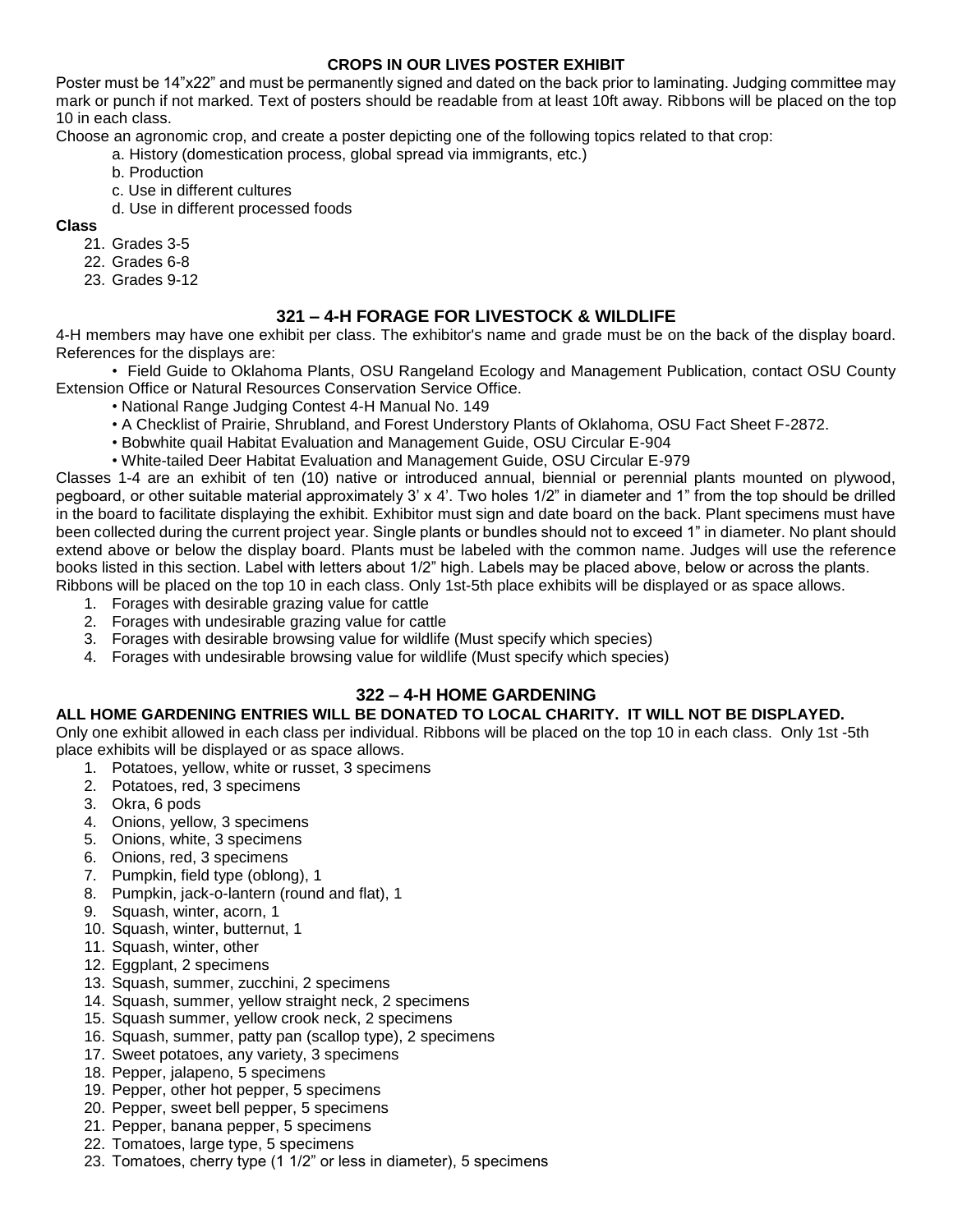- 24. Watermelon, oblong type, 1
- 25. Watermelon, round type, 1
- 26. Watermelon, small icebox, 1
- 27. Red apples, plate of five
- 28. Yellow apples, plate of five
- 29. Pears, plate of five

#### **HOME GARDEN FOOD BASKET**

This exhibit is a quality selection of five to nine species of mature fruits and/or vegetables from the exhibit list above, items not listed can be used but should not be more than a third of the species utilized. Amounts of fruits and vegetables in this exhibit should be such that they can be arranged in a neat and orderly manner and have good eye appeal. There must be enough of each fruit and vegetable for the judge to determine quality. All fruits and vegetables exhibited must be grown by the exhibitor. No specimens in this exhibit may be entered in another class. Any combination of fruits and vegetables may be used, with the exception of cantaloupe. The exhibit must be in a container such as a basket or box. One-third (1/3) of the judging will be on how well the exhibit is prepared and presented. Packing such as paper, straw or cloth may be used but the fruits and vegetables should be the main attraction of the exhibit. No artificial plant materials or specimens can be utilized as part of the exhibit.

- 30. Junior Division, (grades 3-7)
- 31. Senior Division, (grades 8-12)

# **323 - 4-H HOME GROUNDS**

Only one (1) exhibit allowed in each class per individual. All exhibitors must be at least 8 years old AND in 3rd grade by September 1 to exhibit. However, counties may have more than one exhibit per class.

#### **EXHIBIT UNIT I - LANDSCAPING HOME GROUNDS**

"Before and After" pictures not to exceed 5" x 7" of yard clean-up, plantings or construction of landscape elements mounted securely on one 14" x 22" sheet of poster board shall constitute this exhibit. Number of pictures should be no less than two nor greater than eight. Posters must be permanently signed and dated on the back. Neatness and arrangement of pictures is important. A brief explanation of the project should be attached to the exhibit, and each picture must be labeled. The before and after pictures should show a definite change and should be taken from the same place so judges can evaluate the change. An exhibit should not be entered more than once unless it has been substantially revised. Ribbons will be placed on the top 10 in each class. Only 1st-5th place exhibits will be displayed as space allows.

- 1. Junior-(Grades 3-7)
- 2. Senior-(Grades 8-12)

#### **EXHIBIT UNIT II - HERBARIUM CARD**

These exhibits shall consist of dried and pressed specimens of leaves and other specified parts of native or cultivated trees, vines and/or shrubs. Each leaf specimen should be mounted on a separate 8" x 10" herbarium card available at your County Extension Centers or at [https://4h.okstate.edu/projects/plant-science-and-entomology/site-files/docs/horticulture](https://4h.okstate.edu/projects/plant-science-and-entomology/site-files/docs/horticulture-pdfs/herbarium-card.pdf.)[pdfs/herbarium-card.pdf.](https://4h.okstate.edu/projects/plant-science-and-entomology/site-files/docs/horticulture-pdfs/herbarium-card.pdf.) Only the information required in your division should be filled out. The cards should be enclosed in a notebook or binder. Each specimen should be covered with a transparent plastic or similar covering to protect it from damage. No leaf should be more than 3 years old and at least one-third of the specimens must have been collected during the current project year. Instructions for collecting and pressing are available in the OSU Extension Center.

- 3. Grades 3-5: A collection of 15 specimens with the following information:
	- (1) common name, (2) general class, (3) kind of plant
- 4. Grades 6-8: A collection of 25 specimens with a pressed flower, or fruit or seed included with each specimen. Information on the card to be filled out is (1) common name, (2) general class, (3) kind of plant, (4) form, (5) color, (6) exposure
- 5. Grades 9-12: A collection of 30 specimens with a pressed flower, fruit or seed included with each specimen. All information on the card should be filled out.

# **EXHIBIT UNIT III - GROUP OR CLUB EXHIBIT**

The exhibit to consist of landscape or environmental beautification project report on a project such as a home grounds, school, community center, church, city or roadside park, highway beautification, clean-up campaign, etc. A group is to consist of 3 or more 4-H members under supervision of 4-H leaders. All projects must employ horticulture material for the purpose of conserving natural beauty of an area or improving the aesthetic quality and/or function of an area. Other material such as concrete walks, benches, etc. may be used in addition to the horticulture material. Judging Criteria:

A. A brief project description and statement of purpose and objectives.

B. Creativity demonstrated and quality of the project.

- Extent to which plan integrates total needs of area, short and long term.
- Functional use and aesthetic considerations of horticultural materials and techniques
- Operational considerations of expenses encountered, resource personnel contacted and maintenance factors.
- "Before and After" photographic sequence to illustrate effectiveness of the project.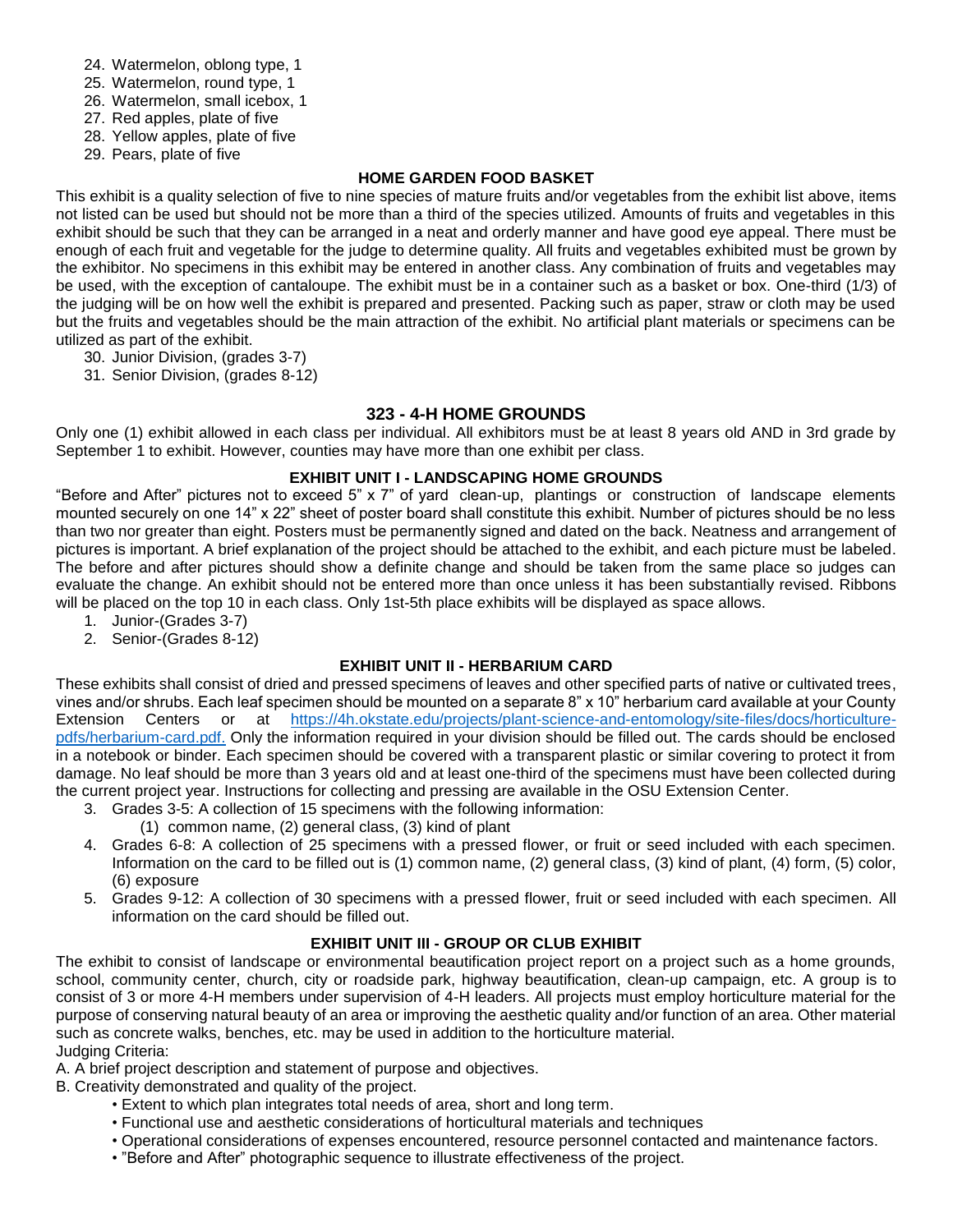C. A brief summary of project activities, extent to which objectives were achieved, knowledge gained, and the particular significance of the project toward the improvement and beautification of your environment. D. Newspaper clippings and other publicity of the project.

6. Group or Club Exhibit

# **SECTION 324 – 4-H HORTICULTURE TERRARIUMS**

Terrarium of plant life. Refer to OSU Fact Sheet No. F-6438 or a similar guideline. No specific size of container, materials, plants or methods. Criteria for judging will be (1) compatibility and arrangement of plants and materials, (2) appropriate potting media, (3) attractiveness and originality, (4) appropriate size of plants for container. Terrariums should feature either woodland or tropical plants and feature at least 3 different species of plants. Terrariums must be completely covered at all times. **Terrariums containing succulents will be disqualified; succulents belong in dish gardens**. Ribbons will be placed on the top 10 in each class. Only 1st-5th place exhibits will be displayed or as space allows. **All exhibitors must be at least 8 years old AND in 3rd grade by September 1 to exhibit**.

- 1. Grades 3-5
- 2. Grades 6-8
- 3. Grades 9-12

#### **DISH GARDENS**

Dish Garden of plant life. Please see OSU Fact Sheet HLA-6451 for more information at[: https://extension.okstate.edu/fact](https://extension.okstate.edu/fact-sheets/dish-gardens.html)[sheets/dish-gardens.html.](https://extension.okstate.edu/fact-sheets/dish-gardens.html) Criteria for judging will be (1) compatibility and arrangement of plants, potting media, and container (2) attractiveness and originality (3) appropriate size of plants for container. **Dish Gardens must be no bigger than 15 inches in diameter, length, width or height and must weigh less than 15 pounds and have at least 80% living plant material.** Dish Gardens may feature succulents, carnivorous plants, or foliage plants. Dish Garden should feature at least 3 different species of plants. Ribbons will be placed on the top 10 in each class.

- 4. Grades 3-5
- 5. Grades 6-8
- 6. Grades 9-12

#### **RESIDENTAL LANDSCAPE DESIGN DRAWING**

Develop a landscape design/drawing for the provided residence. Base maps should be printed on 11"x17". Once printed verify scale is 1in =10ft. Design drawings are to be made directly on the provided base maps. Use provided examples of landscape symbols to draw and/or trace on the base map. Use the provided color rendered landscape drawings for example of effective designs and color techniques. Reference: [https://agriculture.okstate.edu/departments-programs/hla/research](https://agriculture.okstate.edu/departments-programs/hla/research-extension/youth/landscape-design-fair-entry.html)[extension/youth/landscape-design-fair-entry.html.](https://agriculture.okstate.edu/departments-programs/hla/research-extension/youth/landscape-design-fair-entry.html)

#### **COMPETITION GUIDELINES**

- Use white 11"x17" paper to horizontal exhibit landscape drawings
- Create a column on the right side of sheet for title block, 2" wide from top of drawing to bottom. List the following in INK: Scale, symbols of plants, numbers representing trees, shrubs and plants and how many of each plant were used in the landscape. Example; 1-Rose (6), 2 -Oak Trees (4), 3-Petunia (3 Dozen or 36). Name date, and club
- Drawing is top view (plan view)
- Use the scale provided: 1 inch =10 feet
- Hand drawings or CAD drawings will be accepted
- Draw plant symbols at mature plant size
- Use the plant symbols and the materials symbols provided
- Drawings must be full color
- Walkways should be 3 feet or 5 feet wide
- Patio(s) are required on the back of the house

• In the drawings use a line to indicate the planting beds. All small trees, shrubs, and perennials should be inside a planting bed. Large trees could be found in the lawn or inside planting beds.

- 7. Grades 3-5
- 8. Grades 6-8
- 9. Grades 9-12

# **HORTICULTURE IN OUR LIVES POSTER EXHIBIT**

Poster must be 14"x22" and must be permanently signed and dated on the back prior to laminating. Judging committee may mark or punch if not marked. Text of posters should be readable from at least 10ft away. Ribbons will be placed on the top 10 in each class.

Choose a fruit, vegetable, nut, spice, or beverage (tea, coffee, chocolate) crop, and create a poster depicting one of the following topics related to that crop:

- a. History (domestication process, global spread via immigrants, etc.)
- b. Production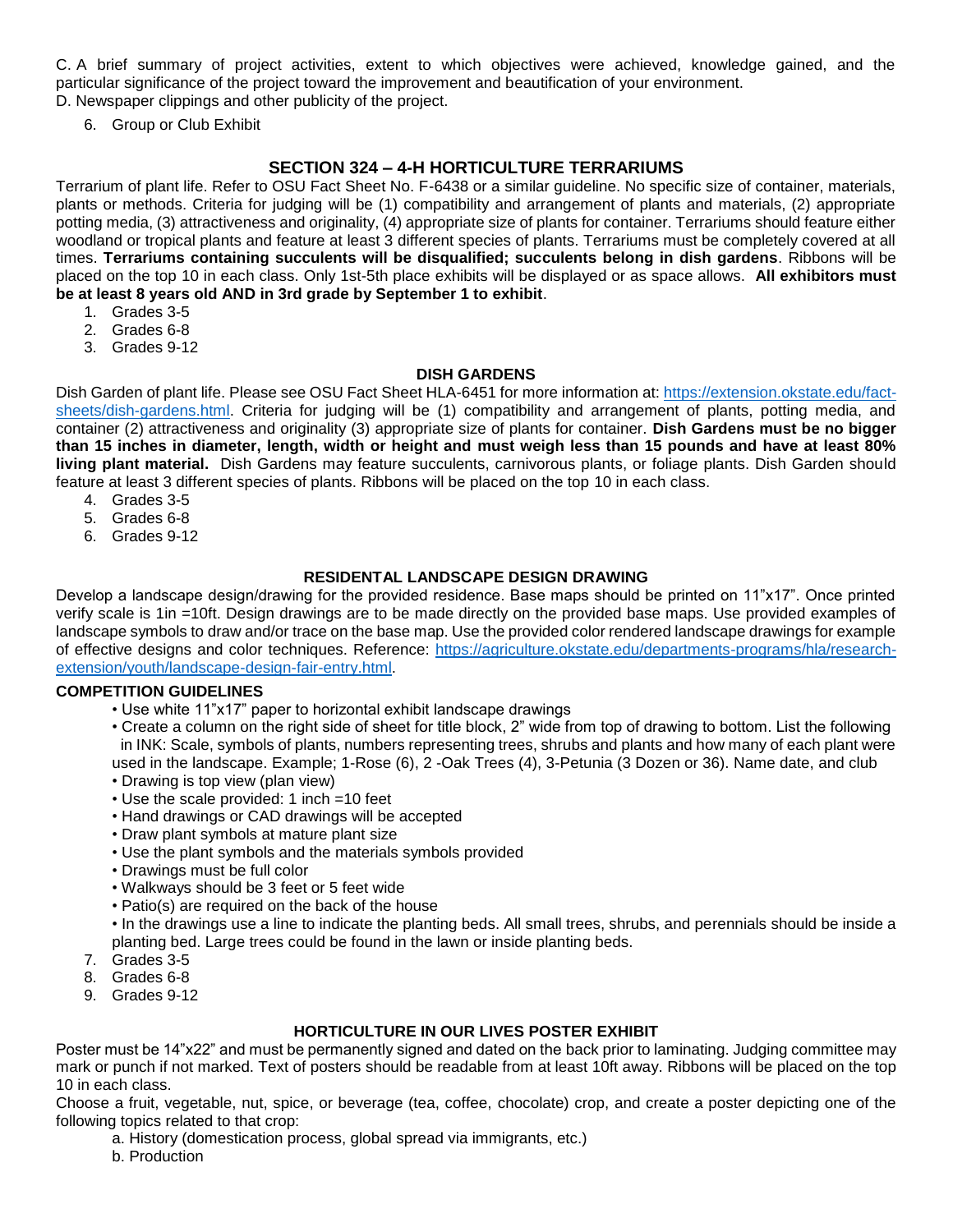- c. Use in different cultures
- d. Use in different processed foods Class
- 10. Grades 3-5
- 11. Grades 6-8
- 12. Grades 9-12

#### **MODELS**

**Model Cold Frame or Hoop House** ---- mounted on a piece of painted plywood no larger than 12"x 12". Must include an explanation of the purpose of the structure, examples of potential uses, correct orientation in the landscape, and materials necessary in its construction. Explanation should be typed or handwritten on a laminated piece of white paper no larger than 8.5" x 11" and be securely attached to the model. Ribbons will be placed on the top ten in each class.

- 13. Grades 3-5
- 14. Grades 6-8
- 15. Grades 9-12

**Model Vegetable Garden** – mounted on a piece of painted plywood no larger than 12" x 12". Must include at least 5 different vegetables, show appropriate orientation (identify 'north'), and appropriate spacing of plants. Must include an explanation of the layout of the garden, the spacing requirements of the selected plants, the dates each chosen vegetable would be planted/harvested, and any support structures (trellises, cages, etc.) necessary. The explanation should be typed or handwritten on a laminated piece of white paper no larger than 8.5" x 11" and be securely attached to the model. All pieces of the model must be handmade (no store bought fences, mini vegetables, etc.). Ribbons will be placed on the top ten in each class.

- 16. Grades 3-5
- 17. Grades 6-8
- 18. Grades 9-12

#### **PECAN INFORMATION EXHIBIT**

Eligibility: Any 4-H member interested in learning more about pecans and the pecan industry may prepare an exhibit. The exhibit shall consist of an educational exhibit that will fit a 3' wide x 4' deep area. It must be free-standing with sides attached. A notebook should be included in the display. Each county may have one exhibit in each class. The exhibit should provide information about the pecan industry such as history, importance to state, health benefits & nutrition, uses, production, processing, storage requirements or other topics pertaining to pecan. The exhibit should increase the public awareness of the importance and impact of the specific sector of the pecan industry. The notebook should include any involvement the exhibitor has had with teaching others, giving talks or demonstrations, preparing pecan foods, planning programs, producing pecans, field trips, etc. The notebook may be typed or handwritten and should include pictures. Awards furnished by the Oklahoma Pecan Growers Association. 1st place entries should be available to display at annual OPGA meeting in June the following summer. Criteria for judging: 30 points completeness of educational lesson; 30 points public appeal; 40 points notebook. Ribbons will be placed on the top 10 in each class.

- 19. Junior (Grades 3-7)
- 20. Senior (Grades 8-12)

# **325 – 4-H COMPANION ANIMALS**

All Companion Animal exhibits should focus on one of the following: 1) Animal Health and/or Nutrition 2) Good Husbandry and/or Grooming 3) Training and/or showing 4) Service and/or Citizenship. Companion animals refer to animals utilized as household pets, (birds, cats, dogs, fish, rabbits, guinea pigs, etc.), not livestock or wildlife. In cases of animals (i.e. rabbits, turtles, etc.) that can be represented as a companion or a non-companion animal projects it will be up to the 4-H member to make sure that their entry represents companionship. The 4-H member's name, grade, and county must be included attached to the exhibit. Exhibits deemed to be inappropriate will not be displayed. If you use text, pictures, drawings, artwork, or other information not created by you in your exhibit you must cite the source. See "Copy written material and referencing sources" section at opening of 4-H Division. When using the official clover with H's, the tail should curve to the right and the words 18 U.S.C. 707 must appear under the lower right leaflet, except if hand drawn clovers. Ribbons will be placed on the top 10 in each class. Only 1st -5th place exhibits will be displayed or as space allows.

**Companion Animal Poster** illustrating one of the following 1) Animal Health and/or Nutrition 2) Good Husbandry and/or Grooming 3) Training and/or showing 4) Service and/or Citizenship. Posters must be 14" x 22". For display purposes, exhibitors are encouraged to laminate all posters or cover them with clear plastic film. Posters must be permanently signed and dated on the back. If not marked the judging committee may mark or punch. Posters may be horizontal or vertical. Text of posters should be readable from at least 10 ft. away.

- 1. Junior (Grades 3-7)
- 2. Senior (Grades 8-12)

**Companion Animal Display** illustrating one of the following 1) Animal Health and/or Nutrition 2) Good Husbandry and/or Grooming 3) Training and/or showing 4) Service and/or Citizenship. Space for the booth is 3 feet deep and 4 feet wide (with sides extended for display.) Back can be 4 feet high. Display must be free-standing. Models, photographs, posters or other